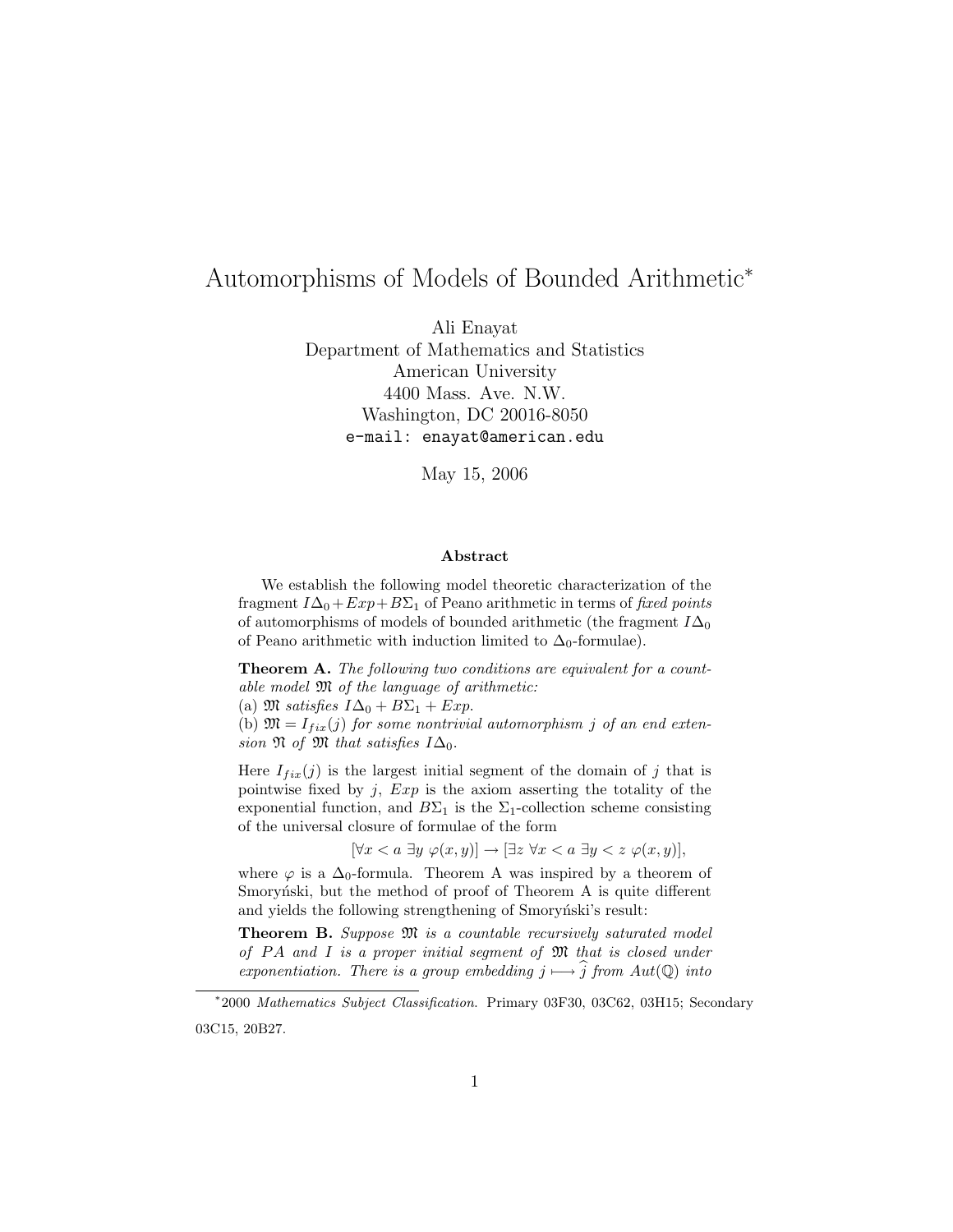Aut $(\mathfrak{M})$  such that  $I = I_{fix}(\widehat{j})$  for every nontrivial  $j \in Aut(\mathbb{Q})$ . Moreover, if j is fixed point free, then the fixed point set of  $\hat{j}$  is isomorphic to M.

Here  $Aut(X)$  is the group of automorphisms of the structure X, and Q is the ordered set of rationals.

∗ ∗ ∗ ∗ ∗ ∗ ∗ ∗ ∗ ∗ ∗ ∗ ∗ ∗ ∗ ∗ ∗ ∗ ∗ ∗ ∗ ∗ ∗ ∗ ∗ ∗ ∗ ∗ ∗∗

### TABLE OF CONTENTS

- 1. INTRODUCTION
- 2. Preliminaries first order arithmetic set theory and combinatorics within bounded arithmetic recursive saturation
- 3. AUTOMORPHISMS AND  $I\Delta_0+Exp+B\Sigma_1$ THE PROOF OF  $(a) \Rightarrow (b)$  OF THEOREM A THE PROOF OF  $(b) \Rightarrow (a)$  OF THEOREM A
- 4. SMORYIŃSKI'S THEOREM, REVISITED
- 5. A refinement of theorem a

∗ ∗ ∗ ∗ ∗ ∗ ∗ ∗ ∗ ∗ ∗ ∗ ∗ ∗ ∗ ∗ ∗ ∗ ∗ ∗ ∗ ∗ ∗ ∗ ∗ ∗ ∗ ∗ ∗∗

#### 1. INTRODUCTION

In recent work [E-1, E-2] the author has embarked upon the project of characterizing strong foundational axiomatic systems of set theory and arithmetic in terms of the fixed point sets of automorphisms of models of weak systems of set theory and arithmetic. For example [E-1, Theorem B] shows that if j is a nontrivial automorphism of a model  $\mathfrak N$  of a weak system of set theory whose set of fixed points form an *initial segment* of  $\mathfrak{N}$ , then the set of fixed points gives rise to a model of full Zermelo-Fraenkel set theory  $ZFC$  that additionally satisfies the scheme  $\Phi$  asserting the existence of  $\Sigma_n$ -reflective *n*-Mahlo cardinals of all finite orders *n*. Moreover, this result has a strong "reversal": every completion of  $ZFC + \Phi$  has a model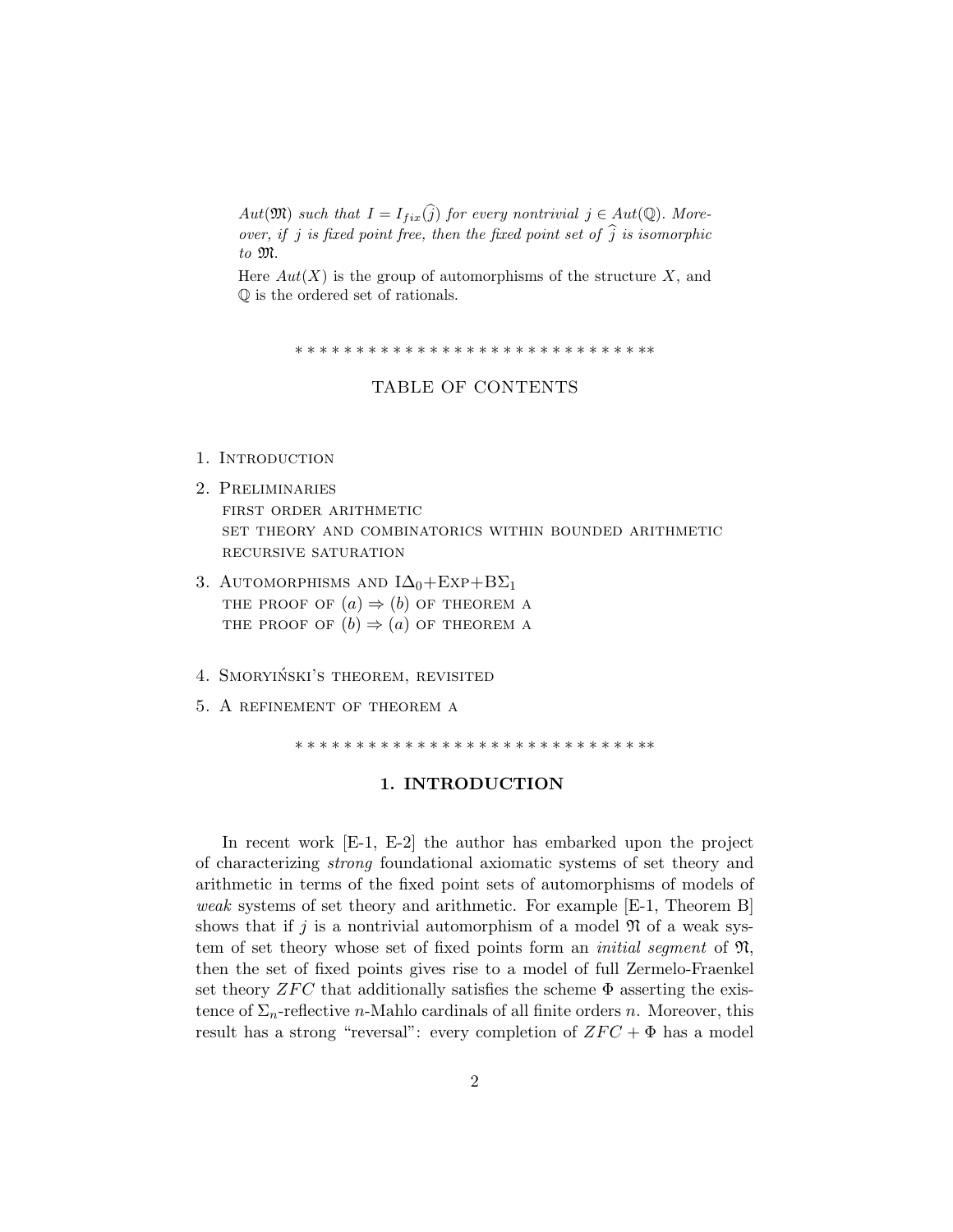$\mathfrak{M}$  which has an elementary end extension to a model  $\mathfrak{N}$  that possesses a nontrivial automorphism whose set of fixed points is precisely the universe of  $\mathfrak{M}$  [E-1, Theorem A]. As explained in [E-1, E-2], this project is intimately linked to the study of the metamathematics of the system  $NFU$ , the system introduced by Jensen [J] as a modification of Quine's unorthodox New Foundations  $(NF)$  system of set theory with a universal set introduced in  $[Q]$ . However, the fruits of the project can equally well be viewed as contributions to the chapter of model theory that focuses on structural characterizations of axiomatic theories, especially foundational ones<sup>1</sup>.

The paper [E-2] extended the set theoretical ideas initiated in [E-1] to the realm of arithmetic and exhibited model theoretic characterizations of PA (Peano arithmetic),  $ACA_0$  (arithmetical comprehension schema with restricted induction), and  $Z_2$  (full second order arithmetic) in terms of automorphisms of models of bounded arithmetic (the fragment  $I\Delta_0$  of  $PA$ ). The characterization of  $PA$  in  $[E-2]$  is analogous to the aforementioned characterization of  $ZFC + \Phi$ : [E-2, Theorem B] shows that if j is a nontrivial automorphism of a model  $\mathfrak{N}$  of  $I\Delta_0$  whose set of fixed points M form an initial segment of  $\mathfrak{N}$ , then  $(M, \oplus^{\mathfrak{N}}, \odot^{\mathfrak{N}})$  is a model of PA. Moreover, every model  $\mathfrak{M}$  of PA has an elementary end extension to a model  $\mathfrak{N}$  that possesses a nontrivial automorphism  $j$  whose set of fixed points is precisely  $M$ (the latter result is implicit in Gaifman's [Ga], but it is given a new proof in  $[E-2, Theorem A].$ 

In this paper we take a further step in the arithmetical realm of our project by characterizing the important fragment  $I\Delta_0 + Exp + B\Sigma_1$  of PA in terms of automorphisms of models of  $I\Delta_0$ . More specifically, in Theorem A of Section 3 we prove that countable models of the language of first order arithmetic that satisfy  $I\Delta_0 + Exp + B\Sigma_1$  are precisely countable models of the form

$$
I_{fix}(j) := \{ x \in dom(j) : \forall y \le x \ j(y) = y \},
$$

where j is a nontrivial automorphism of a model of  $I\Delta_0$ . This result was motivated by a theorem, due to Smorynski  $[\text{Sm}]$ , that shows that any proper initial segment of a countable recursively saturated model  $\mathfrak{M}$  of PA that is

<sup>1</sup>Two prominent sources of work in this direction that deal with arithmetical theories are those by Ressayre  $[R]$  and Kaye  $[Ka-1]$ . Ressayre's work provides characterizations of PA, and its fragment  $I\Sigma_1$ , in terms of endomorphisms of models of  $I\Delta_0$  onto proper initial segments of themselves. Kaye's work, on the other hand, characterizes  $PA$  amongst extensions of  $I\Delta_0 + Exp$  in terms of the behavior of elementary extensions of its models.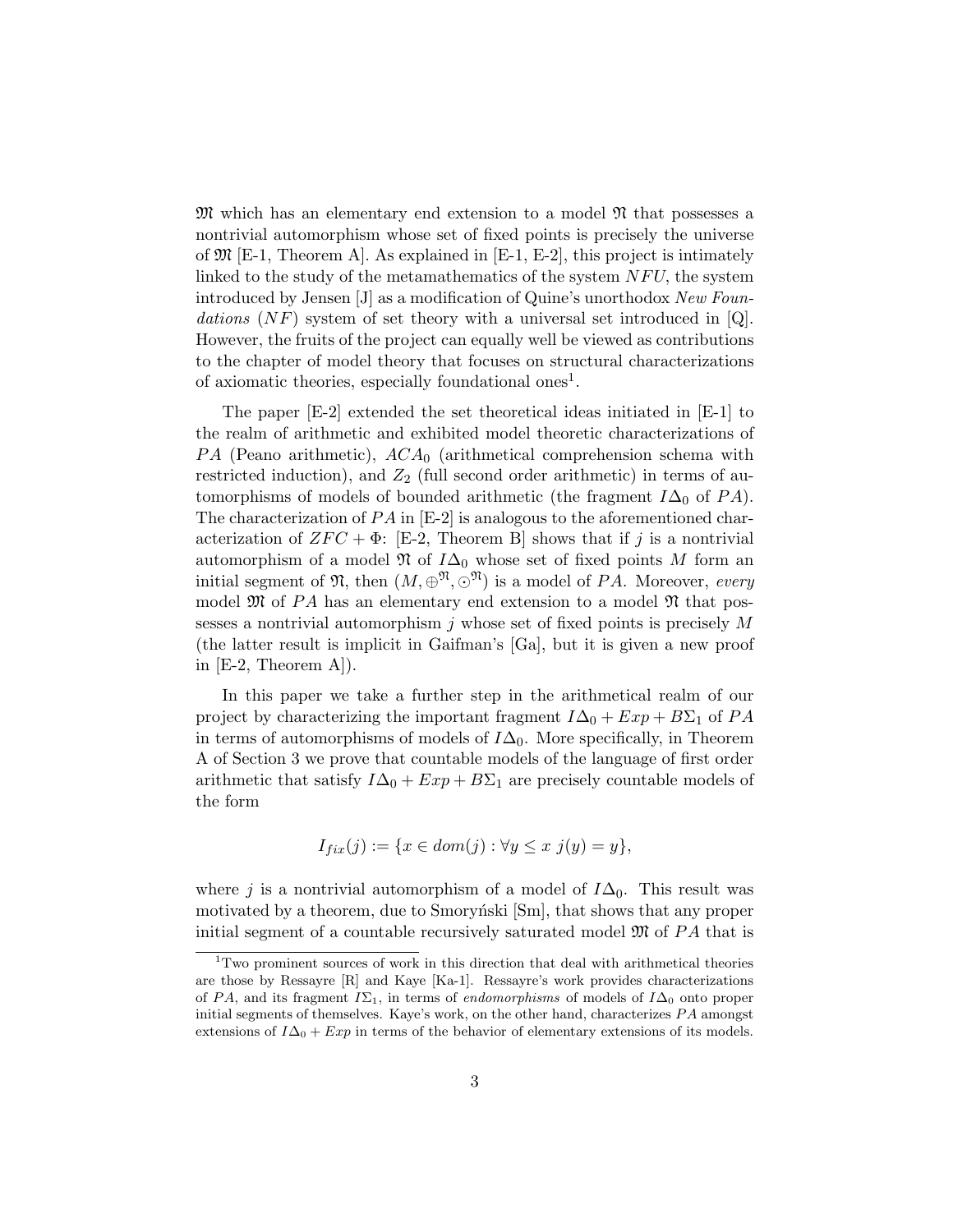closed under exponentiation can be realized as  $I_{fix}(j)$  for some automorphism j of  $\mathfrak{M}$ . However, our methods are quite different from Smorynski's, and as shown in Theorem B of Section 4, they yield a perspicuous proof of an extension of his result. In Section 5 we discuss further work which characterizes the conservative second order extension  $WKL_0^*$  of  $I\Delta_0 + Exp + B\Sigma_1$ .

Acknowledgments. I am indebted to the anonymous referee for helpful comments on earlier drafts of the paper, and most importantly, for detecting a gap in my initial attempt in establishing part (a) of Lemma 3.7. I am also grateful to Roman Kossak and Jim Schmerl for steady encouragement, to Zosia Adamowicz, Jeremy Avigad, Jerry Keisler, Joe Mileti, Steve Simpson, and Robert Solovay for stimulating correspondence, and to Mauro Di Nasso for inviting me to present my work in Pisa during June 2004.

### 2. PRELIMINARIES

In this section we review key notions and results regarding the metamathematics of first order arithmetic that are central to this paper. We refer the reader to the texts of H $\acute{a}$ jek-Pudl $\acute{a}$ k [HP] and Kaye [Ka-2] for further elaboration.

## First Order Arithmetic

- The language of first order arithmetic,  $\mathcal{L}_A$ , is  $\{+, \cdot, Succ(x), <, 0\}.$
- Models of  $\mathcal{L}_A$  are of the form  $\mathfrak{M} = (M, \oplus^{\mathfrak{M}}, \cdots), \mathfrak{N} = (N, \oplus^{\mathfrak{N}}, \cdots),$ etc. For models  $\mathfrak{M}$  and  $\mathfrak{N}$  of  $\mathcal{L}_A$ , we say that  $\mathfrak{N}$  end extends  $\mathfrak{M}$ (equivalently:  $\mathfrak{M}$  is an *initial* submodel of  $\mathfrak{N}$ ), written  $\mathfrak{M} \subseteq_e \mathfrak{N}$ , if  $\mathfrak{M}$ is a submodel of  $\mathfrak{N}$  and  $a < b$  for every  $a \in M$ , and  $b \in N \backslash M$ .  $\mathfrak{N}$  is a cofinal extension of  $\mathfrak{M}$ , written  $\mathfrak{M} \subseteq_c \mathfrak{N}$  if for every  $b \in N$  there is some  $a \in M$  with  $a < b$ .
- Given a language  $\mathcal{L} \supseteq \mathcal{L}_A$ , an  $\mathcal{L}$ -formula  $\varphi$  is said to be a  $\Delta_0(\mathcal{L})$ *formula* if all the quantifiers of  $\varphi$  are bounded by terms of  $\mathcal{L}$ , i.e., they are of the form  $\exists x \leq t$ , or of the form  $\forall x \leq t$ , where t is a term of  $\mathcal L$  not involving x.  $\Delta_0(\mathcal{L})$ -formulae are also known as *bounded* formulas of  $\mathcal{L}$ . A  $\Sigma_1(\mathcal{L})$ -formula is of the form  $\exists x \varphi$ , where  $\varphi$  is a  $\Delta_0(\mathcal{L})$  formula. We shall omit the reference to  $\mathcal L$  if  $\mathcal L = \mathcal L_A$ , e.g., the set of  $\Delta_0$ -formulas are simply the set of  $\Delta_0(\mathcal{L}_A)$ -formulas.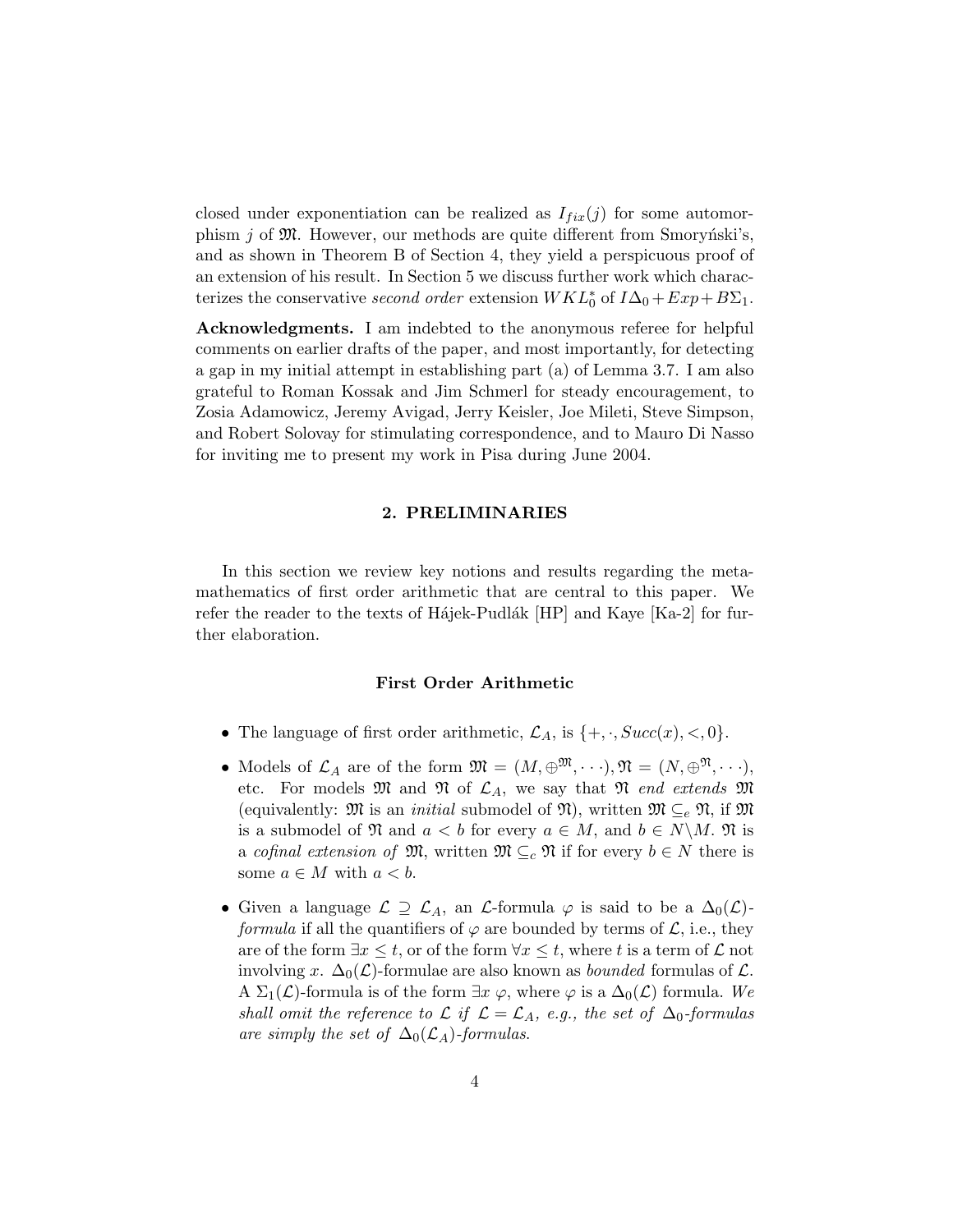- Bounded arithmetic, or  $I\Delta_0$ , is the fragment of Peano arithmetic with the induction scheme limited to  $\Delta_0$ -formulae. More specifically, it is a theory formulated in the language  $\mathcal{L}_A$ , and is obtained by adding the scheme of induction for  $\Delta_0$ -formulae to Robinson's arithmetic Q. When  $\mathcal{L} \supseteq \mathcal{L}_A$ , we shall use  $I\Delta_0(\mathcal{L})$  to refer to the extension of  $I\Delta_0$ which includes induction for  $\Delta_0(\mathcal{L})$ -formulas. The metamathematical study of bounded arithmetic has close ties with the subject of computational complexity, see [HP] or [Kr] for thorough introductions.
- Every model  $\mathfrak{M}$  of  $I\Delta_0$  has an initial segment N consisting of the standard elements of  $\mathfrak{M}$ . We use  $\mathbb{N}^+$  to denote  $\mathbb{N}\setminus\{0\}$ , and use  $\omega$  for the order type of N.
- Bennett [Ben] showed that the graph of the exponential function  $y =$  $2<sup>x</sup>$  can be defined by a  $\Delta_0$ -predicate in the standard model of arithmetic. This result was later fine-tuned by  $Paris<sup>2</sup>$  who found another  $\Delta_0$ -predicate  $Exp(x, y)$  which has the additional feature that  $I\Delta_0$  can prove the familiar algebraic laws about exponentiation for  $Exp(x, y)$ [DG, Appendix 1], in particular:

## **Lemma 2.1**.  $I\Delta_0$  proves the following statements:

(a) ∀x∃<sup>≤1</sup>y  $Exp(x, y)$ ; (b)  $\forall x (\exists y \; Exp(x, y) \rightarrow \forall z < x \exists y \; Exp(z, y));$ (c)  $\forall x \forall y \ (Exp(x, y) \rightarrow Exp(x + 1, 2y)).$ 

• By a classical theorem of Parikh,  $I\Delta_0$  can only prove the totality of functions with a polynomial growth rate, hence

$$
I\Delta_0 \nvdash \forall x \exists y Exp(x, y).
$$

•  $I\Delta_0 + Exp$  is the extension of  $I\Delta_0$  obtained by adding the axiom

$$
Exp := \forall x \exists y Exp(x, y).
$$

The theory  $I\Delta_0+Exp$  might not appear to be particularly strong since it cannot even prove the totality of the superexponential function, but experience has shown that it is a remarkably robust theory that is able to prove an extensive array of theorems of number theory and finite

<sup>&</sup>lt;sup>2</sup>Independently, Pudlák [Pu] also provided an  $I\Delta_0$ -treatment of the exponential function. There is also a detailed treatment of this topic in [Bu] and [HP, Section V3(c)].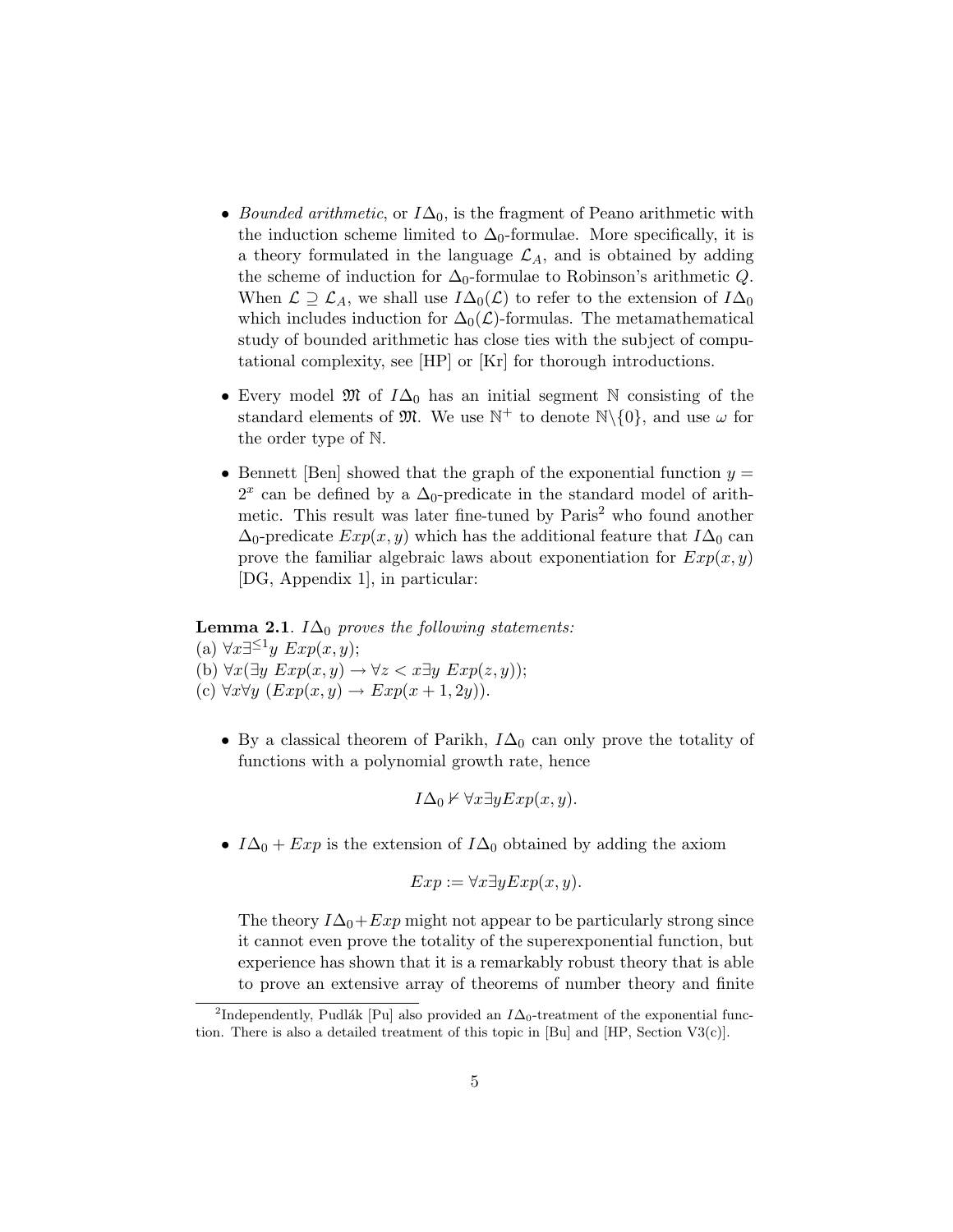combinatorics. This has prompted Harvey Friedman to put forth the conjecture that all "arithmetical theorems" proved in the journal Annals of Mathematics (such as Wiles' proof of Fermat's Last Theorem), can be implemented within  $I\Delta_0 + Exp$ . The reader interested in further pursuing this topic is referred to Avigad's thorough discussion in  $[Av-2]$ .

• For  $\mathcal{L} \supseteq \mathcal{L}_A$ ,  $B\Sigma_1(\mathcal{L})$  is the scheme consisting of the universal closure of formulae of the form

$$
[\forall x < a \; \exists y \; \varphi(x, y)] \to [\exists z \; \forall x < a \; \exists y < z \; \varphi(x, y)],
$$

where  $\varphi(x, y)$  is a  $\Delta_0(\mathcal{L})$ -formula. It has been known since the work of Parsons [Pars] that there are instances of  $B\Sigma_1$  that are unprovable in  $I\Delta_0 + Exp$ ; indeed Parson's work shows that even strengthening  $I\Delta_0 + Exp$  with the set of  $\Pi_2$ -sentences that are true in the standard model of arithmetic fails to prove all instances of  $B\Sigma_1$ . However, Harvey Friedman and Jeff Paris have shown, independently, that adding  $B\Sigma_1$  does not increase the  $\Pi_2$ -consequences of  $I\Delta_0+Exp$  [Ka-2, Corollary 10.9]. See also [Sie], [Av-1], [Ka-3], [Bek], and [H] for further refinements.

- I is a cut of  $\mathfrak{M}$  if I is a nonempty proper initial segment of  $\mathfrak{M}$  with no last element.
- If I is a cut of a model  $\mathfrak{M}$  of  $I\Delta_0$  that is closed under addition and multiplication, then we continue to use  $I$  to refer to the model

$$
(I,\oplus^{\mathfrak{M}},\odot^{\mathfrak{M}},\cdots).
$$

The following results will be useful in this paper.

**Lemma 2.2.** Suppose  $\mathfrak{M}$  is a model of  $I\Delta_0(\mathcal{L})$ , and let  $S_{\varphi}$  be the solution set of some  $\Delta_0(\mathcal{L})$ -formula  $\varphi(x, \mathbf{a})$  in  $\mathfrak{M}$ , where  $\mathbf{a}$  is a sequence of parameters from M. If  $S_{\varphi} \neq \emptyset$ , then:

(a)  $[\Delta_0$ -MIN]  $S_{\varphi}$  has a minimum element;

(b)  $[\Delta_0$ -MAX] If  $S_{\varphi}$  is bounded in  $\mathfrak{M}$ , then  $S_{\varphi}$  has a maximum element; (c)  $[\Delta_0$ -OVERSPILL] If  $S_{\varphi}$  includes a cut I of  $\mathfrak{M}$ , then for some  $b \in M \backslash I$ ,  ${x \in M : x < b} \subseteq S_{\varphi}.$ 

**Proof:** A routine proof by contradiction proves (a), with  $\Delta_0(\mathcal{L})$  induction applied to  $\varphi^*(v) := \forall x \leq v \ \neg \varphi(v)$ ; (b) follows from (a) since the maximum of  $S_{\varphi}$  is the least upper bound of  $S_{\varphi}$ , and (c) follows from (b).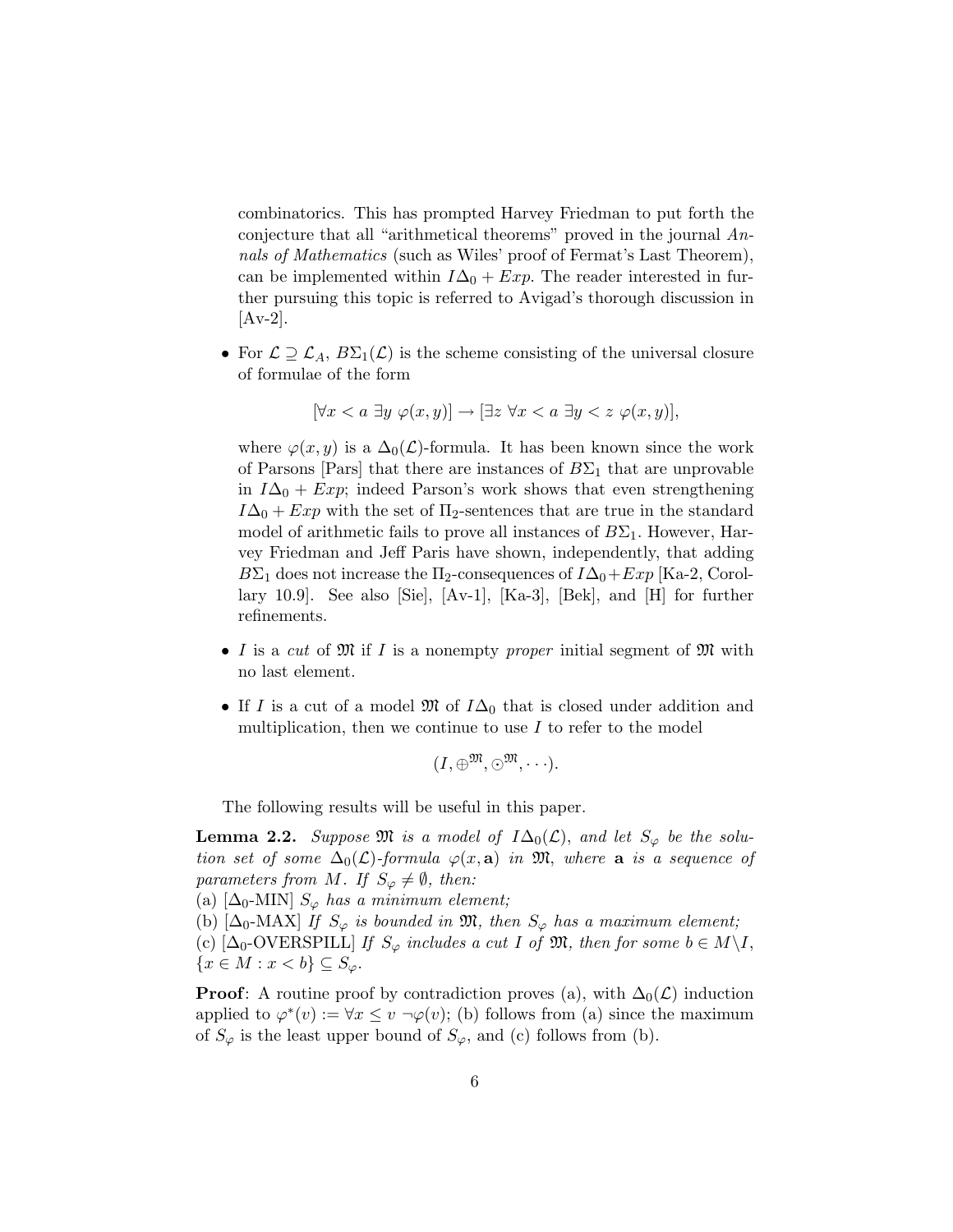**Lemma 2.3.** (Folklore, see [WP, Theorem 1]) If I is a cut of a model of  $I\Delta_0$  that is closed under multiplication, then I satisfies  $I\Delta_0 + B\Sigma_1$ .

**Theorem 2.4.** (Wilkie-Paris [WP], see  $[Ad-1]$  for refinements). Every countable model of  $I\Delta_0 + Exp + B\Sigma_1$  has an end extension to a model of  $I\Delta_0 + B\Sigma_1$ .

Remark 2.4.1. Theorem 2.4 above is slightly stronger than the original form of the Paris-Wilkie result, which makes no mention of arranging the end extension to satisfy  $B\Sigma_1$ . However, using  $\Delta_0$ -OVERSPILL and Lemma 2.3, one can easily derive Theorem 2.4 from the original Paris-Wilkie result as follows. Suppose  $\mathfrak{M}$  is a countable model of  $I\Delta_0 + Exp + B\Sigma_1$ , and let  $\mathfrak{M}^*$  be an end extension of  $\mathfrak{M}$  which satisfies  $I\Delta_0$ . Choose  $d \in M^*\backslash M$ , and consider the  $\Delta_0$ -formula  $\varphi(x) := \exists y \langle d \, Exp(x, y) \rangle$ . Since every  $m \in M$  is a solution of  $\varphi(x)$ , there is some  $c \in M^* \backslash M$  for which  $2^c$  exists in  $\mathfrak{M}^*$ . The desired end extension of M satisfying  $I\Delta_0 + B\Sigma_1$  is the submodel of  $\mathfrak{M}^*$ consisting of elements of  $M^*$  that are less than  $c^n$  for some  $n \in \mathbb{N}$ .

Theorem 2.5. (Dimitracopoulos-Gaifman [DG, Prop. 2.3], see also [Bu, Theorem 1.2.7.3, and its corollary]). Suppose  $\mathfrak{M}$  is a model of  $I\Delta_0 + B\Sigma_1$ and F is the family of all M-valued functions  $f(x_1, \dots, x_n)$  on  $M^n$  (where  $n \in \mathbb{N}^+$ ) such that for some  $\Sigma_1$ -formula  $\delta(x_1, \dots, x_n, y)$ ,  $\delta$  defines the graph of f in  $\mathfrak M$  and for some term<sup>3</sup>  $t(x_1, \dots, x_n)$ ,  $f(a_1, \dots, a_n) \leq t(a_1, \dots, a_n)$ for all  $a_i \in M$ . Then the expanded structure

$$
\mathfrak{M}_{\mathcal{F}}:=(\mathfrak{M},f)_{f\in\mathcal{F}}
$$

satisfies  $I\Delta_0(\mathcal{L}_{\mathcal{F}})+B\Sigma_1(\mathcal{L}_{\mathcal{F}})$ , where  $\mathcal{L}_{\mathcal{F}}$  is the result of augmenting the language of arithmetic with names for each  $f \in \mathcal{F}$ .

**Remark 2.5.1.** Since for each  $m \in M$ , the constant function  $c_m : M \to$  ${m}$  is a member of F, for all intents and purposes  $\mathcal{L}_{\mathcal{F}}$  has a name for each element of M.

## ¤

<sup>&</sup>lt;sup>3</sup>In this context, the notation  $t(x_1, \dots, x_n)$  is employed for a term whose variables form a subset of the displayed variables.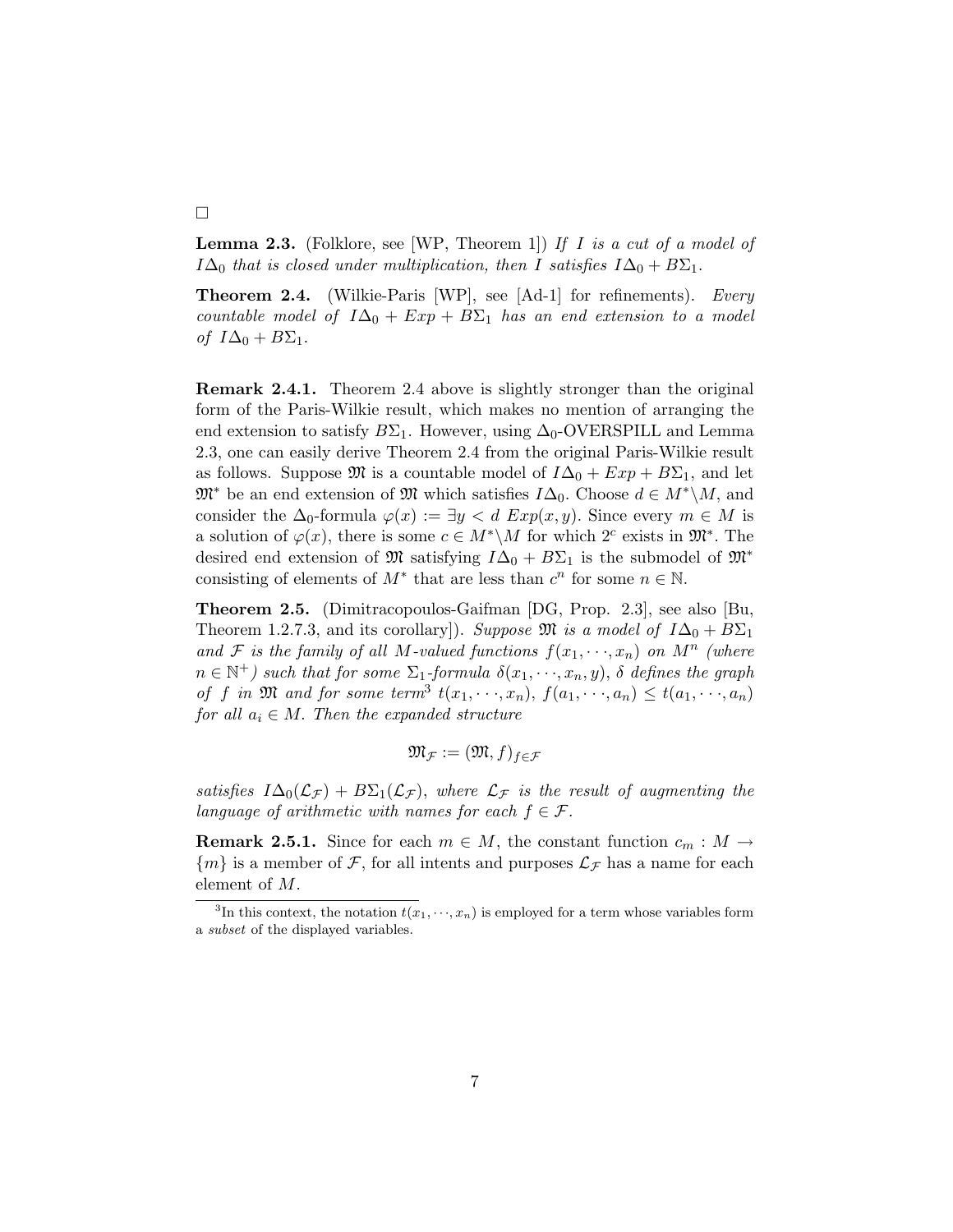### Set Theory and Combinatorics within Bounded Arithmetic

One can use Ackermann coding to simulate finite set theory and combinatorics within  $I\Delta_0$  by using a  $\Delta_0$ -predicate  $E(x, y)$  that reasonably expresses

"the x-th digit in the binary expansion of  $y$  is 1",

see [HP]. E in many ways behaves like the membership relation  $\in$ ; indeed, it is well-known that  $\mathfrak{M}$  is a model of PA iff  $(M, E)$  is a model of  $ZF\{\text{Infinity}\}\cup{\text{Infinity}}$ .

• We shall reserve the symbol  $E$  throughout the paper to refer to "Ackermann's  $\in$ ".

When  $\mathfrak{M}$  is a model of  $I\Delta_0$ , then  $(M, E)$  is still a model of a decent fragment of set theory, as witnessed by the following result (see  $[DG]$ ,  $[HP, I.1(B)]$  for more detail):

**Theorem 2.6** If  $\mathfrak{M} \models I\Delta_0(\mathcal{L})$ , and E is Ackermann's  $\in$ , then  $\mathfrak{M}$  satisfies the following axioms:

(a) Extensionality:

$$
\forall x \forall y [(\forall z (zEx \longleftrightarrow zEy)) \rightarrow x=y];
$$

(b) Conditional Pairing  $[\forall x \forall y$  "if  $x < y$  and  $2^y$  exists, then  $\{x, y\}$  exists"]:

 $\forall x \forall y ((x < y) \land \exists u Exp(y, u)) \rightarrow \exists t \forall w (wEt \longleftrightarrow (w = x) \lor (w = y));$ 

(c) Union:

$$
\forall x \exists y \left[ \forall z (z E y \longleftrightarrow \exists u (z E u \land u E x)) \right];
$$

(d) Conditional Power Set  $\forall x$  ("If  $2^x$  exists, then the power set of x ex $ists")$ :

$$
\forall x (\exists y \; Exp(x, y) \rightarrow (\exists z \forall w (wEz \longleftrightarrow w \subseteq x))) .
$$

where  $w \subseteq x$  abbreviates  $\forall t (tEw \rightarrow tEx);$ 

(e) Conditional  $\Delta_0(\mathcal{L})$ -Comprehension Scheme: for each formula  $\Delta_0(\mathcal{L})$ formula  $\varphi(x, y)$ , and any z for which  $2^z$  exists, "{xEz :  $\varphi(x, y)$ } exists", i.e.,

$$
\forall y \forall z \left[ \exists s \ Exp(z, s) \rightarrow \exists u \forall t \left( t E u \longleftrightarrow (t E z \land \varphi(x, y)) \right) \right].
$$

• We shall say that  $X \subseteq M$  is coded in  $\mathfrak{M}$ , if there is some  $c \in M$  such that  $X = c_E := \{m \in M : mEc\}.$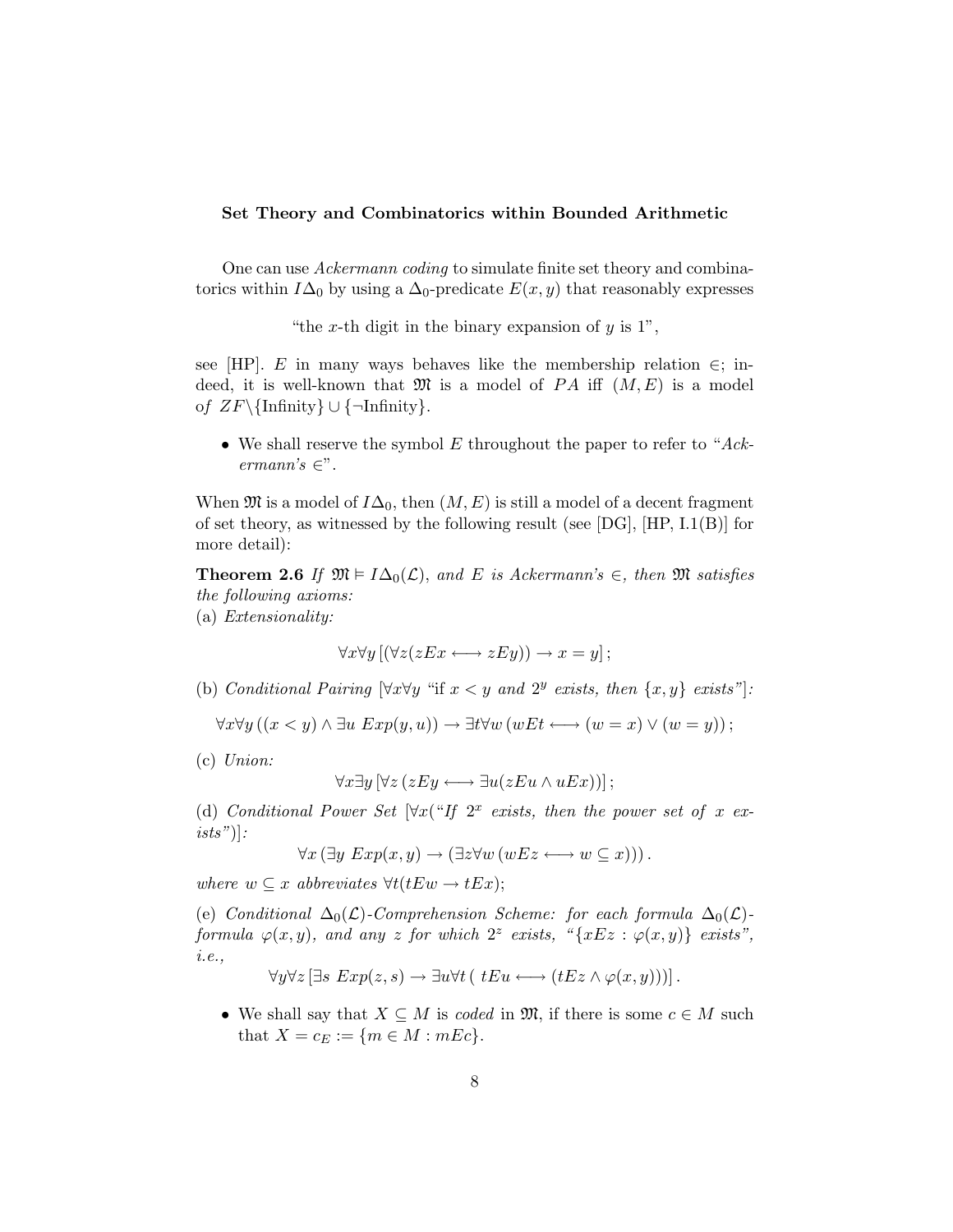- Given  $c \in M$ ,  $\overline{c} := \{x \in M : x < c\}$ . Note that  $\overline{c}$  is coded in a  $\mathfrak{M} \models I\Delta_0$  provided  $2^c$  exists in  $\mathfrak{M}$ .
- Suppose I is a cut of  $\mathfrak{M}, S\mathfrak{H}_I(\mathfrak{M}) := \{c_E \cap I : c \in N\}$ . When I is the standard cut N of  $\mathfrak{M}$ , then  $SSyI(\mathfrak{M})$  is what is known in the literature as the standard system of M.
- Within  $I\Delta_0$  one can define a *partial* function  $Card(x) = t$ , expressing "the cardinality of the set coded by  $x$  is  $t$ ". More specifically  $Card(x) = t$  expresses "there is a bijection between  $x_E$  and  $\bar{t}$ ". It is important to note that  $I\Delta_0$  can prove that  $Card(x)$  is defined (and is well-behaved) if  $2^x$  exists (this is implicit in [HP, p.42, Theorem 1.41]).
- In light of the above discussion, finite combinatorial statements have reasonable arithmetical translations in models of bounded arithmetic provided "enough powers of 2 exist". We shall therefore use the Erdős notation  $a \to (b)^n_d$  for the *arithmetical* translation of the set theoretical statement "if  $Card(X) = a$  and  $f: [X]^n \to \overline{d}$ , then there is  $H \subseteq X$ with  $Card(H) = b$  such that H is f-monochromatic." Here  $[X]^n$ is the collection of *increasing n*-tuples from  $X$  (where the order on X is inherited from the ambient model of arithmetic), and  $H$  is  $f$ monochromatic iff f is constant on  $[H]^{n}$ .
- We also write  $a \to \ast(b)^n$  for the arithmetical translation of the following canonical partition relation: if  $Card(X) = a$  and  $f : [X]^n \to Y$ , then there is  $H \subseteq X$  with  $Card(H) = b$  which is f-canonical, i.e., there is some  $S \subseteq \{1, \dots, n\}$  such that for all sequences  $s_1 < \dots < s_n$ , and  $t_1 < \cdots < t_n$  of elements of H,

$$
f(s_1, \dots, s_n) = f(t_1, \dots, t_n) \iff \forall i \in S(s_i = t_i).
$$

Note that if  $S = \emptyset$ , then f is constant on  $[H]^n$ , and if  $S = \{1, \dots, n\}$ , then f is injective on  $[H]^n$ .

• We need certain quantitative forms of Ramsey's partition theorem, as well as its canonical generalization by Erdős and Rado. Before stating them, let us review the definition of the iterated exponential function, dubbed the superexponential function  $Superexp(n, x)$  in this paper:  $Superexp(0, x) = x$ , and

$$
Superexp(n+1, x) = 2^{Superexp(n,x)}.
$$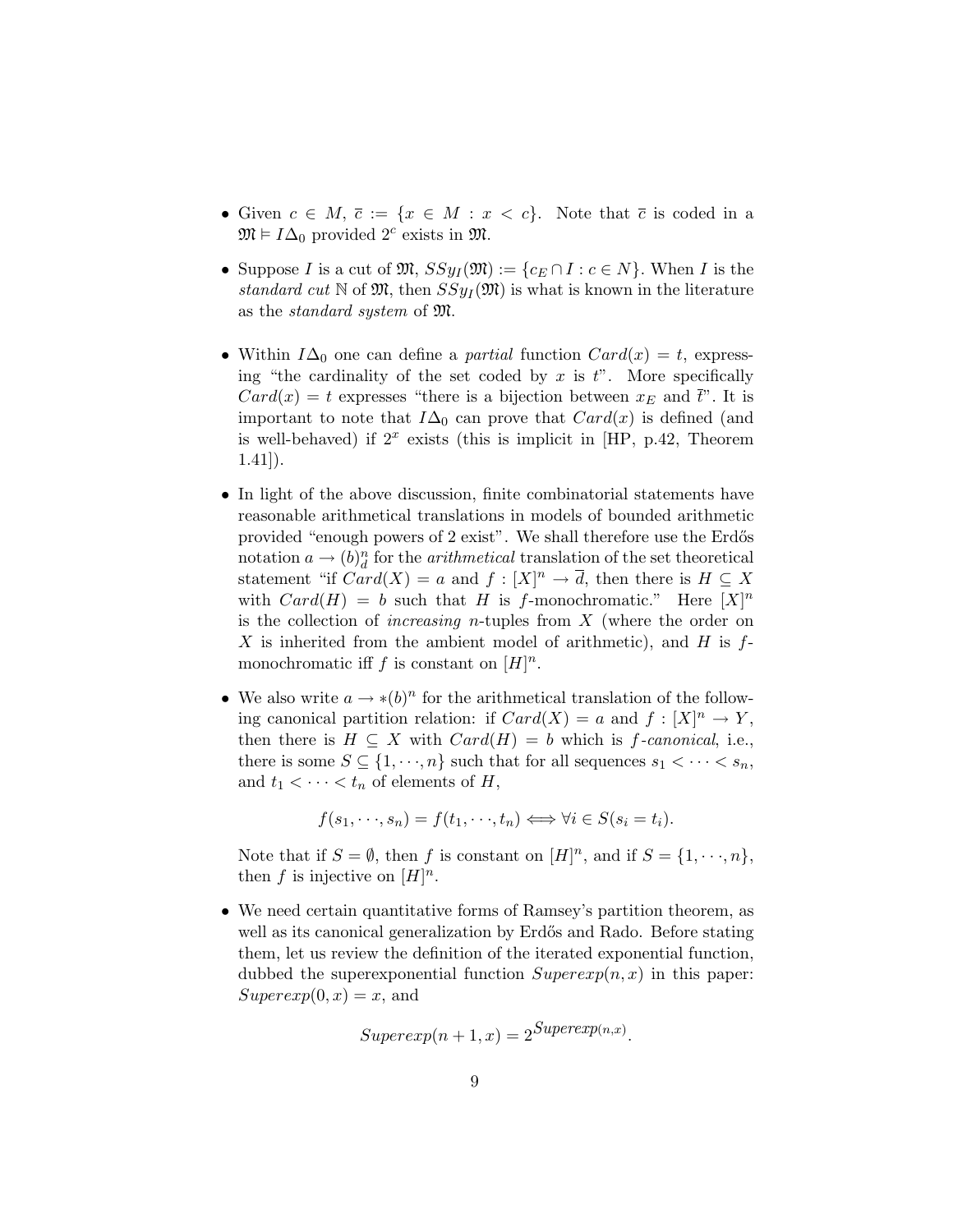Thus for  $n \geq 1$ ,  $Superexp(n, x)$  is the exponential stack of length  $n+1$ , where the top element is  $x$ , and the remaining  $n$  entries form a tower of 2's.

**Theorem 2.7.** For each  $n \in \mathbb{N}^+$ , the following is provable in  $I\Delta_0$ :

(a) [Ramsey]  $a \rightarrow (b)_c^n$  $c^n$ , if  $a = Superexp(2n, bc)$  and  $b \geq n^2$ ;

(b) [Erdős-Rado]  $a \to * (b)^n$ , if  $a = Superexp(4n, b \cdot 2^{2^{2n^2-n}})$  and  $b \ge 4n^2$ .

Proof: Part (a) follows immediately from Ramsey's original proof (reproduced in [GRS]). Part (b) can be obtained by coupling (a) with the proof of the Erdős-Rado canonical partition theorem [ER, Sec. 6]. More specifically, the Erdős-Rado proof shows that  $a \to \ast(b)^n$  is derivable from  $a \to (b)_{f(n)}^{2n}$ , where  $f(n)$  is the number of partitions of  $\sqrt{2n}$ , i.e.,

$$
f(n) := B(2n^2 - n) < 2^{2^{2n^2 - n}}
$$

.

Here  $B(s)$  is the number of partitions of an s-element set (by elementary considerations  $B(s) < 2^{2^s}$ ). For example, if  $a \to (b)_{203}^4$ , then  $a \to *(b)^2$  since  $f(2) = B(6) = 203$  (see [GRS, Theorem 2, Sec. 5.5]).  $\Box$ 

#### Recursive Saturation

- M is recursively saturated if for every finite sequence **m** of elements of M, every recursive finitely realizable type over the expanded model  $(\mathfrak{M}, \mathbf{m})$  is realized in  $\mathfrak{M}$ .
- For  $\mathfrak{M} \models PA$  let  $F \subseteq M$  be the set of Gödel numbers of  $\mathcal{L}_A$ -formulas, as computed in  $\mathfrak{M}$  (note that F will include nonstandard elements if  $\mathfrak{M}$  is nonstandard). A *satisfaction class* of  $\mathfrak{M}$  is a subset S of M satisfying the following two conditions:

(a)  $(\mathfrak{M}, S) \models PA(S)$ , and

(b) S correctly codes the satisfaction relation of  $\mathfrak{M}$  for all standard formulas.

Condition (b) can be written as a scheme consisting of the sentence (1) below plus the collection of sentences  $(2_n)$  below (for each  $n \in \mathbb{N}^+$ ).

(1) S consists of coded ordered pairs of the form  $\langle a, b \rangle$ , where  $a \in F$ and  $b \in M$ ;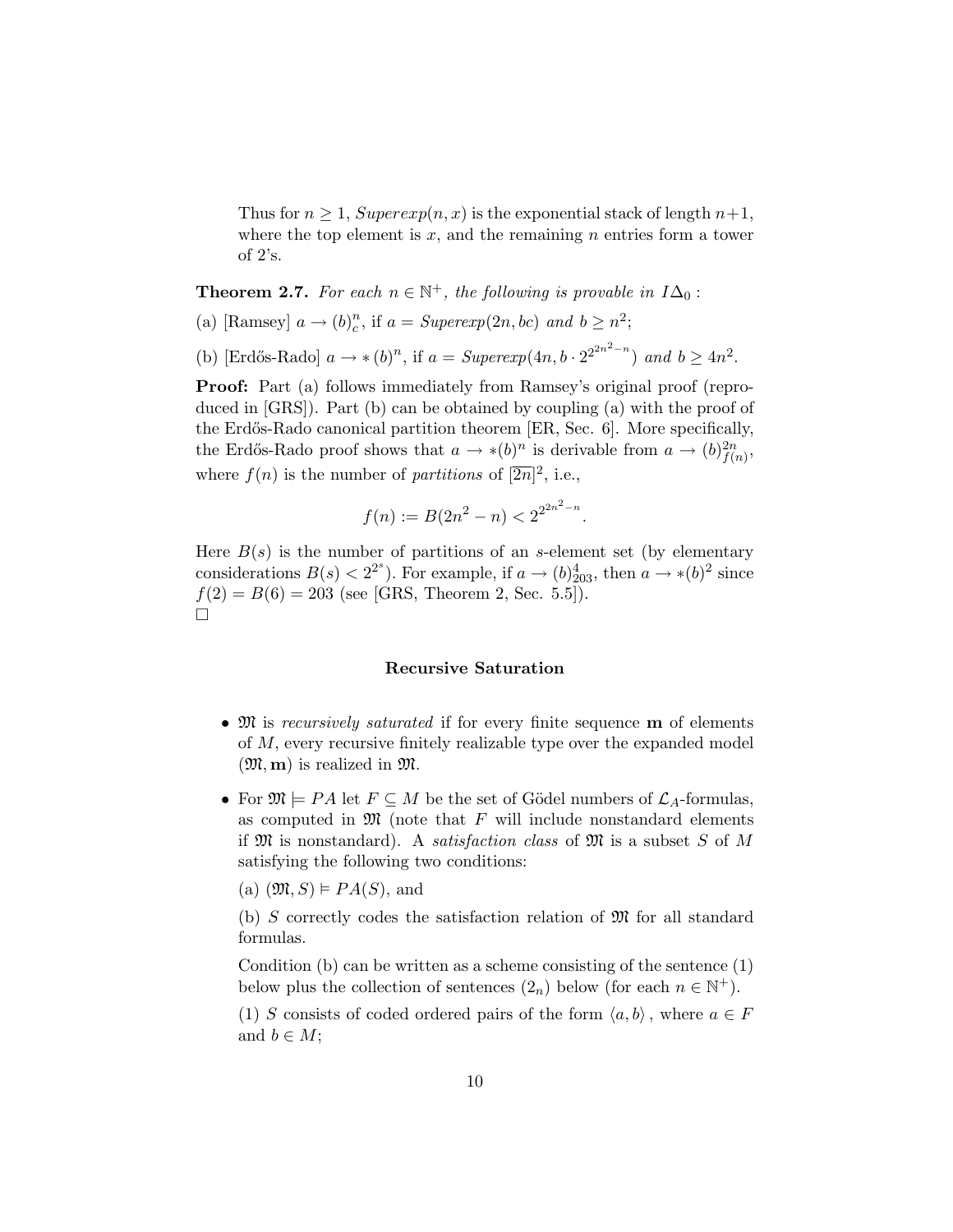$(2_n)$  S is n-correct S satisfies Tarski's inductive conditions for a truth predicate for all formulas of quantifier rank  $n$  (including any nonstandard ones).

It is well-known that for each standard  $n$  there is a parameter free definable subset  $S_n$  of  $\mathfrak M$  that satisfies (1) and  $(2_n)$ , but of course Tarski's undefinability of truth theorem dictates that any M-definable S that satisfies (1) must fail  $(2_n)$  for some n. Note that if S is a satisfaction class of a nonstandard model of  $PA$ , then  $S$  is s-correct for some nonstandard s. This follows from overspill and the fact that  $(2_n)$ can be uniformly expressed by a single formula  $\varphi(S, n)$  with parameter  $n$  in the language of arithmetic augmented with the unary predicate S.

The following two theorems tie the notion of recursive saturation with satisfaction classes, and with cofinal extensions.

**Theorem 2.8.** (Barwise-Schlipf [BS]) A countable  $\mathfrak{M}$  model of PA is recursively saturated iff  $\mathfrak{M}$  has a satisfaction class.

**Theorem 2.9.** (Smoryński-Stavi [Sm-St]) A cofinal extension of a recursively saturated model of PA remains recursively saturated.

Theorem 2.8 can be derived from Theorem 2.7, coupled with the following theorem (see also [Ka-2, Exercise 14.9]).

Theorem 2.10. (Kotlarski [Kot], Schmerl [Sc-1]) If  $\mathfrak{M}^*$  is a cofinal elementary extension of a model  $\mathfrak{M}^*$  of PA, and  $X \subseteq M$  is piecewise coded (i.e., for every  $m \in M$ ,  $\overline{m} \cap X$  is coded in  $\mathfrak{M}$ ), then there is a (unique)  $X^*$ such that

$$
(\mathfrak{M}, X) \prec (\mathfrak{M}^*, X^*).
$$

### 3. AUTOMORPHISMS AND  $I\Delta_0 + Exp + B\Sigma_1$

Our point of departure is the following result that characterizes cuts of countable recursively saturated models  $\mathfrak{M}$  of PA that are closed under exponentiation as precisely those of the form  $I_{fix}(j)$ , for some automorphism  $i$  of  $\mathfrak{M}$ .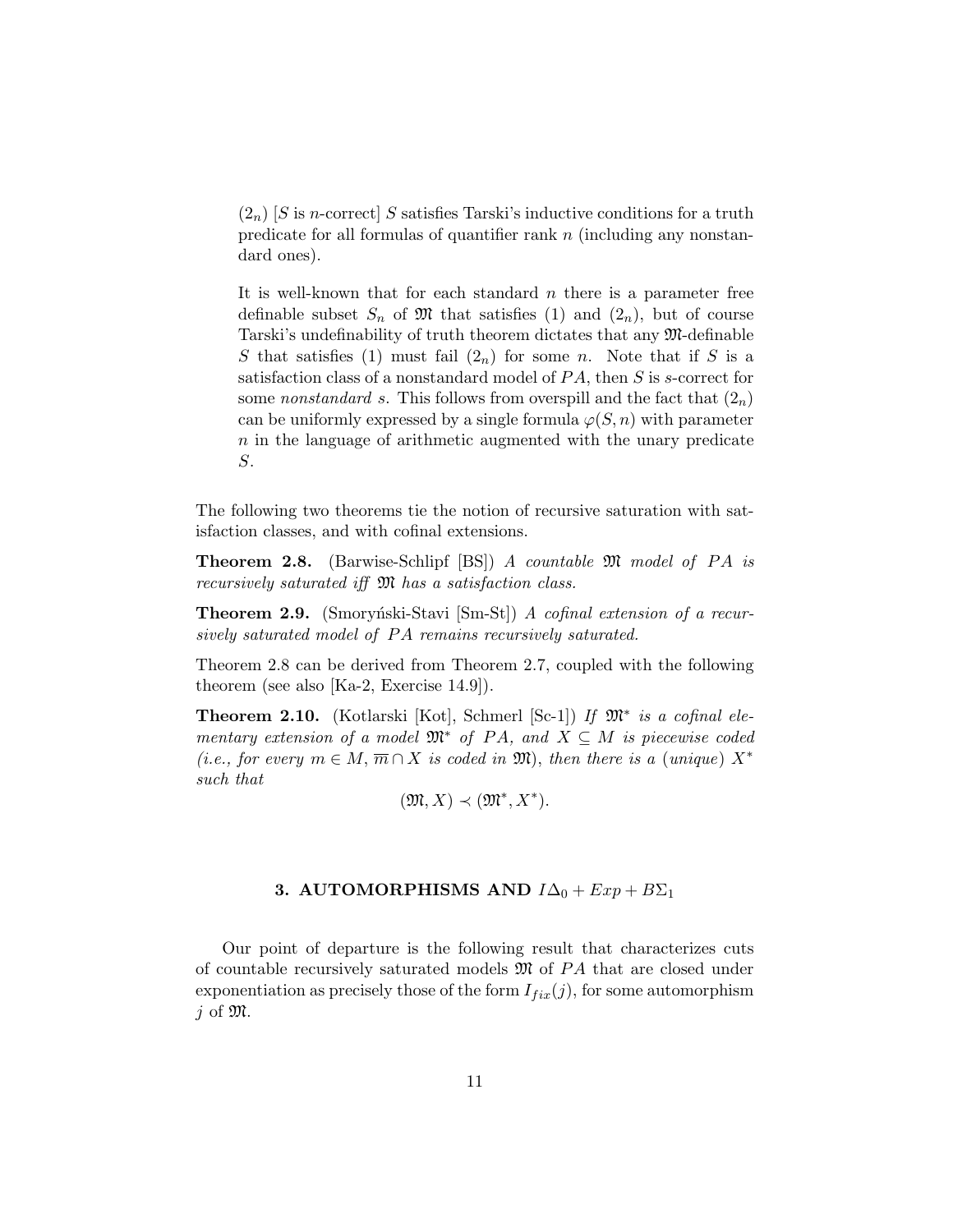**Theorem 3.1<sup>4</sup>.** Suppose  $\mathfrak{M}$  is a model of PA. (a) If  $j \in Aut(\mathfrak{M})$ , then  $I_{fix}(j) \models Exp;$ 

(b)  $(Smoryński [Sm]) If M is countable and recursively saturated, and I is$ a cut of  $\mathfrak{M}$  that satisfies Exp, then there are continuum-many  $j \in Aut(\mathfrak{M})$ 

such that  $I = I_{fix}(j)$ .

The first principal result of this section (Lemma A.2) improves part (a) of Theorem 3.1 by showing that part (a) remains valid upon replacing the assumption  $\mathfrak{M} \models PA$  with the weaker assumption  $\mathfrak{M} \models I\Delta_0$ . This result shows that the mere existence of a nontrivial automorphism  $j$  of a model M of  $I\Delta_0$  produces the cut  $I_{fix}(j)$  of M that satisfies the robust theory  $I\Delta_0 + Exp + B\Sigma_1$ . We shall then establish a "reversal" of this result as follows: beginning with a cut I of a countable model  $\mathfrak{M}$  of  $I\Delta_0$  that is closed under exponentiation, we fine-tune an Ehrenfeucht-Mostowski-type construction of Paris and Mills  $[PM]$  in order to build an extension of  $\mathfrak{M}$ that (i) satisfies  $I\Delta_0$ , (ii) does not introduce new elements below any  $i \in I$ , and (iii) possesses an automorphism j such that  $I_{fix}(j) = I$ . Coupled with Wilkie and Paris's fundamental Theorem 2.4, this yields the reversal. To summarize, in this section we shall prove:

**Theorem A.** The following two conditions are equivalent for a countable model  $\mathfrak M$  of the language  $\mathcal L_A$  of arithmetic:

(a)  $\mathfrak{M} = I_{fix}(j)$  for some nontrivial automorphism j of a model  $\mathfrak{M}^*$  of  $I\Delta_0$ ; (b)  $\mathfrak{M} \models I\Delta_0 + B\Sigma_1 + Exp.$ 

## The Proof of  $(a) \Rightarrow (b)$  of Theorem A

The proof of (a) implies (b) of Theorem B is subdivided into the following three lemmas.

# Lemma A.0.  $I_{fix}(j) \models I\Delta_0$ .

**Proof:** We first verify that  $I_{fix}(j)$  is closed under the operations of the ambient structure  $\mathfrak{M}$ . Suppose x and y are elements of  $I_{fix}(j)$  with  $x \leq y$ and, without loss of generality, assume that  $x$  and  $y$  are both nonstandard elements. Since  $x + y < xy \leq y^2$ , it suffices to show that  $y^2 \in I_{fix}(j)$ . Observe that  $I\Delta_0$  can prove that any number  $z < y^2$  can be written as  $z = qy + r$ , where both q and r are less than y (since the division algorithm

 $4$ Smoryński established the much harder part (b) of Theorem 3.1 and left the status of part (a) as an open problem. It is not clear who first established part (a) of Theorem 3.1, but by now it is considered part of the folklore, e.g., see [Ka-4, Proposition 2.2].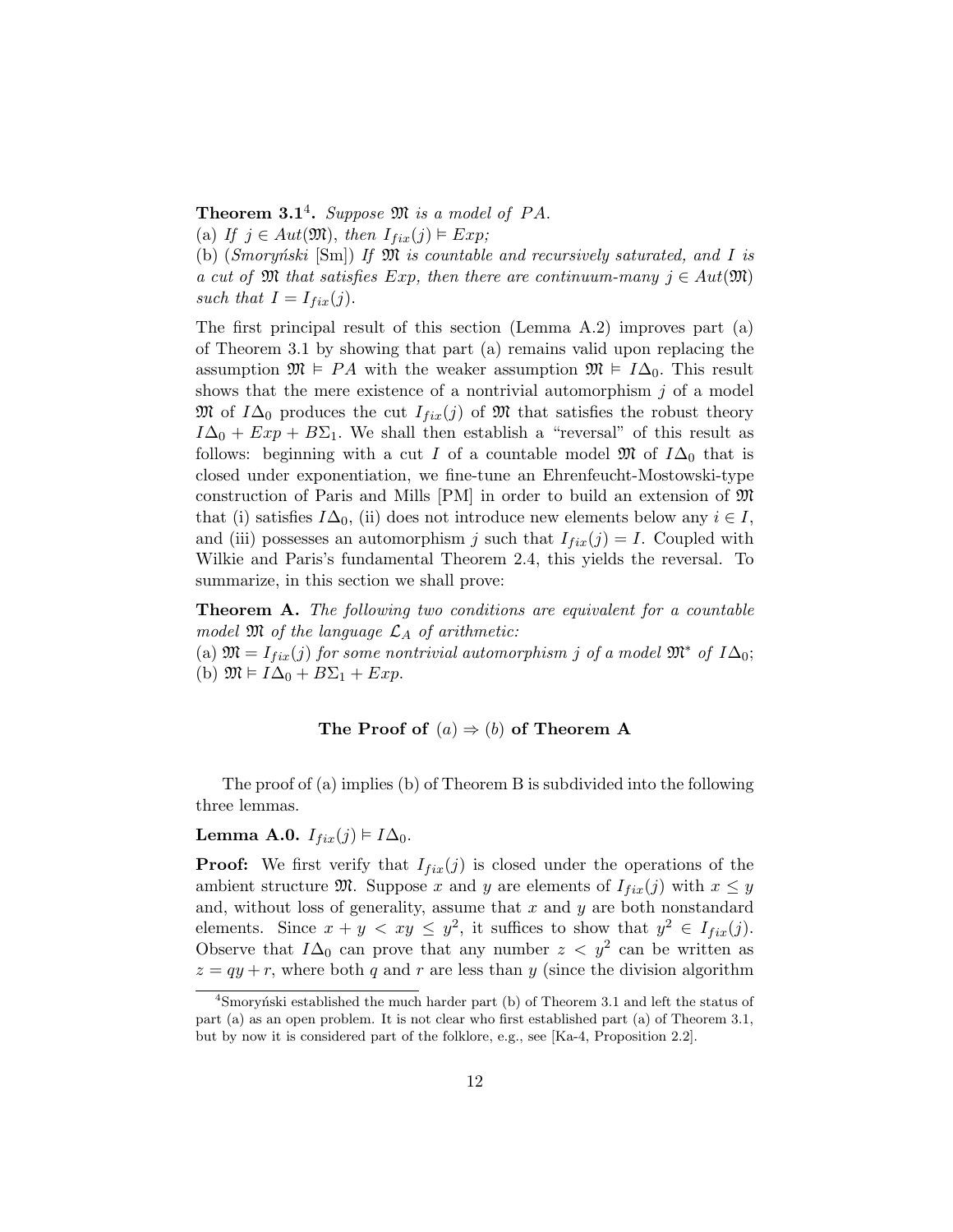can be implemented in  $I\Delta_0$ , so q and r are respectively the quotient and remainder of the division of  $z$  by  $y$ ). Therefore,

$$
j(z) = j(qy + r) = j(q)j(y) + j(r) = qy + r = z.
$$

This shows that  $I_{fix}(j)$  is closed under the operations of M. Since  $I_{fix}(j)$  is end extended by  $\mathfrak{M}$  (by definition), and  $\Delta_0$ -predicates are absolute for end extensions, this shows that  $\mathfrak{M}$  inherits  $I\Delta_0$  from  $\mathfrak{N}$ .  $\Box$ 

# Lemma A.1.  $I_{fix}(j) \models B\Sigma_1$ .

**Proof:** This lemma immediately follows from Lemma 2.3 and A.0 since  $j$ is assumed to be a nontrivial automorphism, and therefore  $I_{fix}(j)$  must be a cut of  $\mathfrak M$  that is closed under multiplication.

 $\Box$ 

## Lemma A.2.  $I_{fix}(j) \models Exp$ .

**Proof:** The proof has three stages.

Stage 1: The argument establishing part (a) of Theorem 3.1 can be carried out in the present context, i.e.,

(1) If 
$$
a \in I_{fix}(j)
$$
 and  $2^a$  is defined in  $\mathfrak{M}$ , then  $2^a \in I_{fix}(j)$ .

To see this, we first observe that the usual proof of the existence of the base 2 expansion for a positive integer y can be implemented within  $I\Delta_0$  provided some power of 2 exceeds y (see [HP] or [Bu]). Therefore, for every  $y < 2<sup>a</sup>$ , there is some element c that codes a subset of  $\{0, 1, ..., a-1\}$  such that

$$
y = \sum_{i \to c} 2^i.
$$

The next observation is that  $j(c) = c$ . This hinges on the fact that E satisfies Extensionality, and that *iEc* implies  $j(i) = i$  (since  $a \in I_{fix}(j)$ , and *iEc* implies that  $i < a$ ). Therefore,

$$
j(y) = j(\sum_{i \to c} 2^{i}) = \sum_{i \to j(c)} 2^{i} = \sum_{i \to c} 2^{i} = y.
$$

So every  $y < 2^a$  is fixed by j and therefore  $2^a \in I_{fix}(j)$ .

Stage 2: Let  $J := \{m \in M : 2^m \text{ is defined in } \mathfrak{M}\}\.$  Note that J forms an initial segment of  $\mathfrak{M}$  by Lemma 2.1. We claim: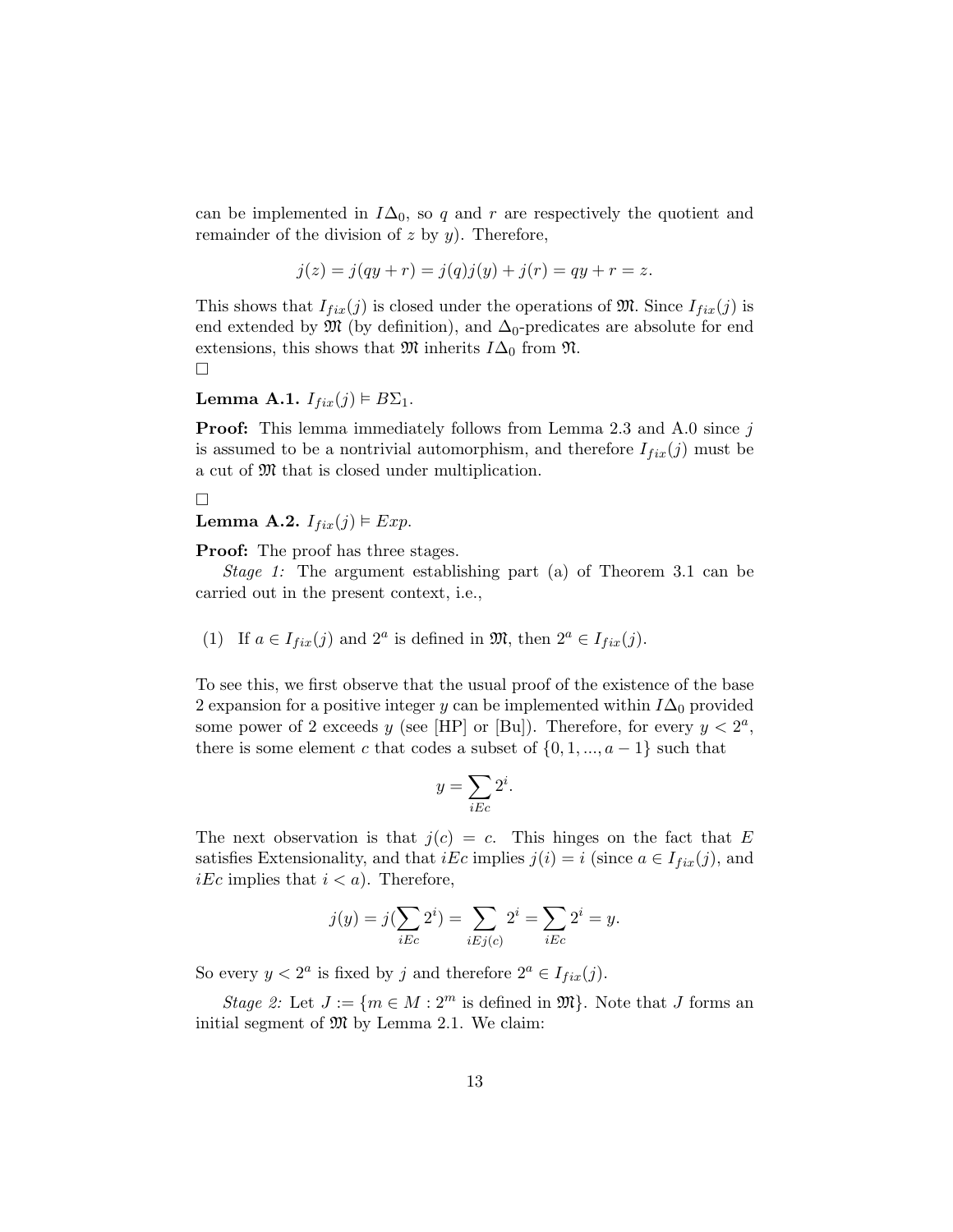(2)  $\{2^m : x \in J\}$  is cofinal in M.

(2) is established by contradiction: if some  $c \in M$  is an upper bound of K, then K is the solution set of the  $\Delta_0$ -predicate  $\varphi(x, c)$ , where

$$
\varphi(x, c) := [x < c \text{ and } \exists y < c \; Exp(x, y)].
$$

Therefore by  $I\Delta_0$ -MAX, there is a *last* power of 2 in  $\mathfrak{M}$ , which is absurd.

Stage 3: We now use (1) and (2) to prove that if  $a \in I_{fix}(j)$ , then  $2^a$  is defined and is a member of  $I_{fix}(j)$ . In light of (1), it suffices to show that  $I_{fix}(j) \subsetneq J$ , where J is the cut defined in stage 2. To see that  $I_{fix}(j) \subsetneq$ J assume to the contrary that  $J \subseteq I_{fix}(j)$ . It follows from (1) and (2) that  $I_{fix}(j) = M$ , which contradicts the assumption that j is a nontrivial automorphism. ¤

**Remark 3.2.** If *I* is a cut closed under exponentiation, then *I* is closed under addition and multiplication. To see this, note that 
$$
I\Delta_0
$$
 can prove that if  $1 < x \leq y$ , then

$$
x + y \le xy \le 2^{x+y} \le 2^{2^y}.
$$

This shows that Lemma A.0 follows from Lemma A.2.

The Proof of 
$$
(b) \Rightarrow (a)
$$
 of Theorem A

The initial step of our proof of  $(b) \Rightarrow (a)$  of Theorem A involves the construction of an appropriate ultrafilter, accomplished in Theorem 3.3 below.

- Throughout this section,  $\mathfrak{M}$  is a model of  $I\Delta_0 + B\Sigma_1$ , I is a cut of M that satisfies  $Exp$  and  $c \in M \backslash I$  such that  $2^c$  exists in M (such an element c exists by  $\Delta_0$ -OVERSPILL, see Remark 2.4.1).
- $\mathcal F$  and  $\mathcal L_{\mathcal F}$  are as in Theorem 2.5, and  $\mathcal F_c$  is the family of all M-valued functions  $f(x_1, \dots, x_n)$  on  $[c]^n$  (where  $n \in \mathbb{N}$ ) obtained by restricting the domains of *n*-ary functions in  $\mathcal F$  to  $[c]^n$ .
- Recall that  $\bar{c}$  is the set of predecessors of c. For a coded subset X of  $\overline{c}$ ,  $\mathcal{P}(X)$  is the power set of X in the sense of  $(M, E)$ .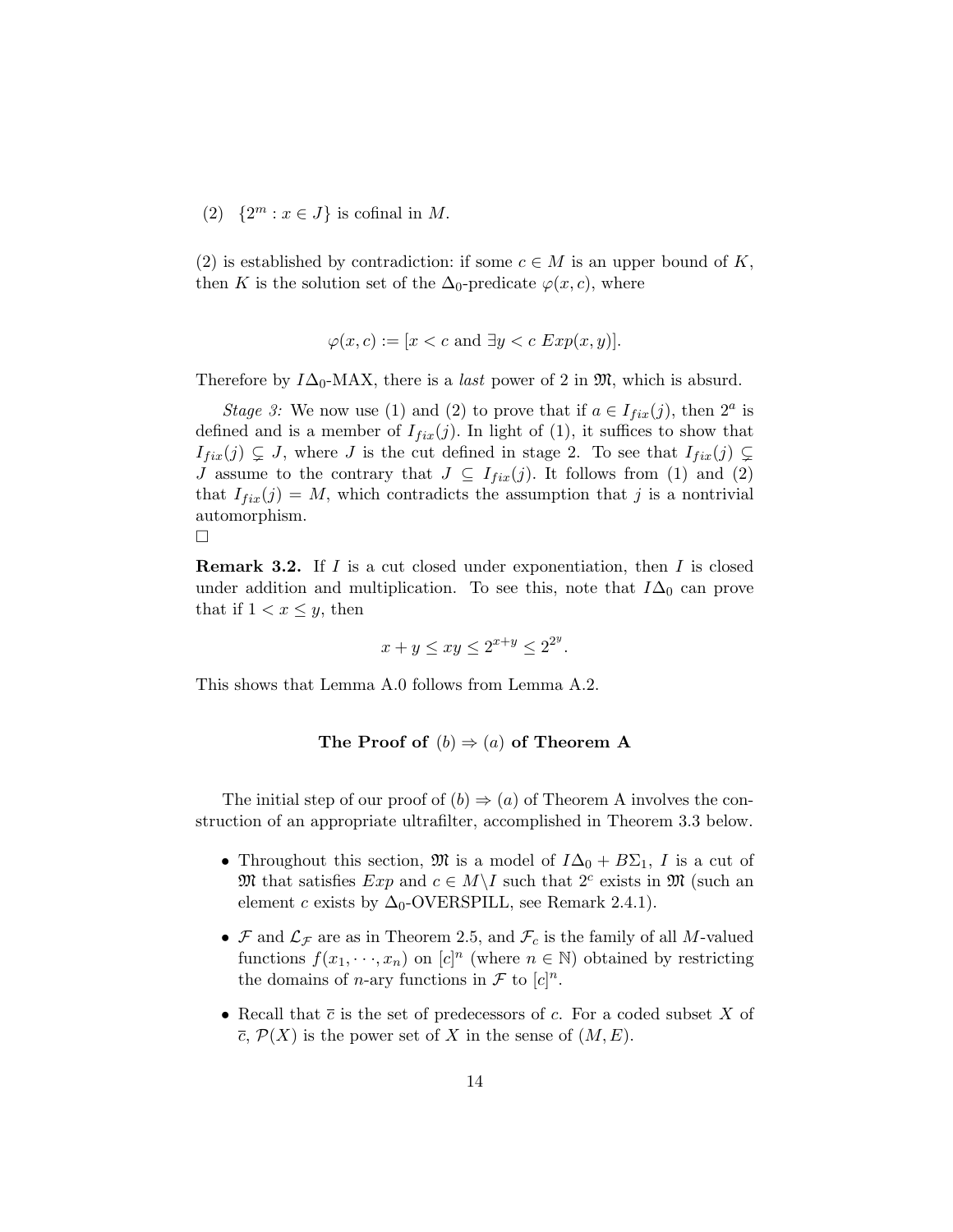- $\mathcal{U} \subseteq \mathcal{P}(\overline{c})$  is a *filter* if  $\mathcal{U}$  is closed under intersections and is upward closed.
- A filter  $\mathcal{U} \subseteq \mathcal{P}(\overline{c})$  is *I-complete*, if for every  $f \in \mathcal{F}_c$  and  $i \in I$ , if  $f : \overline{c} \to \overline{i}$ , then there is some  $X \in \mathcal{U}$  such that f is constant on X. Note that if U is I-complete, then U is an ultrafilter on  $\mathcal{P}(\bar{c})$ , since for each  $Y \in \mathcal{P}(\bar{c})$  the characteristic function  $\chi_Y$  of Y is constant on some member of  $U$ . We therefore refer to I-complete filters as ultrafilters.
- An ultrafilter  $\mathcal{U} \subseteq \mathcal{P}(\overline{c})$  is *nonprincipal*, if  $\mathcal{U}$  does not contain any singletons.
- A filter  $\mathcal{U} \subseteq \mathcal{P}(\overline{c})$  is *Ramsey* if for every  $f \in \mathcal{F}_c$ , and every  $n \in \mathbb{N}^+$ , if  $f : [\overline{c}]^n \to \{0, 1\}$ , then there is some f-monochromatic  $H \in \mathcal{U}$ .
- A filter  $\mathcal{U} \subseteq \mathcal{P}(\bar{c})$  is *canonically Ramsey* if for every  $f \in \mathcal{F}_c$ , and every  $n \in \mathbb{N}^+$ , if  $f : [\overline{c}]^n \to M$ , then there is some  $H \in \mathcal{U}$  such that H is f-canonical. It is easy to see that if  $\mathcal U$  is canonically Ramsey, then  $\mathcal U$ is Ramsey.
- A filter  $\mathcal{U} \subseteq \mathcal{P}(\bar{c})$  is *I-tight* if for every  $f \in \mathcal{F}_c$ , and every  $n \in \mathbb{N}^+$ , if  $f: [\overline{c}]^n \to M$ , then there is some  $H \in \mathcal{U}$  such either f is constant on H, or there is some  $m_0 \in M \backslash I$  such that  $f(\mathbf{x}) > m_0$  for all  $\mathbf{x} \in [H]^n$ .

**Theorem 3.3.**  $\mathcal{P}(\bar{c})$  carries a nonprincipal ultrafilter U satisfying the following four properties:

(a)  $\mathcal U$  is I-complete;

- (b)  $U$  is canonically Ramsey;
- (c)  $\mathcal U$  is *I*-tight;
- (d)  $\{Card(X): X \in \mathcal{U}\}\$ is downward cofinal in  $M\backslash I$ .
	- Let us say that  $X \in \mathcal{P}(\bar{c})$  is *I*-large iff  $Card(X) \notin I$ . The proof of Theorem 3.3 is based on Lemmas 3.3.1 through 3.3.3 which reveal salient combinatorial features of I-large sets.

**Lemma 3.3.1.** If X is I-large, and  $f : \overline{c} \to \overline{m}$  for some nonzero  $m \in I$ with  $f \in \mathcal{F}_c$ , then there is some I-large subset of X on which f is constant. k

**Proof:** Let  $\left| \frac{x}{y} \right|$  $\overline{y}$  $=\max\{t \leq x : ty \leq x\}$ . First observe that, in light of Remark 3.2, I is closed under multiplication and therefore if  $b \notin I$  and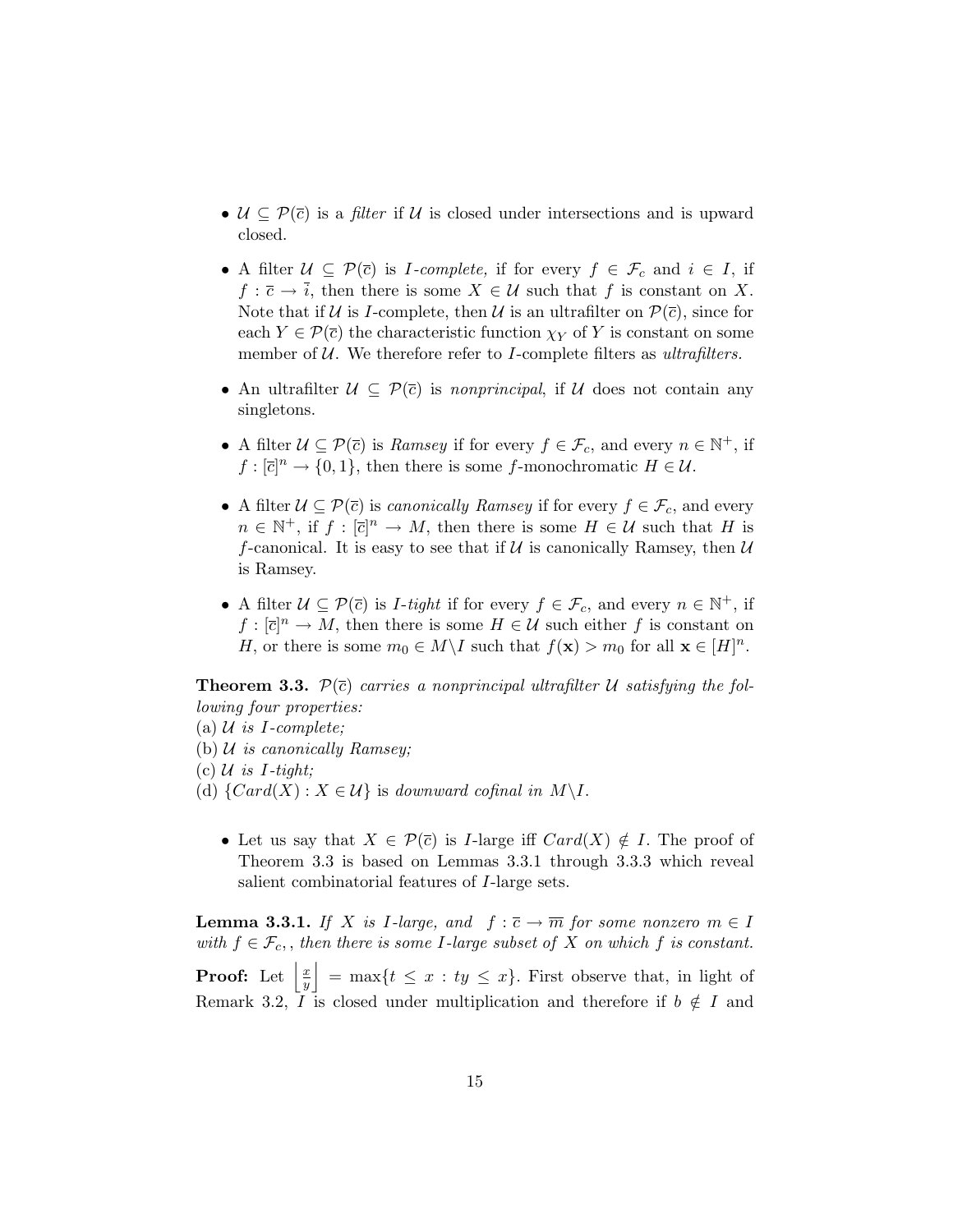$m \in I$ , then  $\left| \frac{b}{m} \right|$  $\overline{m}$ ¦  $\notin I$ . Now suppose that for some  $b \in M \backslash I$ ,  $Card(X) = b$ , and let

$$
S_i := \{ x \in X : f(x) = i \}.
$$

Note that by Theorems 2.5 and 2.6(e) each  $S_i$  is coded in  $\mathfrak{M}$ . It is easy to see that there is some *i* for which  $Card(S_i) \geq \frac{b}{n}$  $\frac{b}{m}$ , since otherwise for all  $i\leq m,$ l. º

$$
Card(S_i) < \left\lfloor \frac{b}{m} \right\rfloor - 1,
$$

which, coupled with  $X =$ i<m  $S_i$  implies the following contradiction:

$$
b = Card(X) < m\left(\left\lfloor \frac{b}{m} \right\rfloor - 1) \leq b - m.
$$

 $\Box$ 

**Lemma 3.3.2.** If  $f : [X]^n \to M$ , where X is I-large,  $f \in \mathcal{F}_c$ , and  $n \in \mathbb{N}^+$ , then there is an I-large subset of  $X$  that is  $f$ -canonical.

**Proof:** Suppose  $i \in I$ . The closure of I under exponentiation implies that

$$
\exists j \in I \ \mathfrak{M} \models j = \text{Superexp}(4n, i \cdot 2^{2^{2n^2 - n}}).
$$

Therefore by part (b) of Theorem 2.7 if  $i \geq 4n^2$ , then i is a solution of the  $\Delta_0(\mathcal{L}_{\mathcal{F}})$ -predicate "there is an f-canonical subset of X cardinality i" (this is a bounded statement since the monochromatic subset will be an element of  $\mathcal{P}(X)$ , and  $\mathcal{P}(X)$  is coded). By Theorem 2.5 and  $\Delta_0(\mathcal{L}_{\mathcal{F}})$ -OVERSPILL, therefore, there is an *I*-large subset of  $X$  that is  $f$ -canonical.  $\Box$ 

**Lemma 3.3.3.** If X and f are as in Lemma 3.3.2, then there is an Ilarge  $Y \subseteq X$  such that either (a) f is constant on Y, or (b) there is some  $m_0 \in M \backslash I$  such that  $f(\mathbf{x}) > m_0$  for all  $\mathbf{x} \in [Y]^n$ .

**Proof:** For  $m \in M$  define the function  $f_m : [X]^n \to \{0, 1\}$  in  $\mathfrak{M}$  by defining  $f_m(\mathbf{x}) = 0$  iff  $f(\mathbf{x}) \le m$ . By Lemma 3.3.2, each  $f_m$  has an *I*-large monochromatic subset  $Y_m \subseteq X$ . We now consider two cases:

Case I: For some  $i \in I$ ,  $f(Y_i) = \{0\};$ Case II: For every  $i \in I$ ,  $f(Y_i) = \{1\}$ .

Suppose Case I holds, and  $f(Y_i) = \{0\}$  for some  $i \in I$ . Then by Lemma 3.3.1, there is an *I*-large subset of  $Y_i$  on which f is constant. Therefore (a) is true if Case I holds. Case II, on the other hand, requires an overspill argument. Consider the following  $\Delta_0(\mathcal{L}_{\mathcal{F}})$ -formula  $\varphi(v)$ :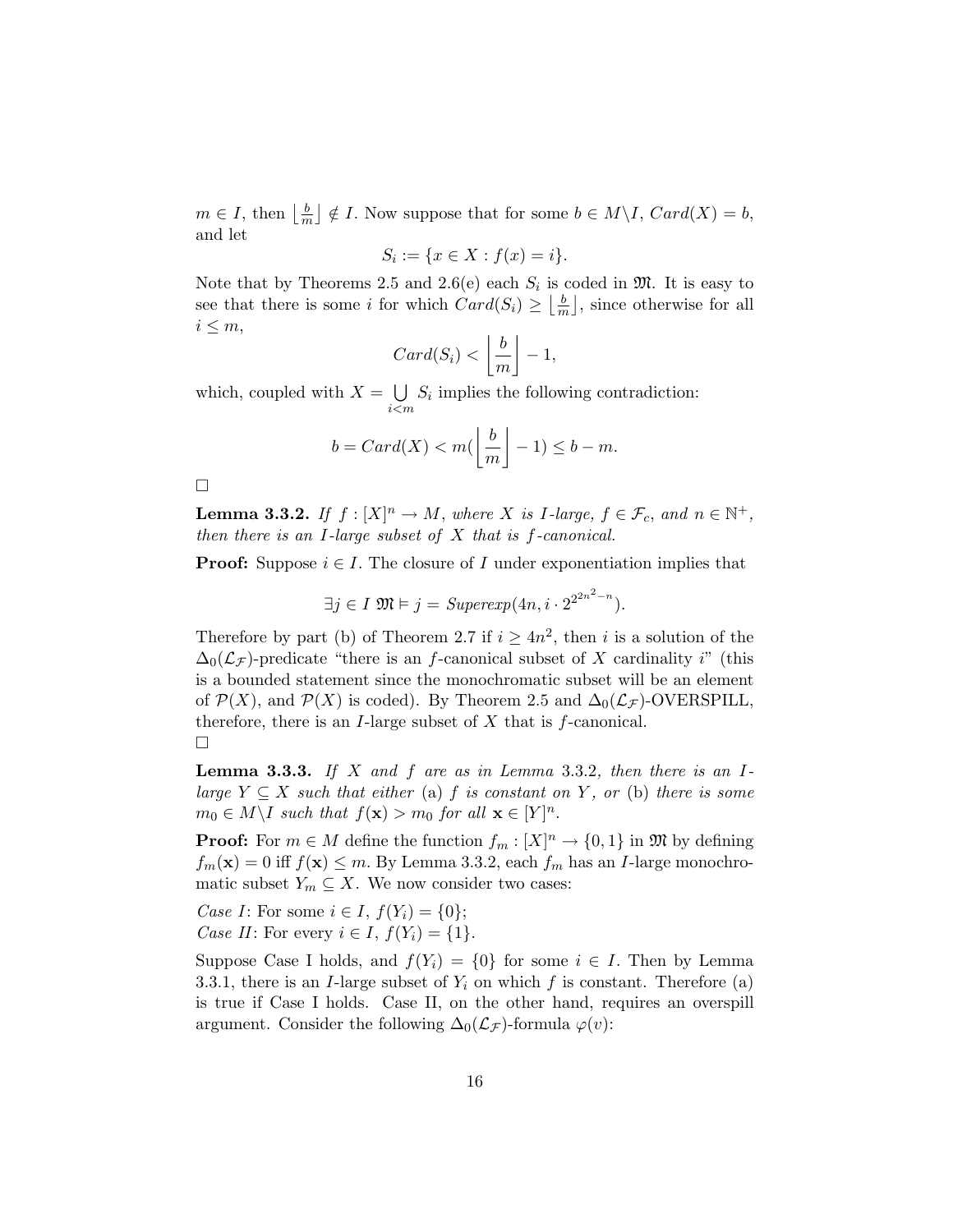$$
\varphi(v) := \exists Y \in \mathcal{P}(X) \ (Card(Y) > v \text{ and } f_v(\mathbf{x}) = 1 \text{ for all } \mathbf{x} \in [Y]^n).
$$

If Case II holds then every element of I is a solution of  $\varphi(v)$  and therefore by  $\Delta_0(\mathcal{L}_{\mathcal{F}})$ -OVERSPILL there is some  $m_0 \in M \backslash I$  that is a solution of  $\varphi(v)$ , i.e., there is some  $Y \subseteq X$  such  $Card(Y) = m_0 \notin I$  and for all  $\mathbf{x} \in [Y]^n$ ,  $f(\mathbf{x}) > m_0$ . This shows that (b) is true if Case II holds. ¤

We are now in a position to present:

**Proof of Theorem 3.3.** Let  $\langle f_n : n < \omega \rangle$  enumerate all maps in  $\mathcal{F}_c$  whose domain is  $\bar{c}$  and whose range is bounded in I;  $\langle g_n : n < \omega \rangle$  enumerate all maps in  $\mathcal{F}_c$ , with  $g_n : [\overline{c}]^{k_n} \to M$  (note that for a fixed n,  $k_n$  is also fixed); and fix a sequence  $\langle a_n : n \in \omega \rangle$  of elements of M which is downward cofinal in  $M\setminus I$  with  $a_0 \leq c$ . Using Lemmas 3.3.1 through 3.3.3, and truncation, we can inductively build four sequences  $\langle W_n : n < \omega \rangle, \langle X_n : n < \omega \rangle, \langle Y_n : n < \omega \rangle$ and  $\langle Z_n : n < \omega \rangle$  of *I*-large elements of  $\mathcal{P}(\overline{c})$  such that for all  $n < \omega$ :

- 1.  $W_n \supseteq X_n \supseteq Y_n \supseteq Z_n \supseteq W_{n+1};$
- 2.  $f_n$  is constant of  $W_n$ ;
- 3.  $X_n$  is  $g_n$ -canonical;
- 4.  $g_n$  is constant on  $Y_n$ , or  $\exists m_0 \in M \setminus I$  such that  $g_n(\mathbf{x}) > m_0$  for all  $\mathbf{x} \in [Y_n]^{k_n};$
- 5.  $Card(Z_n).$

This desired ultrafilter  $\mathcal U$  is  $\{S \in \mathcal P(\bar c): \exists n \in \omega \ (W_n \subseteq S)\}.$ ¤

In the next step, we use the ultrafilter  $U$  constructed in Theorem 3.3 to build a family of models  $\mathfrak{N}_{\mathcal{U}, \mathbb{L}}$  where  $\mathbb{L}$  is a prescribed linear order, such that  $\mathfrak{N}_{\mathcal{U}, \mathbb{L}}$  is an extension of  $\mathfrak{M}$  that satisfies  $I\Delta_0$  and possesses desirable automorphisms.

• Let U be the ultrafilter produced in Theorem 3.3, and For each  $n \in \mathbb{N}^+$ , consider the family of (partial) n-types  $\Gamma_n(x_1,\dots,x_n)$  over  $\mathcal{L}_{\mathcal{F}}$  defined via:  $\varphi(x_1,\dots,x_n) \in \Gamma_n(x_1,\dots,x_n)$  iff

 $\exists S \in \mathcal{U}$  such that  $\mathfrak{M}_{\mathcal{F}} \models \varphi(a_1, \dots, a_n)$  for all sequences  $a_1 < \dots < a_n$ from S.

 $\bullet$   $T_{\mathcal{U}} =$ S  $n \in \mathbb{N}^+$  $\Gamma_n(x_1,\dots,x_n).$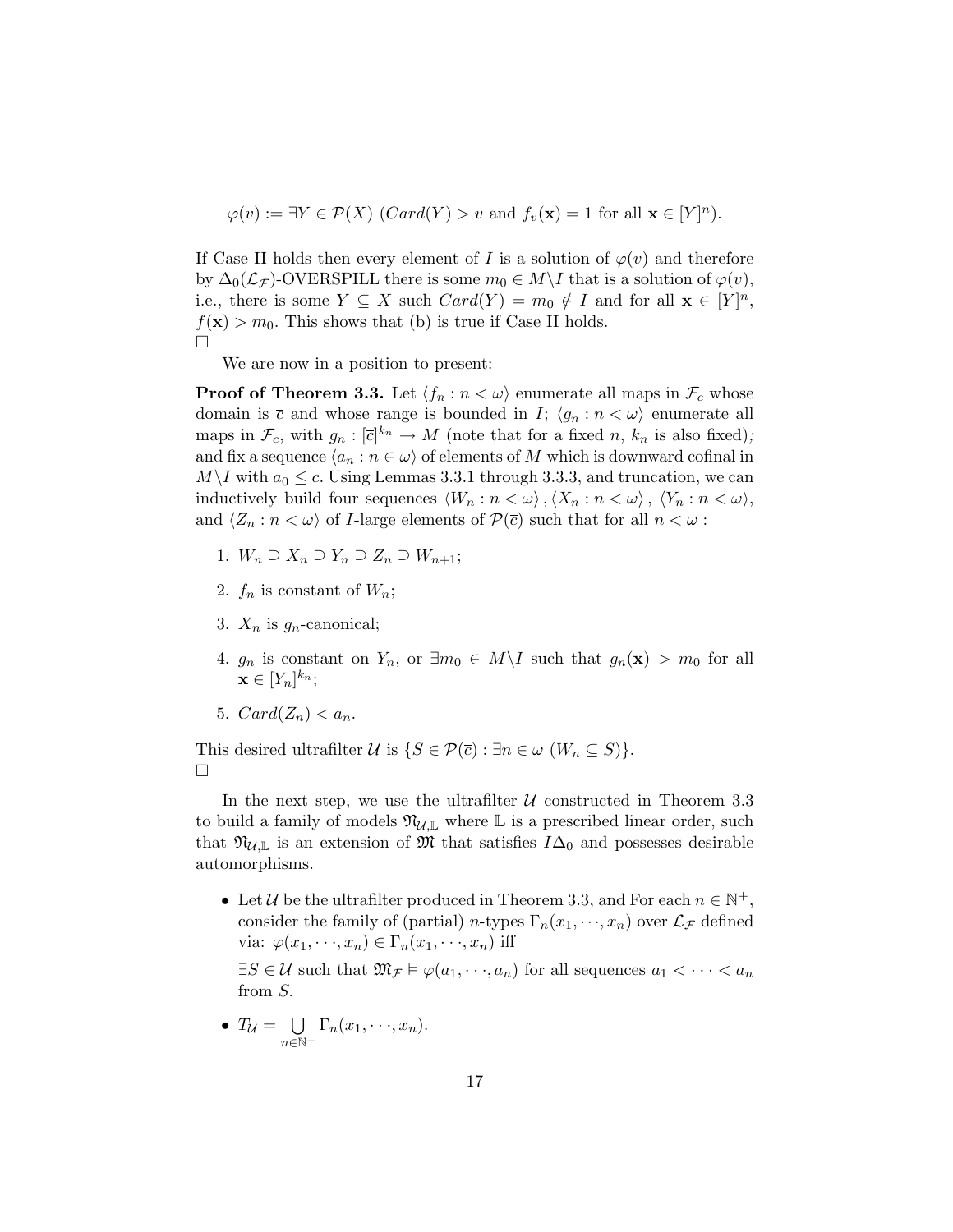- Given a linear order  $\mathbb{L}, \mathcal{L}_{\mathcal{F}, \mathbb{L}}$  is the language obtained from augmenting  $\mathcal{L}_{\mathcal{F}}$  with constant symbols l for each  $l \in \mathbb{L}$ .
- The theory  $T_{\mathcal{U}, \mathbb{L}}$  is formulated within  $\mathcal{L}_{\mathcal{F}, \mathbb{L}}$  via:

$$
T_{\mathcal{U}, \mathbb{L}} := \{ \varphi(l_1, l_2, \cdots, l_n) : \varphi \in T_{\mathcal{U}} \text{ and } l_1 <_{\mathbb{L}} l_2 <_{\mathbb{L}} \cdots <_{\mathbb{L}} l_n \}.
$$

**Lemma 3.4.**  $T_{\mathcal{U}, \mathbb{L}}$  is consistent and is  $\Delta_0(\mathcal{L}_{\mathcal{F}, \mathbb{L}})$ -complete.

**Proof:**  $T_{\mathcal{U}, \mathbb{L}}$  is consistent since it is finitely satisfiable in  $\mathfrak{M}$ . To verify  $\Delta_0(\mathcal{L}_{\mathcal{F},\mathbb{L}})$ -completeness of  $T_{\mathcal{U},\mathbb{L}}$ , suppose  $\varphi(x_1,\dots,x_n)$  is a  $\Delta_0(\mathcal{L}_{\mathcal{F}})$ -formula and consider

$$
S := \{ (x_1, \dots, x_n) \in (\overline{c})^n : \mathfrak{M}_{\mathcal{F}} \models \varphi(x_1, \dots, x_n) \}.
$$

It is easy to see that the characteristic function  $\chi_S$  of S is a member of F. Therefore, by the Ramsey property of U there is some  $H \in U$  on which  $\chi_S$ is constant. Hence either  $\varphi(x_1,\dots,x_n)$  or its negation is in  $\Gamma_n(x_1,\dots,x_n)$ .  $\Box$ 

•  $\mathfrak{N}_{\mathcal{U}, \mathbb{L}}$  is the model of arithmetic described by  $T_{\mathcal{U}, \mathbb{L}}$ , more specifically:

(a) The universe  $N_{\mathcal{U}, \mathbb{L}}$  of  $\mathfrak{N}_{\mathcal{U}, \mathbb{L}}$  consists of the equivalence classes  $[\tau]$  of terms  $\tau$  of  $\mathcal{L}_{\mathcal{F}}$  of the form  $\tau = f(l_1, \dots, l_n)$ , where  $f \in \mathcal{F}, (l_1, l_2, \dots, l_n) \in$ [L] n , and equivalence relation ∼ at work is defined via

$$
f(l_1,\dots,l_r) \sim g(l'_1,\dots,l'_s) \Longleftrightarrow (f(l_1,\dots,l_r) = g(l'_1,\dots,l'_s)) \in T_{\mathcal{U},\mathbb{L}};
$$

(b) The operations and the ordering relation of  $\mathfrak{N}_{\mathcal{U},\mathbb{L}}$  are those naturally given by  $T_{\mathcal{U}, \mathbb{L}}$ , e.g.,

$$
[f(l_1,\dots,l_r)] \oplus [g(l'_1,\dots,l'_s)] = [h(l''_1,\dots,l''_t)]
$$
  

$$
\updownarrow
$$
  

$$
(f(l_1,\dots,l_r) + g(l'_1,\dots,l'_s) = h(l''_1,\dots,l''_t)) \in T_{\mathcal{U},\mathbb{L}},
$$

and

$$
[f(l_1,\dots,l_r)] \lhd [g(l'_1,\dots,l'_s)] \iff (f(l_1,\dots,l_r) < g(l'_1,\dots,l'_s)) \in T_{\mathcal{U},\mathbb{L}},
$$

(it is routine to verify that the operations and relation of  $\mathfrak{N}_{\mathcal{U},\mathbb{L}}$  are well-defined.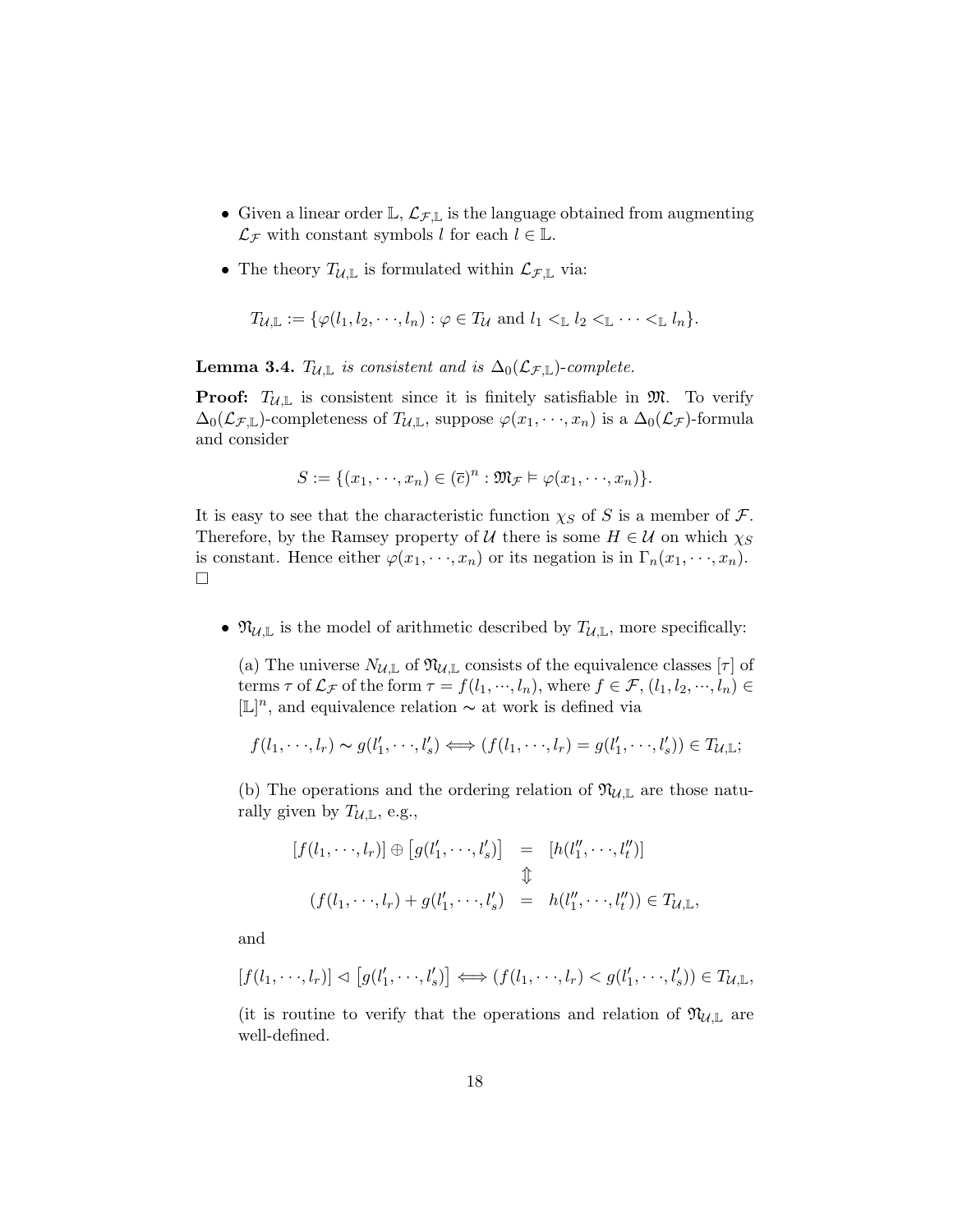• There is an embedding  $e_1 : \mathfrak{M} \to \mathfrak{N}_{\mathcal{U}, \mathbb{L}}$  given by

$$
m \longmapsto_{e_1} [c_m(l)],
$$

where  $l \in \mathbb{L}$ . Moreover, there is an embedding  $e_2 : \mathbb{L} \to (N_{\mathcal{U}, \mathbb{L}}, \triangleleft)$  via

 $l \longmapsto_{e_2} [id(l)],$ 

where  $id : M \to M$  is the identity function. In this light, we shall identify the element  $[c_m(l)]$  of  $N_{\mathcal{U},\mathbb{L}}$  with m, and the element  $(id(l)]$ with  $l$ .

**Lemma 3.5.** Suppose  $\varphi(x_1, \dots, x_k)$  is a  $\Sigma_1$ -formula of  $\mathcal{L}_A$  with the indicated free variables, and  $[\tau_1], \cdots, [\tau_k]$  are elements of  $N_{\mathcal{U}, \mathbb{L}}$ . The following two conditions are equivalent:

- (a)  $\mathfrak{N}_{\mathcal{U}, \mathbb{L}} \models \varphi([\tau_1], \dots, [\tau_k]);$
- (b)  $\varphi([\tau_1], \dots, [\tau_k]) \in T_{\mathcal{U}, \mathbb{L}}$ .

**Proof:** The proof of Lemma 3.5 is reminiscent of the proof of the fundamental theorem of ultraproducts and employs induction on the complexity of formulas. When  $\varphi$  is atomic, the equivalence of (a) and (b) is trivially implied by the definition of the operations and the ordering relation on  $\mathfrak{N}_{U,\mathbb{L}}$ . The inductive argument establishing the equivalence of (a) and (b) also easily goes through when  $\varphi$  is of the form  $\theta_1 \wedge \theta_2$ . However, the negation and existential quantification steps merit a brief explanation. For the negation step, suppose  $\theta(x_1, \dots, x_k)$  is a  $\Delta_0$ -formula such that (a) and (b) are equivalent for any choice of k elements from  $N_{\mathcal{U}, \mathbb{L}}$  with  $\varphi = \theta$ . The equivalence of (a) and (b) for  $\varphi = \neg \theta$  can then be easily established by considering the  $\mathcal{L}_{\mathcal{F},\mathbb{L}}$ -formula  $\theta(\tau_1,\dots,\tau_k)$ , and invoking Lemma 3.4 to get hold of some  $A \in \mathcal{U}$  such that either  $\theta(\tau_1, \dots, \tau_k)$  or its negation is in  $T_{\mathcal{U}, \mathbb{L}}$ . For the existential quantification step, the inductive proof of  $(a) \Rightarrow (b)$  is easy to establish, but the proof of (b)  $\Rightarrow$  (a) is more delicate and requires the following claim regarding the existence of  $\Delta_0$ -Skolem functions in  $\mathcal{F}$ .

**Claim 4.** If for some 
$$
\Delta_0(\mathcal{L}_{\mathcal{F}})
$$
-formula  $\psi(x_1, \dots, x_n, y)$ ,  
(i)  $\mathfrak{M}_{\mathcal{F}} \models \forall x_1 \dots \forall x_n ((x_1 < \dots < x_n < c) \rightarrow \exists y \ \psi(x_1, \dots, x_n, y)),$   
then there exists  $g(x_1, \dots, x_n) \in \mathcal{F}$  such that:  
(ii)  $\mathfrak{M}_{\mathcal{F}} \models \forall x_1 \dots \forall x_n ((x_1 < \dots < x_n < c) \rightarrow \psi(x_1, \dots, x_n, g(x_1, \dots, x_n)))$ .

To verify Claim  $\clubsuit$ , assume (i) and let  $\delta(x_1, \dots, x_n, y)$  abbreviate the following  $\Delta_0(\mathcal{L}_{\mathcal{F}})$ -formula:

$$
(\psi(x_1,\cdot\cdot\cdot,x_n,y)\land\forall z\lt y\lnot\psi(x_1,\cdot\cdot\cdot,x_n,z)).
$$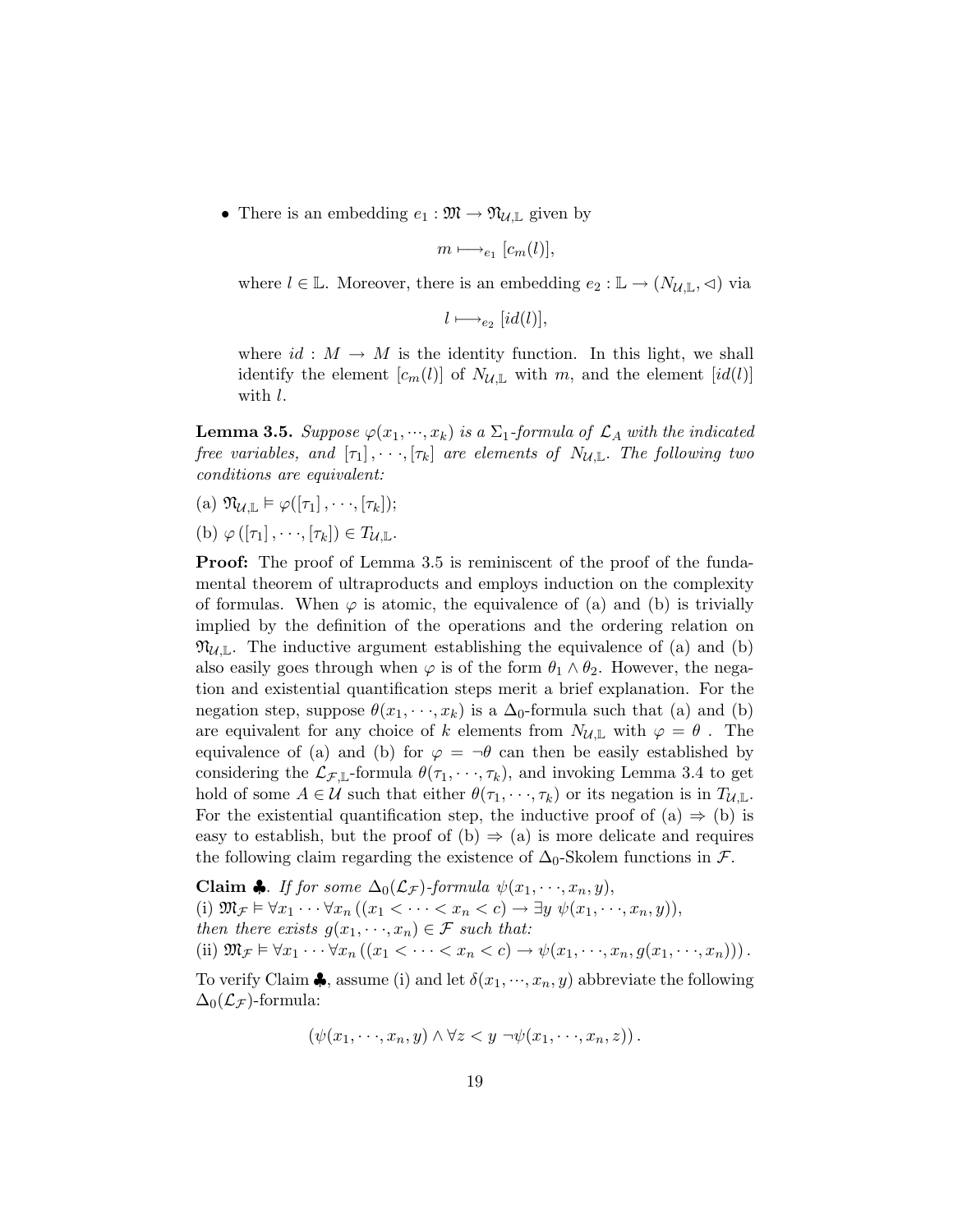By  $\Delta_0(\mathcal{L}_{\mathcal{F}})$ -MIN and  $B\Sigma_1(\mathcal{L}_{\mathcal{F}})$ , there is some  $b \in M$  such that

$$
\mathfrak{M}_{\mathcal{F}} \vDash \forall x_1 \cdots \forall x_n \left( \left( x_1 < \cdots < x_n < c \right) \rightarrow \exists! y < b \; \delta(a_1, \cdots, a_n, y) \right).
$$

Let g be the function on  $M^n$  whose graph is defined by  $g(a_1, \dots, a_n) = a_{n+1}$ iff

$$
\mathfrak{M}_{\mathcal{F}} \models ((a_1 < \cdots < a_n < c) \land \delta(a_1, \cdots, a_n, a_{n+1})) \lor (\neg(a_1 < \cdots < a_n < c) \land (a_{n+1} = 0)).
$$

It is easy to see that  $g \in \mathcal{F}$  and g satisfies (ii). This concludes the verification of Claim ♣.

Going back to the existential quantification step of the proof of Lemma 3.5, suppose that for some formula  $\exists y \ \theta(x_1, \dots, x_k, y)$ , where  $\theta$  is a  $\Delta_0$ formula, the equivalence of (a) and (b) holds for  $\varphi = \theta(x_1, \dots, x_k, y)$  for any choice of  $k + 1$  elements from  $N_{\mathcal{U}, \mathbb{L}}$ . To verify that  $(b) \Rightarrow (a)$ , suppose  $(b)$ holds for  $\varphi = \exists y \theta$  for some choice  $[\tau_1], \dots, [\tau_k]$  of elements from  $N_{\mathcal{U}, \mathbb{L}}$ . To simplify notation, we shall assume that for some choice of  $(l_1, l_2, \dots, l_n)$  $[\mathbb{L}]^n$ , each  $\tau_i$  can be written as  $f_i(l_1, l_2, \dots, l_n)$ . The definition of  $T_{\mathcal{U}, \mathbb{L}}$  shows that there is some  $A \in \mathcal{U}$  such that for all  $(a_1, \dots, a_n) \in [A]^n$ ,

$$
\mathfrak{M} \vDash \exists y \ \theta(f_1(a_1, \dots, a_n), \dots, f_k(a_1, \dots, a_n), y).
$$

Let  $d \in M$  be an element coding A,  $\alpha(x_1, \dots, x_n)$  be the formula

$$
\bigwedge_{i=1}^{n} (x_i \ E \ d) \land \bigwedge_{i=1}^{n-1} (x_i < x_{i+1}),
$$

and  $\psi(x_1, \dots, x_n, y)$  be the conjunction of the formula

$$
\alpha(x_1, \dots, x_n) \to \theta(f_1(x_1, \dots, x_n), \dots, f_k(x_1, \dots, x_n), y)
$$

with the formula

$$
(\neg \alpha(x_1, \dots, x_n)) \to y = 0.
$$

Note that  $\psi(x_1, \dots, x_n, y)$  is a  $\Delta_0(\mathcal{L}_{\mathcal{F}})$ -formula since E has a  $\Delta_0$ -definition and we have access to a name for d in  $\mathcal{L}_{\mathcal{F}}$  (see Remark 2.5.1). By Claim  $\clubsuit$ , there is some  $g(x_1, \dots, x_n) \in \mathcal{F}$  such that for every  $(a_1, \dots, a_n) \in [A]^n$ ,

$$
\mathfrak{M}_{\mathcal{F}} \models \psi(a_1, \cdots, a_n, g(a_1, \cdots, a_n)).
$$

Coupled with the inductive hypothesis, this shows the following, thus concluding the proof of (b)  $\Rightarrow$  (a) of the existential quantification step:

$$
\mathfrak{N}_{\mathcal{U}, \mathbb{L}} \models \theta([\tau_1], \cdots, [\tau_k], [g(l_1, \cdots, l_n)]).
$$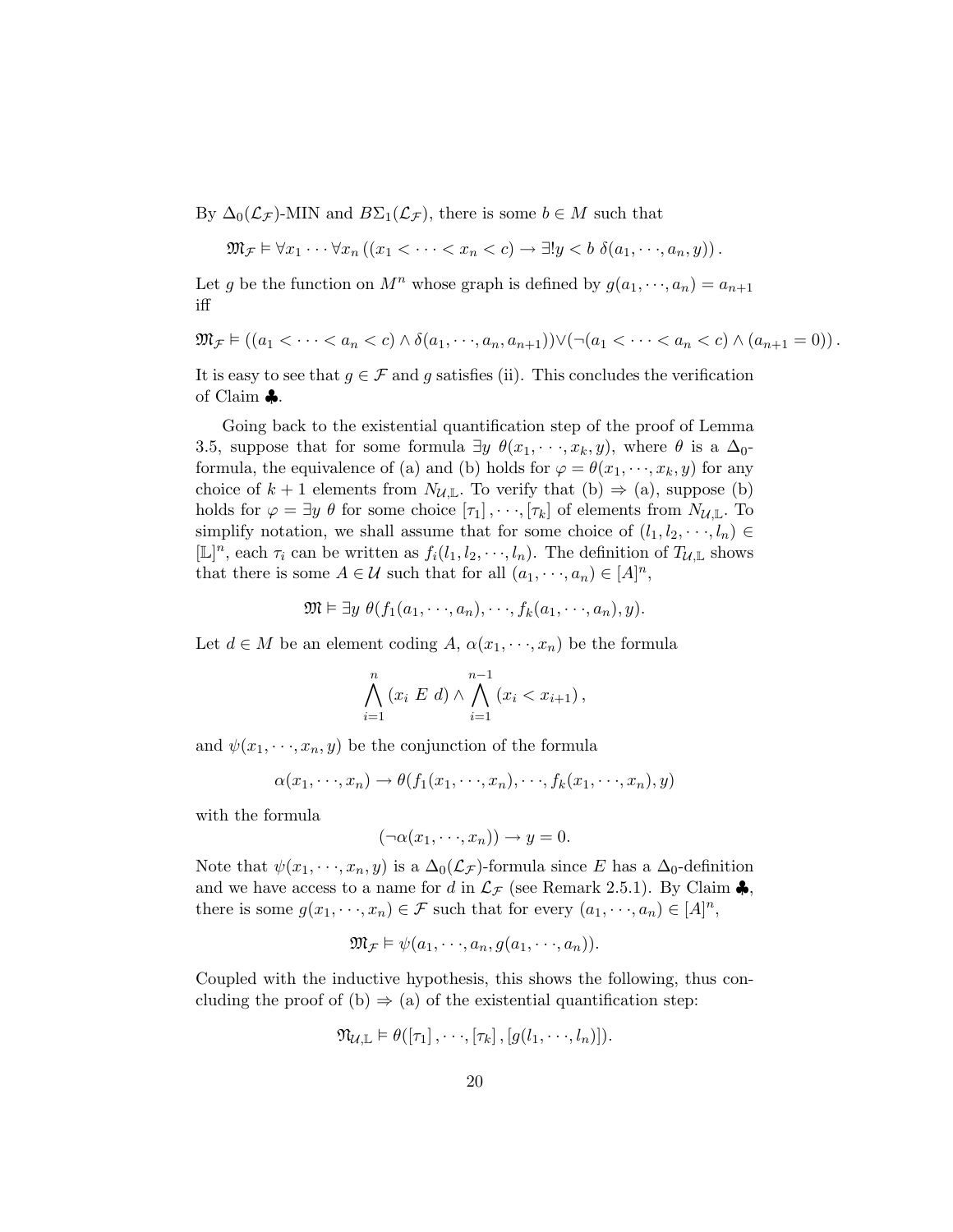¤

## Lemma 3.6.

- (a)  $\mathfrak{M}$  is cofinal in  $\mathfrak{N}_{\mathcal{U}, \mathbb{L}}$ ;
- (b)  $\mathfrak{N}_{\mathcal{U}, \mathbb{L}}$  satisfies  $I\Delta_0$ ;
- (c) L is a set of  $\Sigma_1$ -indiscernibles in  $\mathfrak{N}_{\mathcal{U}, \mathbb{L}}$ ;
- (d)  $\mathfrak{N}_{\mathcal{U}, \mathbb{L}}$  end extends I;
- (e)  $M\setminus I$  is downward cofinal in  $N_{\mathcal{U}, \mathbb{L}}\setminus I$ .

**Proof:** (a) is a consequence of  $\mathfrak{M} \models B\Sigma_1$ , and Lemma 3.5 immediately implies (b) and (c). The I-completeness of  $U$ , coupled with Lemma 3.5, yields (d). To verify (e), suppose

$$
[f(l_1, l_2, \cdots, l_n)] \in N_{\mathcal{U}, \mathbb{L}} \backslash I.
$$

Since U is I-tight, there is some  $H \in \mathcal{U}$  such either f is constant on H or there is some  $m_0 \in M \backslash I$  such that  $f(\mathbf{x}) > m_0$  for all  $\mathbf{x} \in [H]^n$ . Therefore, by Lemma 3.5 there is some  $m_0 \in M \backslash I$  such that  $m_0 \leq [f(l_1, l_2, \dots, l_n)].$  $\Box$ 

• In what follows,  $fix(\widehat{j})$  is the fixed point set of  $\widehat{j}$ .

**Lemma 3.7.** Every automorphism j of  $\mathbb L$  induces an automorphism  $\widehat{j}$  of  $\mathfrak{N}_{\mathcal{U}, \mathbb{L}}$  such that  $j \mapsto \widehat{j}$  is a group embedding of  $Aut(\mathbb{L})$  into  $Aut(\mathfrak{N}_{\mathcal{U}, \mathbb{L}})$ . Moreover, (a)  $I_{fix}(j) = I$  for every nontrivial  $j \in Aut(\mathbb{L});$ 

(b)  $\hat{f}(\widehat{i}) = M$  for every fixed point free  $j \in Aut(\mathbb{L}).$ 

**Proof:** The fact that an automorphism j of  $\mathbb L$  induces an automorphism  $\hat{j}$  of  $\mathfrak{N}_{\mathcal{U}, \mathbb{L}}$  follows from the same line of reasoning used in the classical argument of Ehrenfeucht and Mostowski and is based on the fact that  $\mathfrak{N}_{\mathcal{U},\mathbb{L}}$  is generated by a copy of  $\mathbb L$  via the functions in  $\mathcal F$ . In other words, since each element of  $\mathfrak{N}_{\mathcal{U},\mathbb{L}}$  can be represented as  $[f(l_1,\cdots,l_n)]$  for an appropriate choice of  $f \in \mathcal{F}$ and  $l_1, \dots, l_n$  of  $\mathbb{L}$ , the desired j can be defined via:

(\*) 
$$
\hat{j}([f(l_1, \dots, l_n)]) = [f(j(l_1)), \dots, j(l_n))].
$$

It is easy to see, using (\*) above, that the correspondence  $j \mapsto \hat{j}$  indeed defines a group embedding of the automorphism group  $Aut(\mathbb{L})$  of  $\mathbb L$  into the automorphism group  $Aut(\mathfrak{N}_{\mathcal{U},\mathbb{L}})$  of  $\mathfrak{N}_{\mathcal{U},\mathbb{L}}$ .

We now verify that for a nontrivial automorphism j of  $\mathbb{L}, \hat{j}$  fixes members of I, but moves elements arbitrarily close to I. First note that if  $j \in Aut(\mathbb{L}),$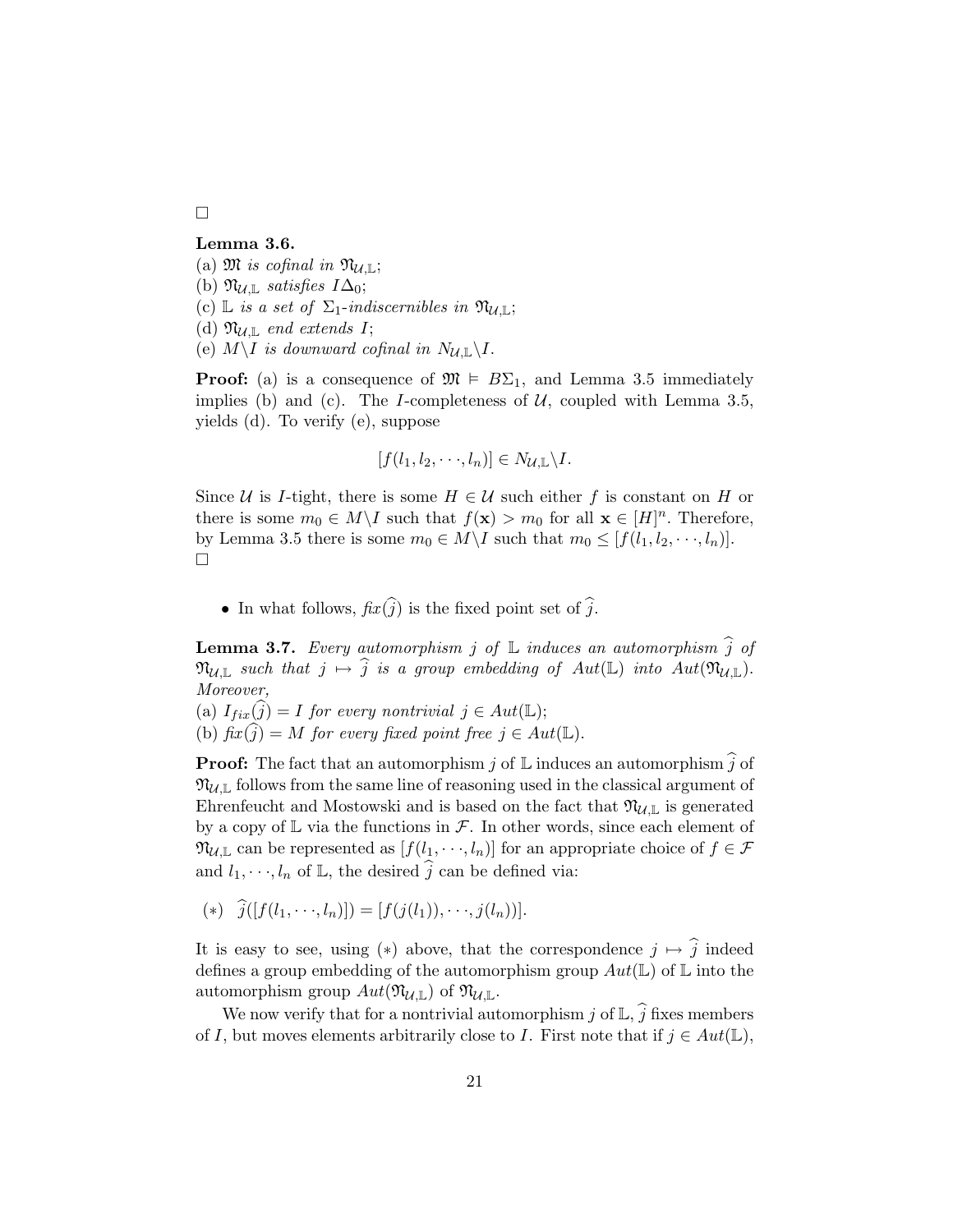then  $\hat{j}$  fixes each element of M (since each element of M is represented by a constant function of  $\mathcal{F}$ ). This shows, a fortiori, that  $\hat{j}$  fixes members of I. Recall from Theorem 3.3 that there is a sequence  $\langle a_n : n \in \omega \rangle$  of elements of  $M\setminus I$  that are downward cofinal in  $M\setminus I$ , and a sequence  $\langle Z_n : n \in \omega \rangle$  of elements of U such that  $Card(Z_n) < a_n$ . Consider the sequence of terms  $\langle \tau_n(x) : n \in \omega \rangle$  of  $\mathcal{L}_{\mathcal{F}}$  defined by:

 $\tau_n(x) := y$  iff x is the y-th element of  $Z_n$  under its natural ordering.

Note that  $\tau_n(x) < a_n$ . Now, if  $j \in Aut(\mathbb{L})$  with  $j(k) = l \neq k$ , then

$$
\widehat{j}(\tau_n(k)) = \tau_n(l).
$$

By the definition of  $T_{\mathcal{U}, \mathbb{L}}$ , k and l are (distinct) members of  $X_n$ . But since  $\tau_n(x)$  defines a one–to-one map,  $\hat{j}$  moves an element below  $a_n$ , namely  $\tau_n(\overline{k})$ . In light of the fact that the  $a_n$ 's were chosen to be downward cofinal in  $M\setminus I$ , and  $M\setminus I$  is downward cofinal in  $N_{\mathcal{U},\mathbb{L}}\setminus I$  (by Lemma 3.6(e)), this shows that  $I_{fix}(j) = I.$ 

We now verify (b). We already know that  $M \subseteq \text{fix}(j)$  for every  $j \in$  $Aut(\mathbb{L})$ . To see that  $fix(\hat{j}) \subseteq M$  for a fixed point free j, suppose that for some element  $[f(l_1, \dots, l_n)]$  of  $N_{\mathcal{U}, \mathbb{L}}$ 

$$
(1) [f(j(l_1),...,j(l_n))] = [f(l_1,...,l_n)],
$$

Since  $f \in \mathcal{F}$  and  $\mathcal{U}$  is  $\mathcal{F}$ -canonically Ramsey, there is some  $H \in \mathcal{U}$  and some  $S \subseteq \{1, \dots, n\}$  such that for all sequences  $x_1 < \dots < x_n$  and  $y_1 < \dots < y_n$ of elements of  $H$ ,

(2) 
$$
f(x_1, \dots, x_n) = f(y_1, \dots, y_n) \iff \forall i \in S \ (x_i = y_i).
$$

Therefore, by Lemma 3.5,

(3) For all  $l_1 < \cdots < l_n$  and  $k_1 < \cdots < k_n$  from  $\mathbb{L}$ ,

$$
[f(l_1,\dots,l_n)] = [f(k_1,\dots,k_n)] \iff \forall i \in S \ (l_i = k_i).
$$

Coupled with (1), (3) shows that  $S = \emptyset$ . So f must be constant on H, thereby showing that  $[f(l_1, \dots, l_n)] \in M$ , as desired.  $\Box$ 

Putting Lemmas 3.4 through 3.7 together, we obtain the following general result.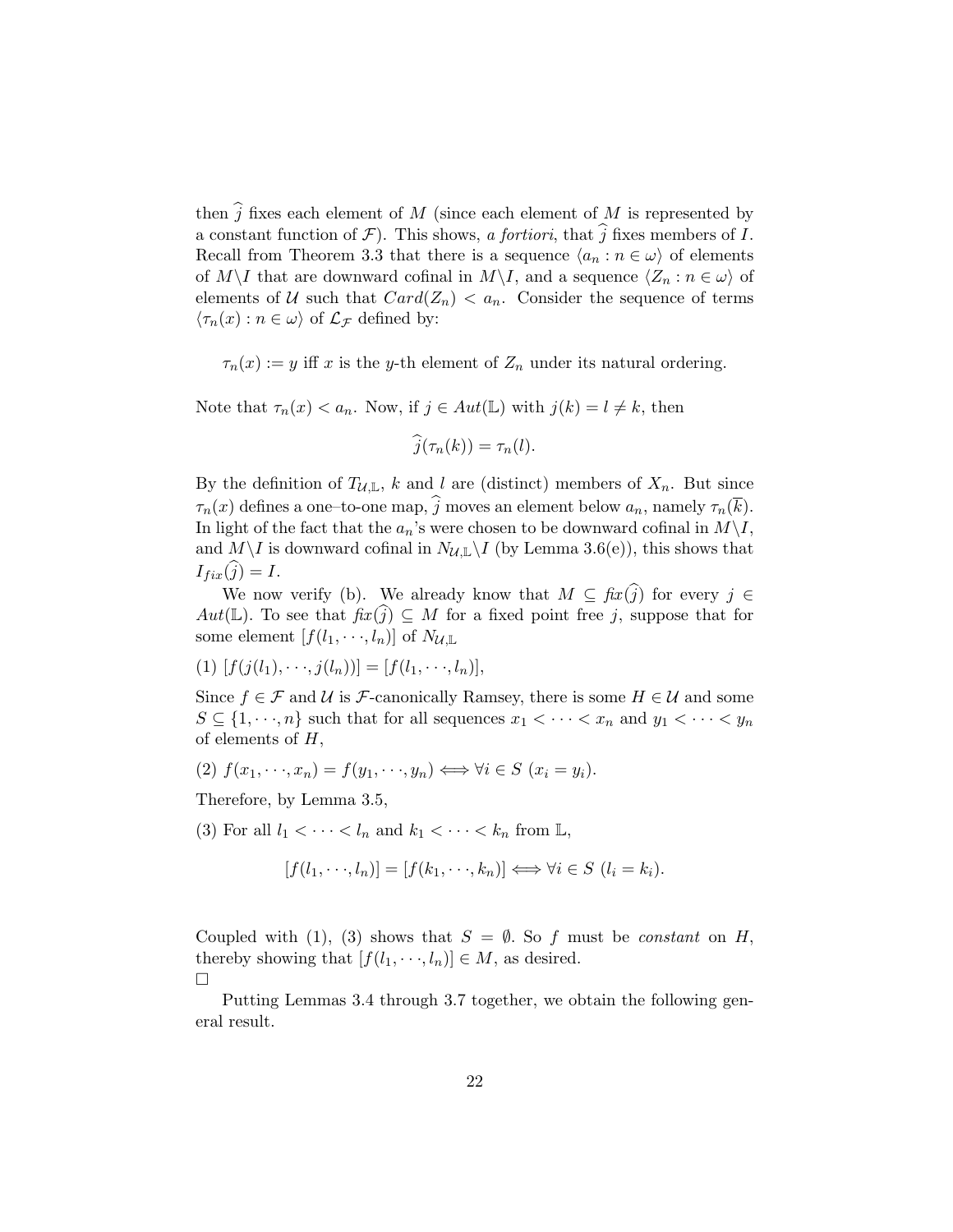**Theorem 3.8.** Suppose  $\mathbb{L}$  is a linearly ordered set, and  $\mathcal{U}$  satisfies properties (a), (b), (c) and (d) of Theorem 3.3. The model  $\mathfrak{N}_{\mathcal{U},\mathbb{L}}$  satisfies the following properties:

(a)  $\mathfrak{M} \subseteq \mathfrak{N}_{\mathcal{U}, \mathbb{L}}$  and  $I \subseteq_e \mathfrak{N}_{\mathcal{U}, \mathbb{L}}$ ; (b) For a  $\Sigma_1$ -formula  $\varphi(x_1,\dots,x_n)$ , and  $(l_1,\dots,l_n) \in [\mathbb{L}]^n$ ,  $\mathfrak{N}_{\mathcal{U},\mathbb{L}} \models \varphi(l_1,\dots,l_n)$ iff

$$
\exists S \in \mathcal{U} \; \forall (a_1, \dots, a_n) \in [S]^n \; \mathfrak{M} \models \varphi(a_1, \dots, a_n);
$$

(c) L is a set of  $\Sigma_1$ -indiscernibles in  $\mathfrak{N}_{\mathcal{U}, \mathbb{L}}$ ; (d) Every  $j \in Aut(\mathbb{L})$  induces an automorphism  $\widehat{j} \in Aut(\mathfrak{N}_{U,\mathbb{L}})$  such that  $j \mapsto \widehat{j}$  is a group embedding of  $Aut(\mathbb{L})$  into  $Aut(\mathfrak{N}_{\mathcal{U},\mathbb{L}});$ (e) If  $j \in Aut(\mathbb{L})$  is nontrivial, then  $I_{fix}(\widehat{j}) = I;$ (f) If  $j \in Aut(\mathbb{L})$  is fixed point free, then  $\operatorname{fix}(\hat{j}) = M$ .

**Remark 3.8.1.** If  $\mathfrak{M}$  is a model of full PA, then the restriction to  $\Sigma_1$ formulas in Lemma 3.5, and to  $\Delta_0$ -formulas in Lemma 3.6 can be both eliminated. This in turn allows the restriction to the corresponding restrictions to be eliminated from Theorem 3.8.

We are now in a position to complete the proof of Theorem A.

## **Proof of**  $(b) \Longrightarrow (a)$  of Theorem A:

Suppose  $\mathfrak{M}_0$  is a countable model of  $I\Delta_0+B\Sigma_1+Exp$ . By Theorem 2.4,  $\mathfrak{M}_0$  can be end extended to a model  $\mathfrak{M}$  that satisfies  $I\Delta_0$ . This allows us to invoke Theorem 3.3 (with  $I := M_0$ ) to produce an ultrafilter U satisfying conditions (1) through (3) of Theorem 3.3. By Theorem 3.8, the ultrafilter U can be used to give rise to the model  $\mathfrak{N}_{\mathcal{U},\mathbb{Z}}$ , where  $\mathbb Z$  is the ordered set of integers (note that  $\mathfrak{N}_{\mathcal{U},\mathbb{Z}}$  satisfies  $I\Delta_0$  and  $\mathfrak{M}_0 \subseteq_e \mathfrak{N}_{\mathcal{U},\mathbb{Z}}$ ). Let j be any nontrivial automorphism of Z, e.g.,  $j(n) = n + 1$ . By Theorem 3.8(e),  $\hat{j}$  is an automorphism of  $\mathfrak{N}_{\mathcal{U},\mathbb{Z}}$  with the property  $I_{fix}(j) = M$ , as desired. ¤

Theorem A, combined with the downward Löwenheim-Skolem theorem, yields:

**Corollary 3.9.**  $I\Delta_0 + B\Sigma_1 + Exp$  is the theory of the class of models whose universes are of the form  $I_{fix}(j)$  for some nontrivial automorphism j of a model of  $I\Delta_0$ , i.e., the following are equivalent for sentences  $\varphi$  in  $\mathcal{L}_A$ : (a)  $I\Delta_0 + B\Sigma_1 + Exp \vdash \varphi$ .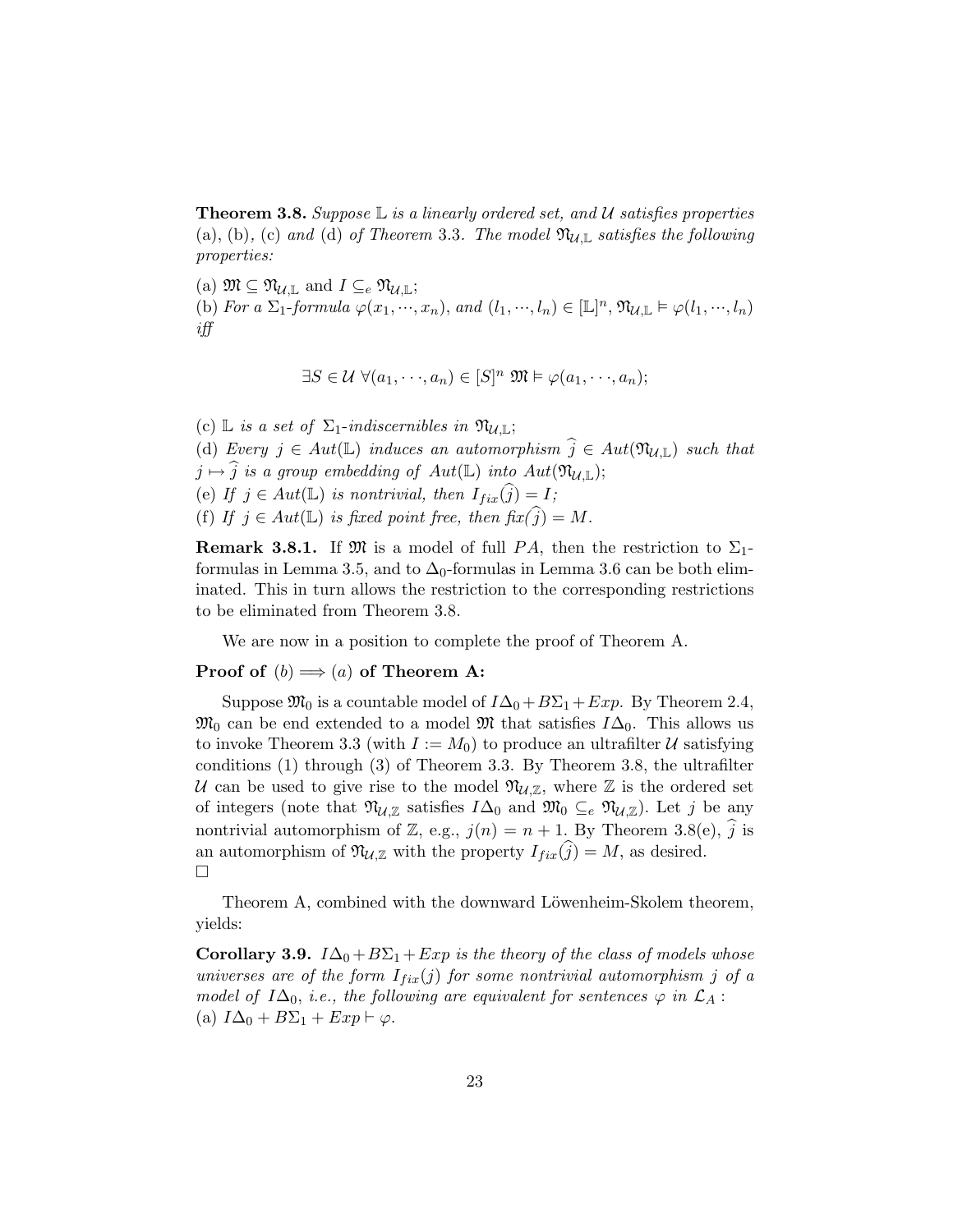(b)  $\varphi$  holds in every model of the form  $I_{fix}(j)$ , where j is a nontrivial automorphism of some model of  $I\Delta_0$ .

Remark 3.10. By a theorem of Solovay [Pari, Theorem 4] every countable recursively saturated model  $\mathfrak{M}$  of  $I\Delta_0+BC_1$  is isomorphic to a proper initial segment of itself, and therefore  $\mathfrak{M}$  has an end extension that satisfies  $I\Delta_0$ . This result can be substituted for the Wilkie-Paris theorem (Theorem 2.4) in the proof of Corollary 3.9 since every consistent countable theory has a countable recursively saturated model.

## 4. SMORYŃSKI'S THEOREM, REVISITED

Smorynski's theorem (part (b) of Theorem 3.1) was established in  $\lfloor Sm \rfloor$ by an elaborate back and forth argument (see also [Ka-4]). We now explain how to derive an extension of this result with an entirely different proof, using our work in the previous section. This new proof can be summarized as follows:

(1) If  $\mathfrak{M}$  is a model of PA, then as pointed out in Remark 3.8.1 the model  $\mathfrak{N}_{\mathcal{U},\mathbb{L}}$  of Theorem 3.8 turns out to be a cofinal *elementary extension* of  $\mathfrak{M}$ . Indeed, this is precisely what is accomplished by Paris and Mills in [PM, Theorem 6];

(2) By an appropriate choice of ultrafilter U,  $\mathfrak{M}$  and  $\mathfrak{N}_{U,\mathbb{L}}$  can be arranged to have the same I-standard system;

(3) If  $\mathfrak{M}$  and  $\mathfrak{N}_{\mathcal{U},\mathbb{L}}$  have the same *I*-standard system,  $\mathfrak{M}$  is recursively saturated, and  $\mathbb L$  is countable, then M can be shown to be isomorphic to  $\mathfrak{N}_{\mathcal{U},\mathbb{L}}$ via an isomorphism that is the identity on  $I$ . Smoryński's theorem now follows from Theorem 3.8 by representing  $\mathfrak{M}$  as  $\mathfrak{N}_{\mathcal{U},\mathbb{Q}}$ , where  $\mathbb Q$  is the ordered set of rationals (recall:  $|Aut(\mathbb{Q})| = 2^{\aleph_0}$ ).

• To set the stage, suppose  $\mathfrak{M} \models I\Delta_0$ , I is a cut of M closed under exponentiation, and  $c \in M \backslash I$  such that for each  $n \in \mathbb{N}$ ,  $2^{(c^n)}$  exists. This will ensure that for each  $n \in \mathbb{N}^+$ , there is an element in  $\mathfrak{M}$  that codes all subsets of the Cartesian product  $(\bar{c})^n$  that are coded in  $\mathfrak{M}$ (in order words:  $\mathcal{P}(c^n)$  exists in  $\mathfrak{M}$ ). Thanks to  $\Delta_0$ -OVERSPILL, this is easy to arrange since every member of  $I$  is a solution of the  $\Delta_0$ -predicate  $\varphi(x) := {}^{\omega}2^{x}$  exists" and therefore there is  $c \in M \backslash I$  for which  $2^{(2^c)}$  exists in M (recall that for nonstandard c and  $n \in \mathbb{N}^+$ ,  $c^n < 2^c$ ).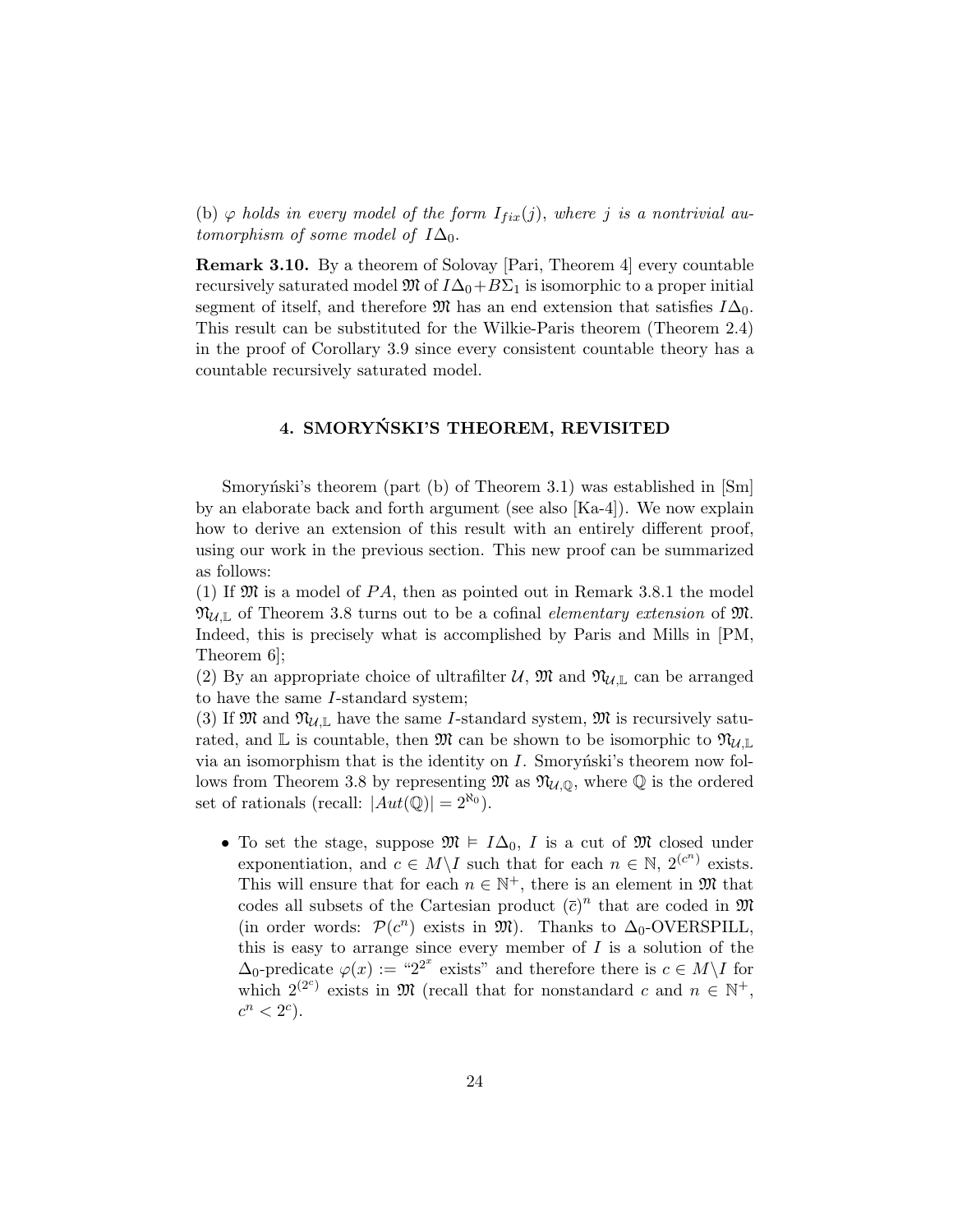- A subset X of  $\bar{c}$  decides a subset K of  $[\bar{c}]^n$  (where  $n \in \mathbb{N}^+$ ) if either  $[X]^n \subseteq K$  or  $[X]^n \subseteq [\overline{c}]^n \backslash K$ .
- A filter  $\mathcal{U} \subseteq \mathcal{P}(\bar{c})$  is *I*-conservative if for every  $n \in \mathbb{N}^+$  and every  $\mathfrak{M}\text{-}\mathrm{coded}$  sequence  $\langle K_i : i < c \rangle$  of subsets of  $[\overline{c}]^n$  there is some  $X \in \mathcal{U}$ and some  $d \in M$  with  $I < d \leq c$  such that  $\forall i < d$  X decides  $K_i$ .

The following result explains the importance of I-conservative ultrafilters. In what follows  $\mathfrak{M}, \mathcal{U},$  and  $\mathfrak{N}_{\mathcal{U}, \mathbb{L}}$  are as in the previous section.

**Lemma 4.1.** If U is I-conservative, then  $SSyI(\mathfrak{N}_{U,\mathbb{L}}) = SSyI(\mathfrak{M})$ .

**Proof:** Since  $I \subseteq_e \mathfrak{N}_{\mathcal{U}, \mathbb{L}}$  and  $\mathfrak{N}_{\mathcal{U}, \mathbb{L}}$  extends  $\mathfrak{M}, SSy_I(\mathfrak{N}_{\mathcal{U}, \mathbb{L}}) \supseteq SSy_I(\mathfrak{M})$ . To see that  $SSy_I(\mathfrak{N}_{\mathcal{U},\mathbb{L}}) \subseteq SSy_I(\mathfrak{M})$ , suppose  $[f(l_1,\dots,l_n)]$  is a member of  $\mathfrak{N}_{\mathcal{U}, \mathbb{L}}$ , and define  $A_{f(l_1, \dots, l_n)}$  via:

$$
A_{f(l_1,\cdots,l_n)}:=\{i\in I:\mathfrak{N}_{\mathcal{U},\mathbb{L}}\vDash iE\left[f(l_1,\cdots,l_n)\right]\}.
$$

We wish to show

(1)  $A_{f(l_1,\cdots,l_n)} \in SSy_I(\mathfrak{M}).$ 

Consider the M-coded sequence  $\langle K_i : i < c \rangle$  defined by

$$
K_i := \{ (a_1, \dots, a_n) \in [\overline{c}]^n : \mathfrak{M}_{\mathcal{F}} \models iEf(a_1, \dots, a_n) \}.
$$

Note that by Lemma 3.5,

(2)  $A_{f(l_1,\dots,l_n)} = \{i \in I : \exists X \in \mathcal{U} \text{ such that } [X]^n \subseteq K_i\}.$ 

Invoking the I-conservativity of U, for some  $X_0 \in U$  and  $d \in M$  with  $I < d \leq c, \forall i < d$   $X_0$  decides  $K_i$ .

Therefore  $A_{f(l_1,\dots,l_n)} = \{i \in I : [X_0]^n \subseteq K_i\}$ , which makes it evident that (1) holds and the proof is complete. ¤

In order to show that the ultrafilter U employed in the construction of  $\mathfrak{N}_{U,\mathbb{L}}$ can be arranged to be I-conservative we need to establish another combinatorial property of I-large sets in the next lemma.

**Lemma 4.2.** Suppose S is I-large and  $\langle K_i : i < c \rangle$  is an M-coded sequence of subsets of  $[S]^n$  for some fixed  $n \in \mathbb{N}^+$ . Then there is some d with  $I < d \leq c$ , and some I-large subset S' of S such that S' decides  $K_i$  for all  $i < d$ .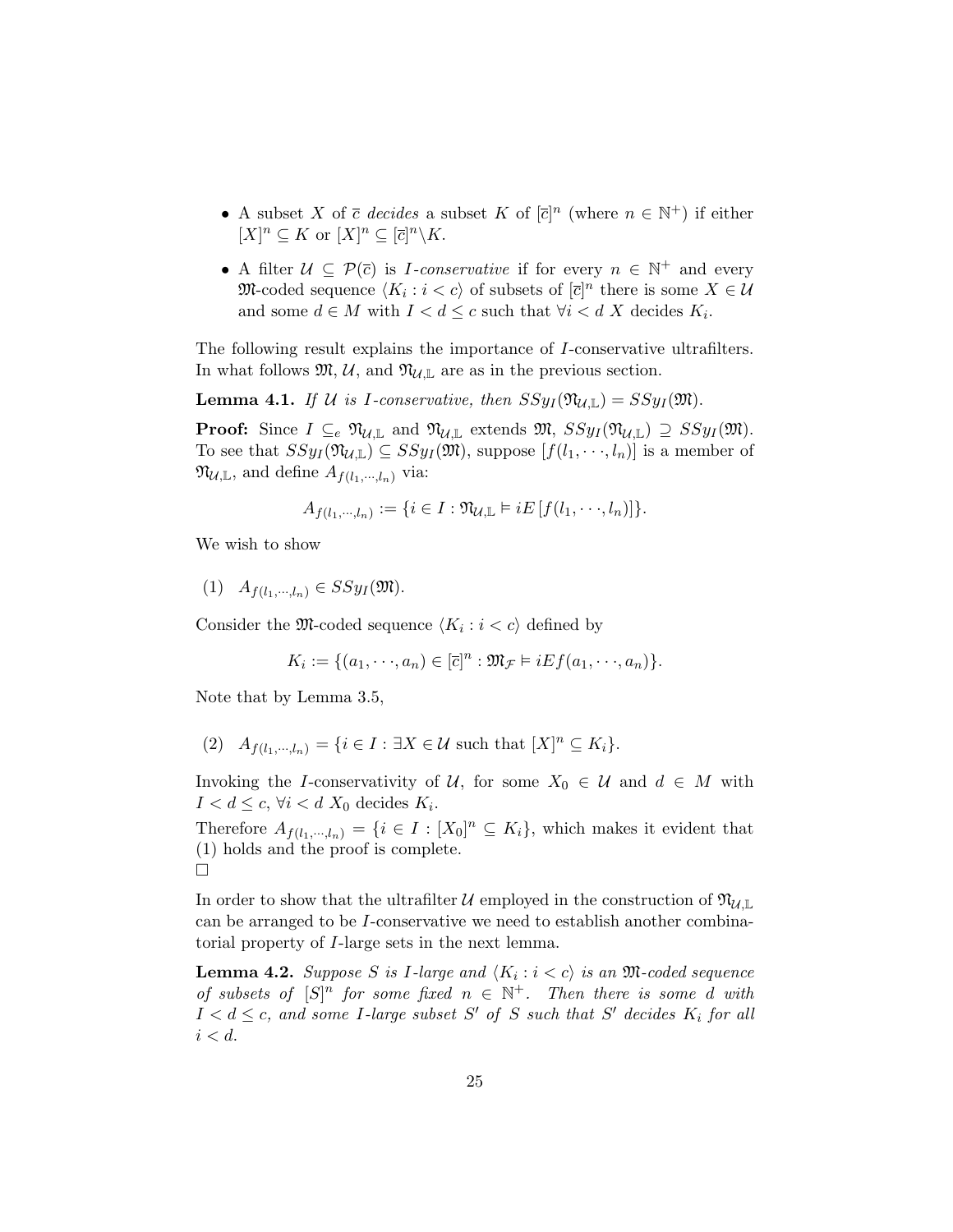**Proof:** Given any  $i < c$  consider the map

$$
F_i : [S]^n \to \{0, 1\}^i,
$$

defined by: for  $1 \leq j \leq i$ , the j-th coordinate of  $F_i(\mathbf{x}) = 1$  iff  $\mathbf{x} \in K_j$  (where  $\mathbf{x} \in [S]^n$ ). Since *I* is closed under exponentiation, and  $Card(\{0,1\}^i) = 2^i$ ,  $F_i$  can be viewed as  $F_i: [S]^n \to \overline{k}$  for  $k := 2^i \in I$ . Therefore, by part (a) of Theorem 2.7, for every  $i \in I$ , the following  $\Delta_0$ -formula holds in  $\mathfrak{M}$ :

(1) There is some  $F_i$ -monochromatic  $X \subseteq S$  such that  $Card(X) > i$ .

It is easy to see that (1) implies that for each  $i \in I$ , the following  $\Delta_0$ -formula holds in  $\mathfrak{M}$ :

(2)  $\exists X \subseteq S$  such that  $\forall j \leq i$ , X is  $\chi_{K_j}$ -monochromatic and  $Card(X) > i$ (here  $\chi_{K_j}$  is the *characteristic function* of  $K_j$ ).

By coupling  $\Delta_0$ -OVERSPILL and (2), we obtain

(3) For some  $d > I$ ,  $\exists S' \subseteq S$  such that  $\forall j \leq d$ , S' is  $\chi_{K_j}$ -monochromatic and  $Card(X_0)>d$ .

It is now easy to see that the  $S'$  of (3) will serve as the desired I-large subset of S.

¤

Theorem 4.3. Theorem 3.3 can be strengthened by requiring that the ultrafilter  $U$  be additionally I-conservative.

**Proof:** Enumerate all M-coded sequences of length c of subsets of finite Cartesian powers of  $\bar{c}$  as  $\langle h_n : n < \omega \rangle$ . More specifically, each  $h_n$  codes a sequence of the form  $\langle S_i : i < c \rangle$ , where every  $S_i$  is a subset of  $[\overline{c}]^{m_n}$  and  $m_n \in$  $\mathbb{N}^+$  only depends on n. Thanks to Lemma 4.2, we can now modify the proof of Theorem 3.3 by inductively constructing five sequences  $\langle V_n : n < \omega \rangle$ ,  $\langle W_n : n < \omega \rangle, \langle X_n : n < \omega \rangle, \text{ and } \langle Y_n : n < \omega \rangle \text{ and } \langle Z_n : n < \omega \rangle \text{ of } I\text{-large}$ elements of  $\mathcal{P}(\bar{c})$  such that for all  $n < \omega$ ,

- 1.  $V_n \supseteq W_n \supseteq X_n \supseteq Y_n \supseteq Z_n \supseteq V_{n+1};$
- 2.  $V_n$  decides every member of the sequence coded by  $h_n$ ;
- 3.  $f_n$  is constant on  $W_n$ ;
- 4.  $X_n$  is  $g_n$ -canonical;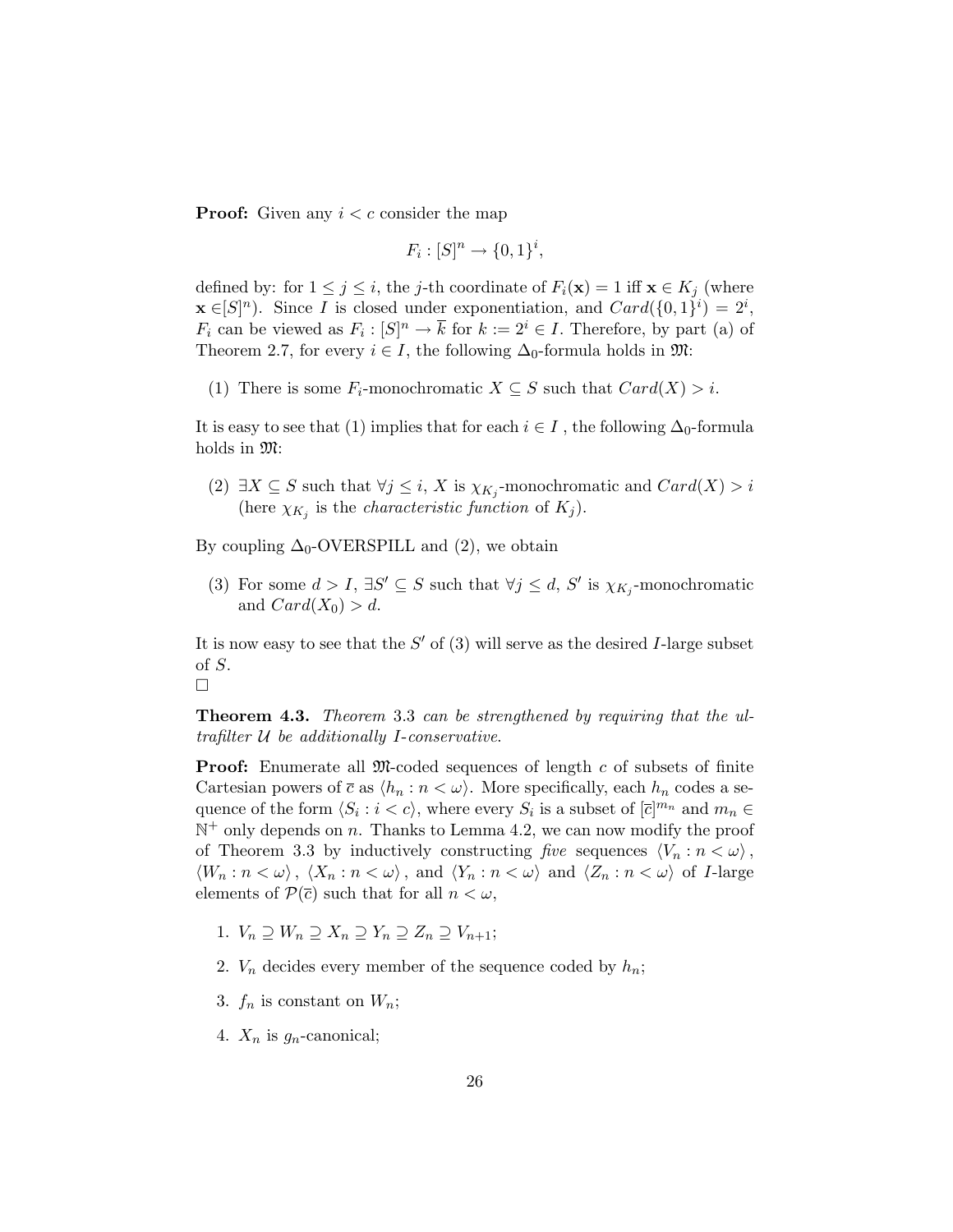- 5.  $g_n$  is constant on  $Y_n$ , or  $\exists m_0 \in M \backslash I$  such that  $g_n(\mathbf{x}) > m_0$  for all  $\mathbf{x} \in [Y_n]^{k_n};$
- 6.  $Card(Z_n)\leq a_n$ .

This desired ultrafilter  $\mathcal U$  is  $\{S \in \mathcal P(\bar c): \exists n \in \omega \; (V_n \subseteq S)\}.$  $\Box$ 

Suppose  $\mathfrak{M}$  and  $\mathfrak{M}^*$  are two models of bounded arithmetic that share a cut I closed under exponentiation. It is clear that if there is an isomorphism between  $\mathfrak{M}$  and  $\mathfrak{M}^*$  that is the identity on I, then  $Th(\mathfrak{M}, i)_{i \in I} = Th(\mathfrak{M}^*, i)_{i \in I}$ , and  $SSy_I(\mathfrak{M}) = SSy_I(\mathfrak{M}^*)$ . As shown by the next lemma, this result has a converse if  $\mathfrak{M}^*$  is a *cofinal* elementary extension of  $\mathfrak{M}$ , and both  $\mathfrak{M}$  and  $\mathfrak{M}^*$ are countable recursively saturated models of  $PA$ .

**Lemma 4.4.** Suppose I is a cut closed under exponentiation in a countable recursively saturated model  $\mathfrak M$  of  $PA$ , and  $\mathfrak M^*$  is a cofinal countable elementary extension of  $\mathfrak{M}$  such that  $I \subseteq_e \mathfrak{M}^*$  with  $SSy_I(\mathfrak{M}) = SSy_I(\mathfrak{M}^*)$ . Then  $\mathfrak{M}$  and  $\mathfrak{M}^*$  are isomorphic over I, i.e., there is an isomorphism between  $\mathfrak{M}$ and  $\mathfrak{M}^*$  that is the identity on I.

Proof: The desired isomorphism can be constructed via a routine backand-forth argument, once we establish the following central claim:

**Claim:** Suppose  $n \in \mathbb{N}$  and  $(\mathfrak{M}, a_1, \dots, a_n, i)_{i \in I} \equiv (\mathfrak{M}^*, b_1, \dots, b_n, i)_{i \in I}$ .

(a) For every  $c \in M$  there is  $d \in M^*$  such that

$$
(\mathfrak{M}, a_1, \dots, a_n, c, i)_{i \in I} \equiv (\mathfrak{M}^*, b_1, \dots, b_n, d, i)_{i \in I};
$$

(b) For every  $d \in M^*$  there is  $c \in M$  such that

$$
(\mathfrak{M}, a_1, \dots, a_n, c, i)_{i \in I} \equiv (\mathfrak{M}^*, b_1, \dots, b_n, d, i)_{i \in I}.
$$

We shall prove part (b) of the claim only. The proof of part (a) is left as an exercise for the reader (it is similar and does not need the assumption  $SSy_I(\mathfrak{M}) = SSy_I(\mathfrak{M}^*)$ . It is well-known that the isomorphism type of a countable recursively saturated model M of arithmetic is uniquely determined by  $Th(\mathfrak{M})$  and  $SSy_{\mathbb{N}}(\mathfrak{M})$ . We may therefore assume, without loss of generality, that  $I$  is longer than N. By Theorem 2.8 there is a satisfaction class S on  $\mathfrak{M}$  that is s-correct for some nonstandard s. Since  $I \neq \mathbb{N}$ , by shortening  $S$  and  $s$ , if necessary, we can also safely assume that

(1)  $s \in I$  and  $\langle [\varphi], a \rangle \in S \Longrightarrow [\varphi] < s$ .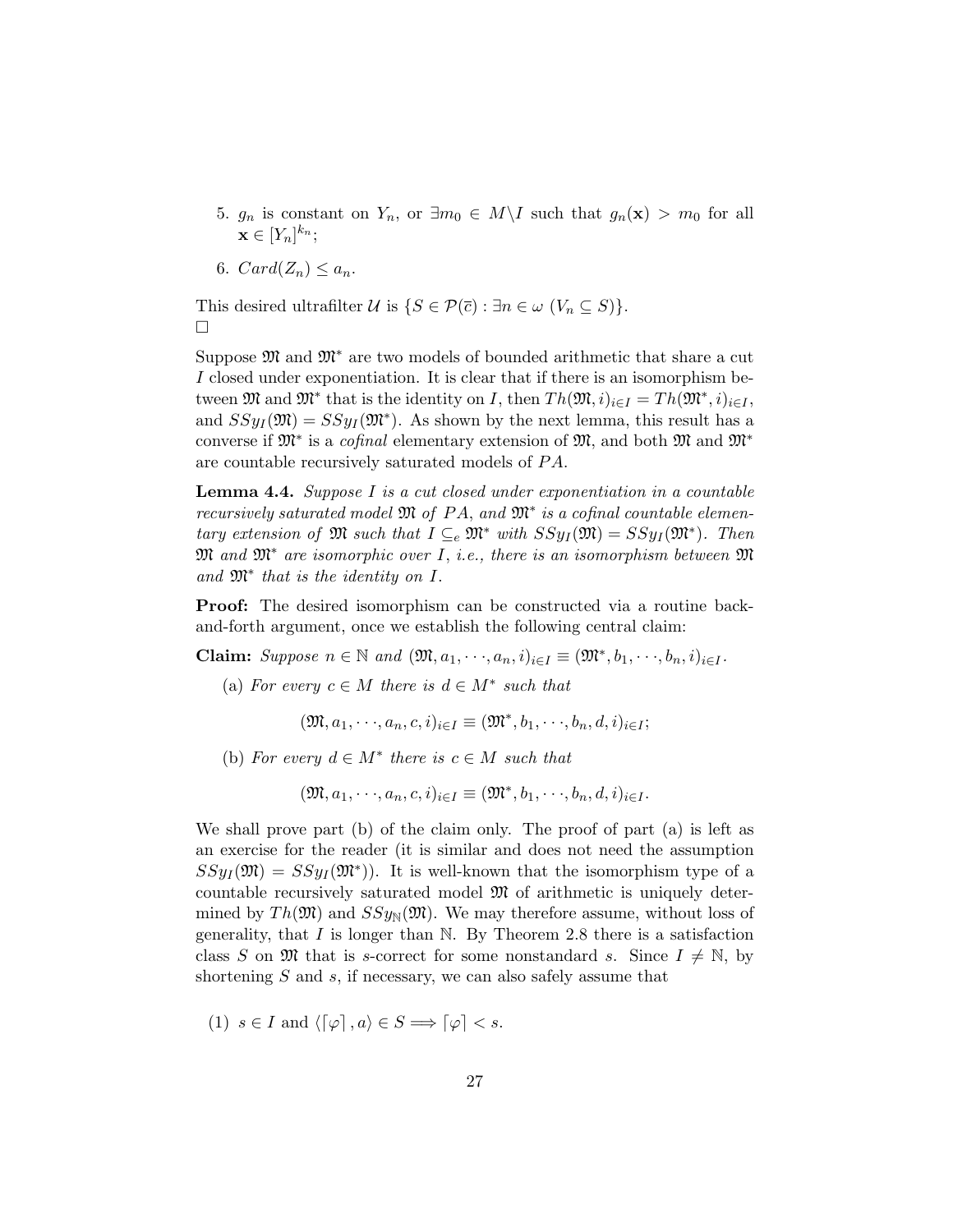Theorem 2.9 implies that there is some s-correct satisfaction class  $S^*$  on  $\mathfrak{M}^*$ such that  $(\mathfrak{M}, S) \prec (\mathfrak{M}^*, S^*)$  and (1) holds with S replaced by  $S^*$ .

Suppose that  $\mathbf{a} := (a_1, \dots, a_n)$ ,  $\mathbf{b} := (b_1, \dots, b_n)$ , and

(2)  $(\mathfrak{M}, \mathbf{a}, i)_{i \in I} \equiv (\mathfrak{M}^*, \mathbf{b}, i)_{i \in I}$ .

Given  $d \in M^*$  we wish to find some  $c \in M$  such that

$$
(\mathfrak{M}, \mathbf{a}, c, i)_{i \in I} \equiv (\mathfrak{M}^*, \mathbf{b}, d, i)_{i \in I}.
$$

To do so, first consider  $Y \subseteq I$  defined as follows:

$$
Y := \{ \langle i, \lceil \varphi(x, \mathbf{y}, z) \rceil \rangle : i \in I \text{ and } \langle \lceil \varphi(x, \mathbf{y}, z) \rceil, \langle i, \mathbf{b}, d \rangle \rangle \in S^* \}.
$$

Recall that, intuitively speaking,  $\langle [\varphi(x, y, z)], \langle i, \mathbf{b}, d \rangle \rangle \in S^*$  if the potentially nonstandard formula  $\varphi(i, \mathbf{b}, d)$  is true in the sense of  $S^*$ . It is easy to see, using that fact that  $(\mathfrak{M}^*, S^*)$  satisfies  $PA(S^*)$ , that  $Y \in SSy_I(\mathfrak{M}^*)$ . Furthermore, for any  $i \in I$  and any standard formula  $\varphi(x, y, z)$  with  $y :=$  $(y_1, \dots, y_n),$ 

$$
\mathfrak{M}^* \vDash \varphi(i, \mathbf{b}, d) \Longleftrightarrow \langle i, \lceil \varphi(x, \mathbf{y}, z) \rceil \rangle \in Y.
$$

For each  $i \in I$ , let

$$
Y_i := \{ \langle j, \lceil \varphi \rceil \rangle \in Y : j < i \}.
$$

The assumption that  $I$  is closed under exponentiation together with  $(1)$ implies that for each  $i \in I$  there is some  $m_i \in I$  such that

$$
Y_i = (m_i)_E.
$$

Clearly

(3) If 
$$
\lceil \varphi \rceil < s
$$
 and  $i \in I$ , then  $(\mathfrak{M}^*, \mathbf{b}, d)$  satisfies:  
\n $\forall j < i \left( \langle \lceil \varphi(x, \mathbf{y}, z) \rceil, \langle j, \mathbf{b}, d \rangle \right) \in S^* \longleftrightarrow \langle j, \lceil \varphi(x, \mathbf{y}, z) \rceil \rangle \operatorname{Em}_i \right).$ 

Therefore

(4) If 
$$
\lceil \varphi \rceil
$$
 < s and  $i \in I$ , then  $(\mathfrak{M}^*, \mathbf{b})$  satisfies:  
\n $\exists z_0 \ \forall j \leq i \ (\langle \lceil \varphi(x, \mathbf{y}, z) \rceil, \langle j, \mathbf{b}, z_0 \rangle \rangle \in S^* \longleftrightarrow \langle j, \lceil \varphi(x, \mathbf{y}, z) \rceil \rangle \, Em_i).$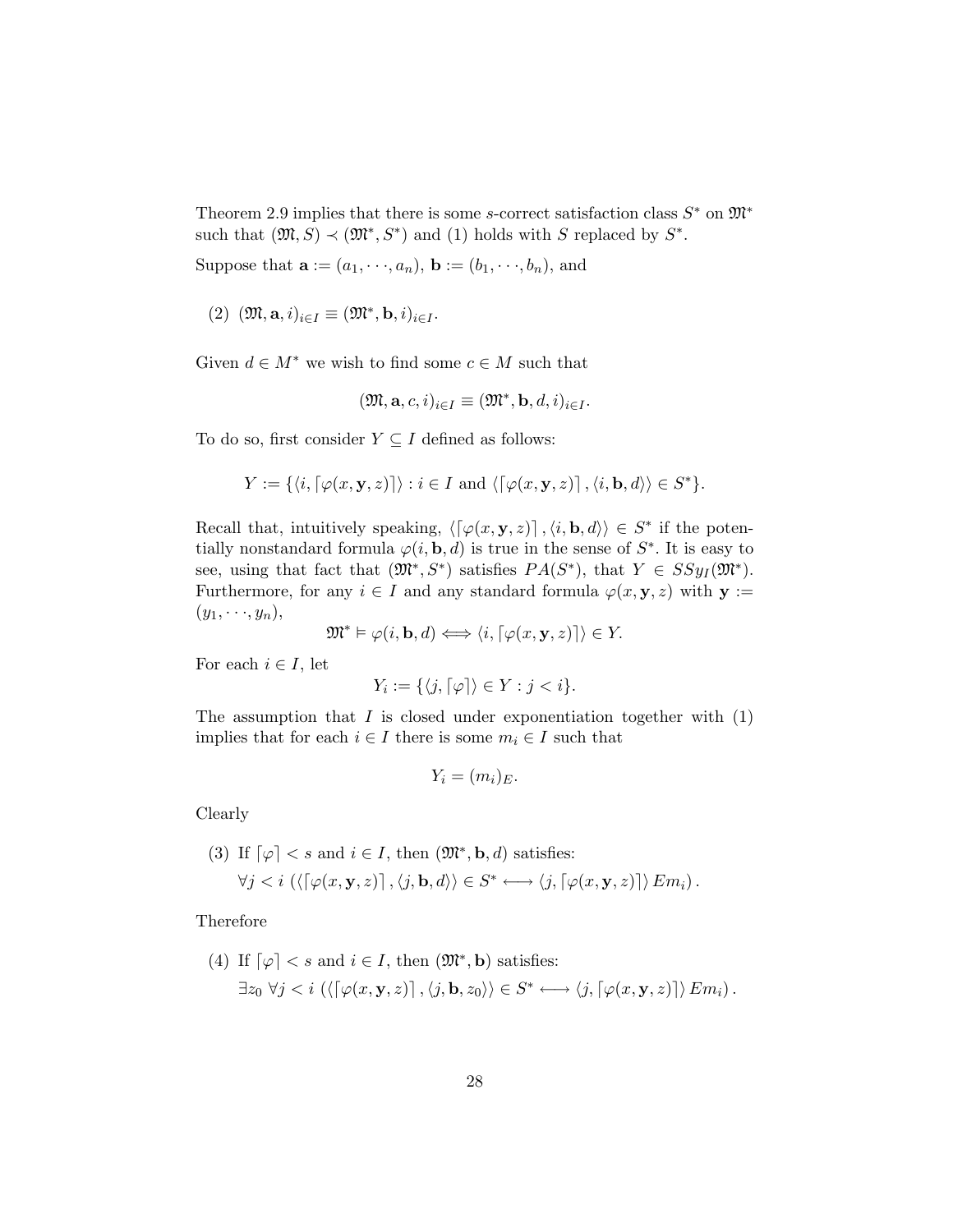Let  $f: I \to I$  by  $f(i) = m_i$ . The fact that  $(\mathfrak{M}^*, S^*) \models PA(S^*)$  makes its evident that for some  $\overline{f} \in M$ ,  $\overline{f} \restriction I = f$ . Since f can be canonically coded as a subset of I and  $SSyI(\mathfrak{M}^*) = SSyI(\mathfrak{M})$ , this shows that there is some  $\widetilde{f} \in M^*$  such that

(5)  $\forall i \in I \ \widetilde{f}(i) = \overline{f}(i) = m_i.$ 

Thanks to  $(2)$ ,  $(4)$ , and  $(5)$ ,

(6)  $\forall i \in I \ (\mathfrak{M}, \mathbf{a}, \overline{f}, S) \models \theta(i)$ , where  $\theta(i)$  denotes the formula below  $\exists z_0 \forall j < i \left\langle \left\lceil \varphi(x, \mathbf{y}, z) \right\rceil, \left\langle j, \mathbf{a}, z_0 \right\rangle \right\rangle \in S \longleftrightarrow \forall j < i \left\langle \left\langle j, \left\lceil \varphi(x, \mathbf{y}, z) \right\rceil \right\rangle E \overline{f}(i) \right\rangle$ ¢ .

So by overspill applied to  $\theta(i)$ , for some  $k \in M^* \backslash I$ , there is some  $c \in M^*$ such that

(7) For all standard  $\varphi$ ,  $(\mathfrak{M}, \mathbf{a}, c) \models \forall j \leq k \ (\varphi(j, \mathbf{a}, c) \longleftrightarrow \langle j, \varphi(x, \mathbf{y}, z) \rangle E_{m_k})$ 

This completes the proof of part (b) of the claim since (7) and (3) together imply that

$$
(\mathfrak{M},\mathbf{a},c,i)_{i\in I}\equiv (\mathfrak{M}^*,\mathbf{b},d,i)_{i\in I}.
$$

 $\Box$ 

We are now ready to establish the following strengthening of Smorynski's theorem.

**Theorem B.** Suppose  $\mathfrak{M}$  is a countable recursively saturated model of PA and I is a cut of  $\mathfrak{M}$  that is closed under exponentiation. There is a group embedding

 $i \mapsto \tilde{i}$ 

from  $Aut(\mathbb{Q})$  into  $Aut(\mathfrak{M})$  such that: (a)  $I_{fix}(j) = I$  for every nontrivial  $j \in Aut(\mathbb{Q});$ (b)  $\hat{f}(x(i)) \cong \mathfrak{M}$  for every fixed point free  $j \in Aut(\mathbb{Q})$ .

**Proof:** Choose  $c \in M \backslash I$  and let U be the I-conservative ultrafilter over  $\mathcal{P}(\bar{c})$  constructed in Theorem 4.3. Use U to build the cofinal elementary extension  $\mathfrak{N}_{\mathcal{U},\mathbb{Q}}$  of  $\mathfrak{M}$ , where  $\mathbb Q$  is the ordered set of rationals (see Remark 3.8.1). Invoking parts (d), (e), and (f) of Theorem 3.8, there is a group embedding

$$
j \stackrel{\lambda}{\longmapsto} \widehat{j}
$$

from  $Aut(\mathbb{Q})$  into  $Aut(\mathfrak{N}_{\mathcal{U},\mathbb{Q}})$  such that  $I_{fix}(\widehat{j}) = I$  for every nontrivial  $j \in Aut(\mathbb{Q})$ , and  $fix(\hat{j}) \cong \mathfrak{M}$  for every fixed point free  $j \in Aut(\mathbb{Q})$ . On the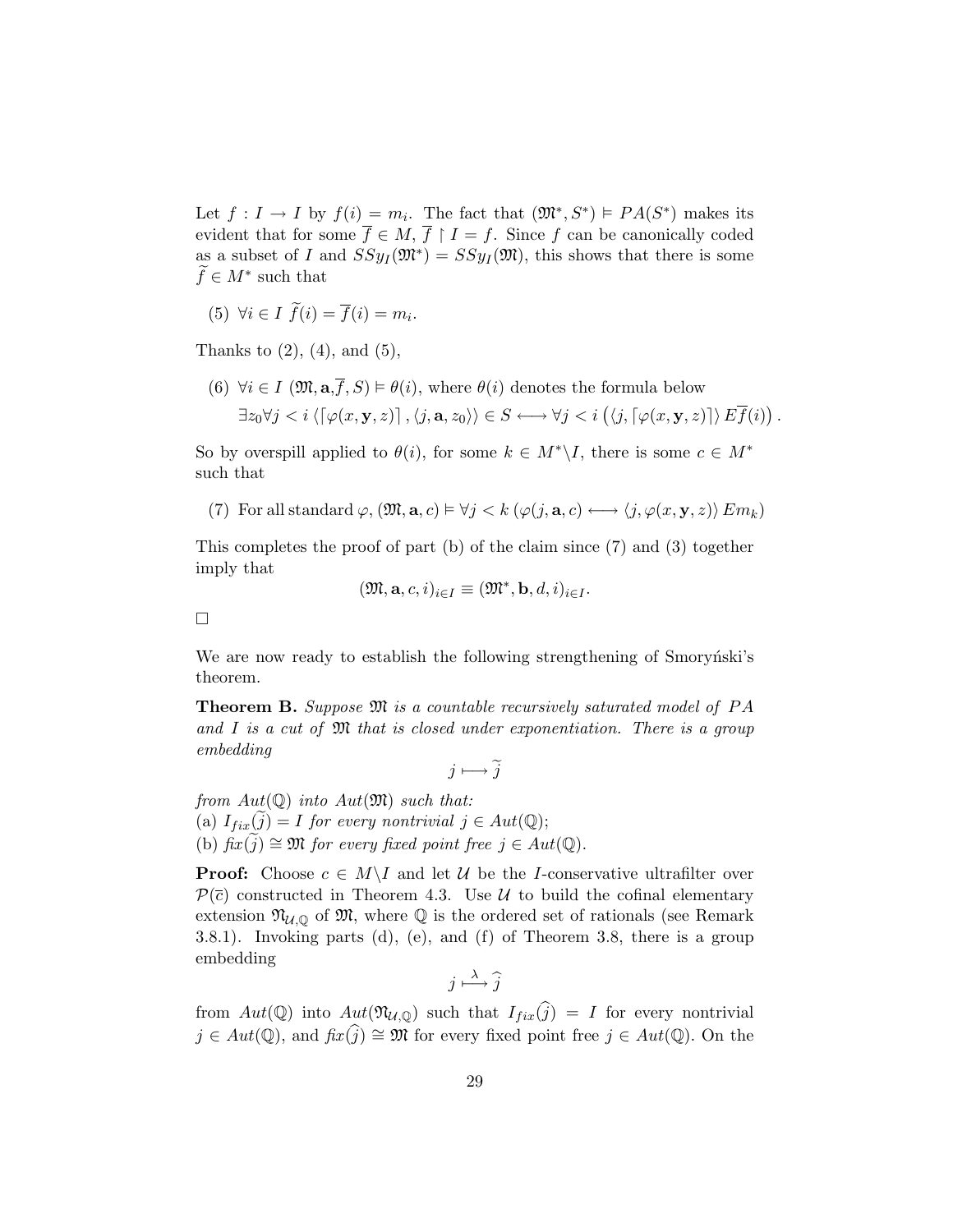other hand, by Theorem 2.8 recursive saturation is preserved in the passage from  $\mathfrak{M}$  to  $\mathfrak{N}_{\mathcal{U},\mathbb{Q}}$  and therefore by Lemmas 4.1 and 4.4,  $\mathfrak{M}$  and  $\mathfrak{N}_{\mathcal{U},\mathbb{Q}}$  are isomorphic over I via an isomorphism  $\theta : \mathfrak{M} \longrightarrow \mathfrak{N}_{\mathcal{U},\mathbb{Q}}$ . This allows us to define the desired embedding  $j \stackrel{\alpha}{\longmapsto} \tilde{j}$  by:

$$
\alpha = \theta^{-1} \circ \lambda \circ \theta.
$$

This is illustrated by the following commutative diagram:

$$
\begin{array}{ccc}\n\mathfrak{M} & \overset{\widetilde{j}=\alpha(j)}{\longrightarrow} & \mathfrak{M} \\
\downarrow \theta & & \uparrow \theta^{-1} \\
\mathfrak{N}_{\mathcal{U},\mathbb{Q}} & \overset{\widehat{j}=\lambda(j)}{\longrightarrow} & \mathfrak{N}_{\mathcal{U},\mathbb{Q}}\n\end{array}
$$

 $\Box$ 

### Remark 4.5.

(a) As shown by Kossak  $[Kos]$ , if N is not a strong cut of a countable recursively saturated model  $\mathfrak{M}$  of PA, then the fixed point set of any automorphism of  $\mathfrak{M}$  is isomorphic to  $\mathfrak{M}$  itself. On the other hand, [E-3] confirms a conjecture of Schmerl by showing that if  $\mathbb N$  is strong in  $\mathfrak{M}$ , then the isomorphism type of every elementary substructure of  $\mathfrak{M}$  can be realized by a fixed point set of M. [E-3] also includes other results regarding automorphisms of models of  $PA$ , including refinements of some of the major results of [KKK].

(b) The existence of a *group embedding* of  $Aut(\mathbb{Q})$  into  $Aut(\mathfrak{M})$ , where  $\mathfrak{M}$  is a countable recursively saturated model of  $PA$ , was first established as corollary of a deep theorem of Schmerl [Sc-2], which states that every countable recursively saturated model with a definable  $\beta$ -function f (i.e., a function f coding finite sequences) is generated via  $f$  from a set of order indiscernibles of any prescribed countable order type with no last element. Elementary considerations show that  $Aut(\mathfrak{M})$  is also embeddable in  $Aut(\mathbb{Q})$ . Indeed, as shown in [KKK, Theorem 4.4] there is an embedding of  $Aut(\mathfrak{M})$  into  $Aut(\mathbb{Q})$ whose range is dense in  $Aut(\mathbb{Q})$  (under its natural topology). It is known, however, that  $Aut(\mathbb{Q}) \ncong Aut(\mathfrak{M})$ , since for example,  $Aut(\mathbb{Q})$  is a divisible group (see [Gl]), but  $Aut(\mathfrak{M})$  is not (see [KB]). Indeed, as shown in [KKK, Theorem 4.7  $Aut(\mathfrak{M})$  is not isomorphic to the automorphism group of any countable  $\aleph_0$ -categorical structure with the small-index property.

(c) Nurkhaidarov [N-1, N-2] has established that for a (fully) saturated model  $\mathfrak M$  of PA of power  $\aleph_1$ , a cut I of  $\mathfrak M$  is of the form  $I_{fix}(j)$  for some nontrivial  $j \in Aut(\mathfrak{M})$  iff I is closed under exponentiation and the downward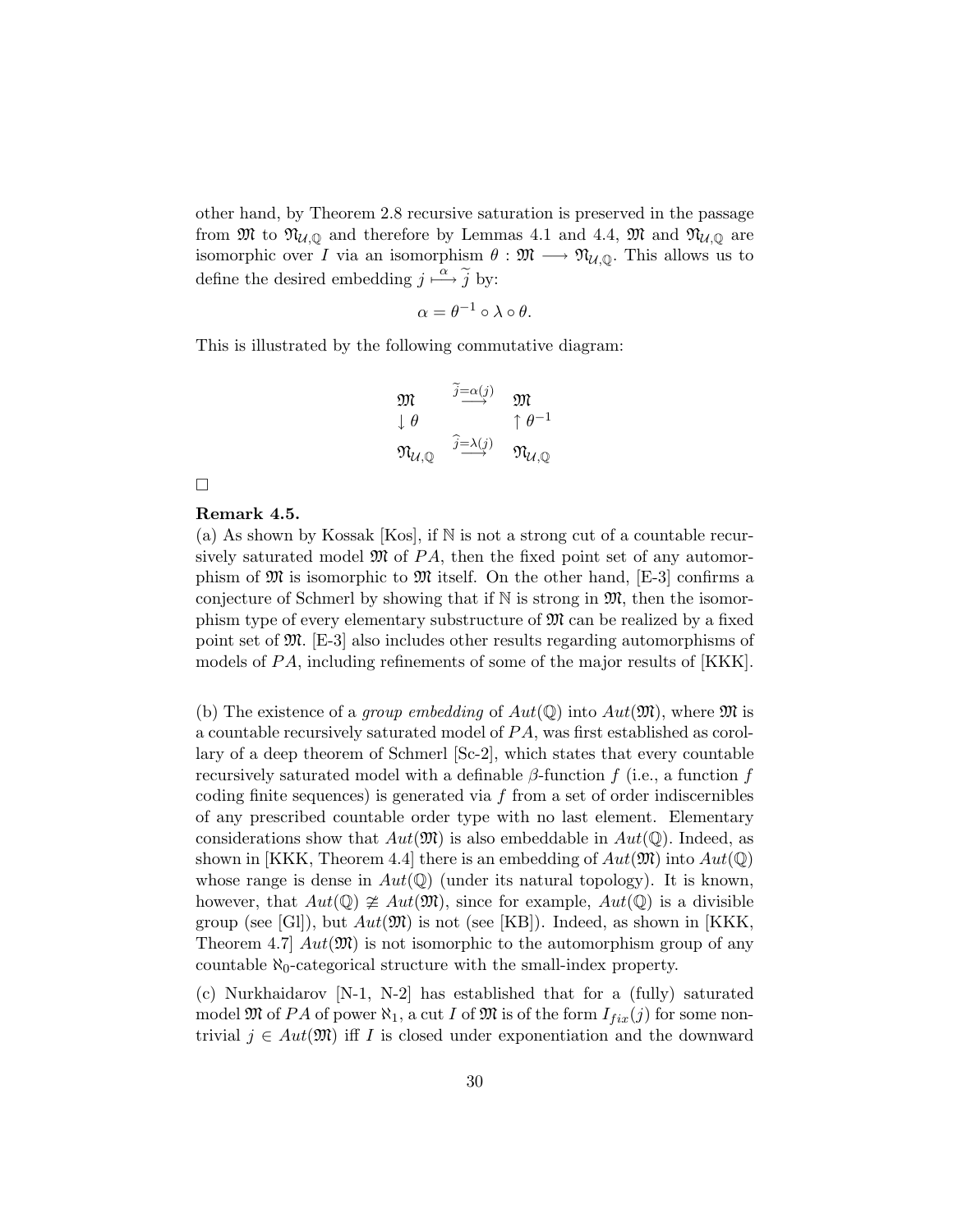cofinality of  $M\setminus I$  is  $\aleph_1$ . It is easy to see that if PA has a saturated model of power  $\aleph_{\alpha}$ , then the unique saturated linear order of power  $\aleph_{\alpha}$ , dubbed  $\eta_{\alpha}$ by Hausdorff, exists. As shown in [E-6], the method of proof of Theorem B can be adapted to extend the right-to-left direction of Nurkhaidarov's result by showing that there is a group embedding  $j \longmapsto \widehat{j}$  of  $Aut(\eta_1)$  into  $Aut(\mathfrak{M})$ such that  $I_{fix}(\hat{j}) = I$  for every nontrivial  $j \in Aut(\eta_1)$ .

(d) By a corollary of a theorem of Kossak and Kotlarski [KK, Theorem 2.1, Corollary 2.3], the conclusion of Lemma 4.4 continues to hold if the assumption  $\mathfrak{M} \prec_{cofinal} \mathfrak{M}^*$  is replaced with the assumption that I is not coded from above by  $\mathbb N$  in neither  $\mathfrak M$  nor  $\mathfrak M^*$ . In light of the fact that the aforementioned result of Kossak and Kotlarski is framed within the more general context of extendability of automorphisms, the referee has suggested that the strategy of the proof of Lemma 4.4 should also yield an extendability result. The author concurs with the referee's opinion, but has not verified the nitty gritty details of the argument.

 $(e)$  As shown by Togha and the author  $[T_0,$  Theorem 3, Smorynski's theorem has a natural analogue for models of  $ZFC$  set theory. The proof of Theorem B can be adapted to models of  $ZFC$  (with the Erdős-Rado partition theorem taking the place of the finite Ramsey's theorem) to prove an analogue of Theorem B for models of  $ZFC$ . This is accomplished in a forthcoming paper [E-4], which also includes a set theoretical analogue of Theorem A of this paper.

### 5. A REFINEMENT OF THEOREM A

The author has recently established a refinement of Theorem A by characterizing the subsystem  $WKL_0^*$  of second order arithmetic in terms of automorphisms of models of  $I\Delta_0$ .  $WKL_0^*$  is a weakening of the well-known subsystem  $WKL_0$  of second order arithmetic in which the  $\Sigma_1^0$ -induction scheme is replaced by  $I\Delta_0 + Exp$ .  $WKL_0^*$  was introduced by S. Simpson and R. Smith in [Si-Sm] (see also [Sim, Chapter X.4]) who proved, among other things, that  $I\Delta_0 + Exp + B\Sigma_1$  is the first order part of  $WKL_0^*$  (in contrast to  $WKL_0$ , whose first order part is  $I\Sigma_1$ ). More specifically:

Theorem 5.1. (Simpson-Smith [Si-Sm])

(a) If  $(\mathfrak{M}, \mathcal{A})$  is a model of  $WKL_0^*$ , then  $\mathfrak{M} \models I\Delta_0 + Exp + B\Sigma_1$ ;

(b) Every countable model of  $I\Delta_0 + Exp + B\Sigma_1$  can be expanded to a model of  $WKL_0^*$ .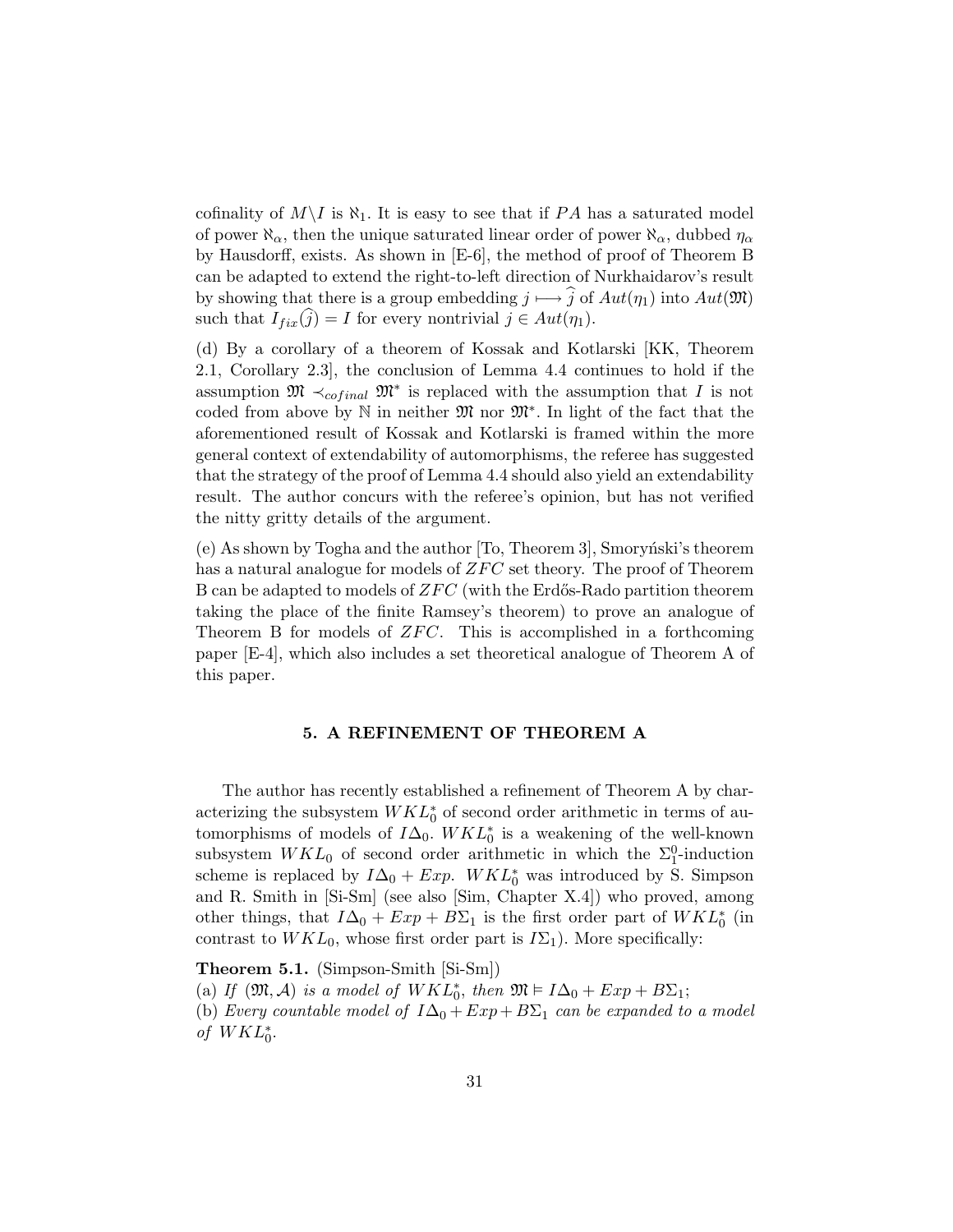In light of Theorem 5.1, the following result is a refinement of Theorem A.

**Theorem C.**  $\begin{bmatrix} \text{E-5} \end{bmatrix}$  The following two conditions are equivalent for a countable model  $(\mathfrak{M}, \mathcal{A})$  of the language of second order arithmetic: (a)  $\mathfrak{M} = I_{fix}(j)$  for some nontrivial automorphism j of a model  $\mathfrak{N}$  of  $I\Delta_0$ and  $A = SSy_M(\mathfrak{N})$ (b)  $(\mathfrak{M}, \mathcal{A}) \models WKL_0^*$ .

The direction  $(a) \Rightarrow (b)$  of Theorem C easily follows Lemmas A.0 - A.2 and known results. The direction  $(b) \Rightarrow (a)$ , however, is much harder and uses the methods of this paper and the following result, which generalizes the Wilkie-Paris theorem (Theorem 2.4) and improves a key result of Tanaka [Ta]:

**Theorem 5.2.** [E-5] Suppose  $(\mathfrak{M}, \mathcal{A})$  is a countable model of  $WKL_0^*$ . There is an end extension  $\mathfrak N$  of  $\mathfrak M$  that satisfies  $I\Delta_0$  such that  $\mathcal A = SSy_M(\mathfrak N)$ .

# References

- [Ad-1] Z. Adamowicz, A recursion-theoretic characterization of instances of  $B\Sigma_1$  provable in  $\Pi_{n+1}(\mathbb{N})$ , Fundamenta Mathematicae, vol. 129 (1988), pp. 231-236.
- [Ad-2]  $\ldots$ , End extending models of  $I\Delta_0 + \exp + B\Sigma_1$ , Fundamenta Mathematicae, vol. 136 (1990), no. 3, pp. 133-145.
- [Av-1] J. Avigad, Saturated models of universal theories, Annals of Pure and Applied Logic, vol. 118 (2002), pp. 219-234.
- $[Av-2]$   $\ldots$ , Number theory and elementary arithmetic, **Philosophia** Mathematica, vol. 11, issue 3 (2002), pp. 257-284.
- [BS] J. Barwise and J. Schlipf, On recursively saturated models of arithmetic, in Model Theory and Algebra: a tribute to A. Robinson (edited by D. Saracino and V. Weipsfennig), Springer Lecture Notes in Mathematics, vol. 498, 1976.
- [Bek] L. Beklemishev, A proof theoretic analysis of collection, Archive for Mathematical Logic, vol. 37 (1998), pp. 275-296.
- [Ben] J. H. Bennett, On Spectra, Ph.D. dissertation, Princeton University, 1962.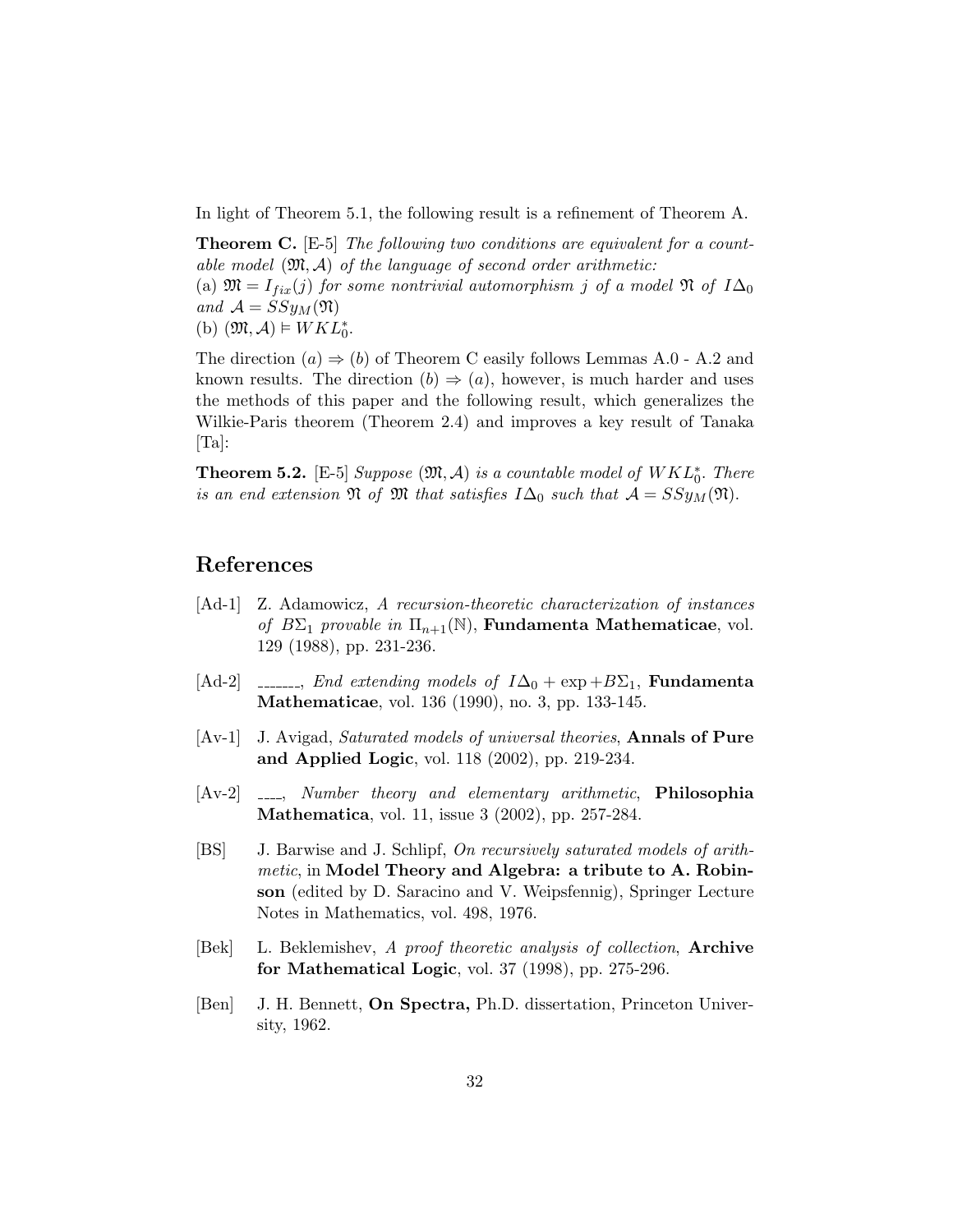- [Bu] S. Buss, *Proof theory of arithmetic*, in **Handbook of Proof The**ory (S. Buss, ed.), North-Holland, Amsterdam, 1998.
- [DG] C. Dimitracopoulos and H. Gaifman, Fragments of Peano's Arithmetic and the MRDP theorem, in **Logic and Algorithmic**, Monogr. Enseign. Math. University of Geneva, 1982, pp. 187-206.
- [E-1] A. Enayat, Automorphisms, Mahlo cardinals, and NFU, in Nonstandard Models of Arithmetic and Set Theory (A. Enayat and R. Kossak ed.), Contemporary Mathematics Series, vol. 361, American Mathematical Society, 2004.
- [E-2]  $\quad \quad \text{---}$ , From bounded arithmetic to second order arithmetic via automorphisms, Logic in Tehran, Proceedings of the Conference and Workshop of Logic, Arithmetic, and Algebra (A. Enayat. I. Kalantari, and M. Moniri, ed.), Lecture Notes in Logic Series, vol. 26, ASL and A.K. Peters, 2006.
- [E-3] , Automorphisms of models of arithmetic: a unified view, to appear in Annals of Pure and Applied Logic.
- [E-4]  $\quad \quad \_ \_ \_$  Automorphisms of models of set theory, in preparation.
- [E-5]  $\qquad \qquad \ldots, \,Automorphisms \, and \, WKL_0^*$ , in preparation.
- [E-6]  $\qquad \qquad \ldots, \text{Automorphisms of saturated models of arithmetic, in prepara-}$ tion.
- [ER] P. Erdős and R. Rado, A combinatorial theorem, **Journal of the** London Mathematical Society, vol. 25 (1950), pp. 249-255.
- [Ga] H. Gaifman, Models and types of arithmetic, Annals of Mathematical Logic, vol. 9 (1976), pp. 223-306.
- [Gl] A. Glass, Ordered Permutation Groups, London Math. Soc. Lecture Notes, Cambridge University Press, Cambridge, 1981.
- [GRS] R. Graham, B. Rothschild, and J. Spencer, Ramsey Theory, Wiley-Interscience publications, New York, 1980.
- $[H]$  P. Hájek, *Interpretability and fragments of arithmetic*, in **Arith**metic, Proof Theory and Computational Complexity (P. Clote and J. Krajíček, ed.), Oxford University Press, Oxford, 1993.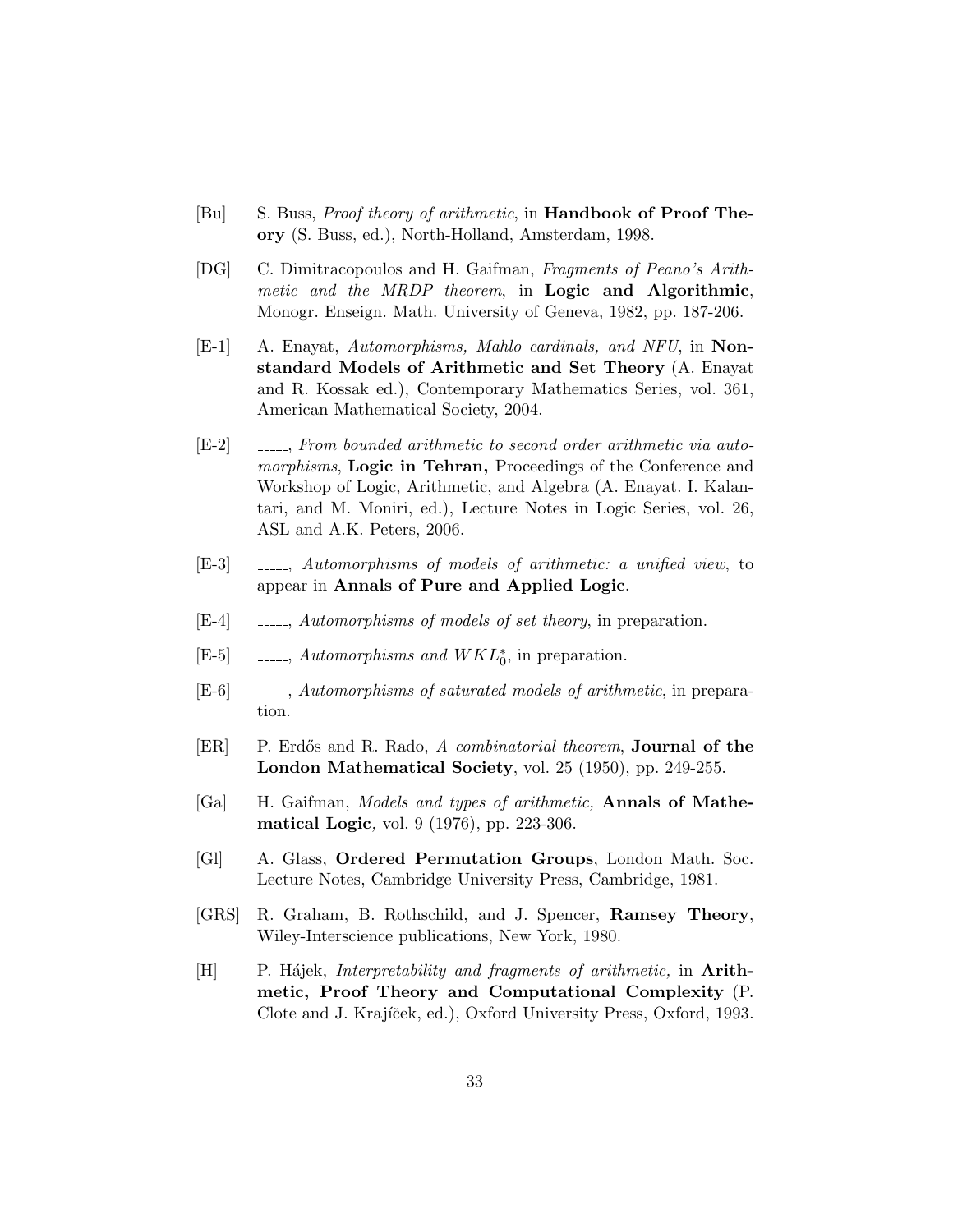- [HP] P. Hájek and P. Pudlák, Metamathematics of First Order Arithmetic, Springer, Heidelberg, 1993.
- [J] R. B. Jensen, On the consistency of a slight (?) modification of Quine's New Foundations, Synthese, vol. 19 (1969), pp. 250-263.
- [Ka-1] R. Kaye, Model-theoretic properties characterizing Peano arithmetic, Journal of Symbolic Logic, vol. 56, pp. 949-963 (1991).
- [Ka-2]  $\quad$  \_\_\_, Models of Arithmetic, vol. 15 of Oxford Logic Guides, Oxford University Press.
- $[Ka-3]$   $\quad \quad \ldots$ , Using Herbrand-type theorems to separate strong fragments of arithmetic, in Arithmetic, Proof Theory and Computational Complexity (P. Clote and J. Krajíček, ed.), Oxford University Press, Oxford, 1993.
- [Ka-4]  $\ldots$ , A Galois correspondence for countable recursively saturated models of Peano arithmetic, in [KM].
- [KKK] R. Kaye, R. Kossak, and H. Kotlarski, Automorphisms of recursively saturated models of arithmetic, Annals of Pure and Applied Logic, vol. 55 (1991), pp. 67-99.
- [KM] R. Kaye and D. MacPherson, **Automorphisms of First-Order** Structures, Oxford University Press, Oxford, 1994.
- [Kos] R. Kossak, Automorphisms of recursively saturated models of peano arithmetic: fixed point sets, L.J. of IGPL, Vol. 5, No 6, pp. 787-794 (1997).
- [KB] R. Kossak and N. Bamber, On two questions concerning the automorphism groups of countable recursively saturated models of  $PA$ , Archive for Mathematical Logic, vol. 36 (1996), pp. 73-79.
- [KK] R. Kossak and H. Kotlarski, Results on automorphisms of recursively saturated models of PA, Fundamenta Mathematicae, vol. 129 (1988), no. 1, pp. 9–15.
- [Kot] H. Kotlarski, On cofinal extensions of models of arithmetic, **Jour**nal of Symbolic Logic, vol. 48 (1983), pp. 311-319.
- [Kr] J. Krajíček, Bounded Arithmetic, Propositional Logic, and Complexity Theory, Cambridge University Press, Cambridge, 1995.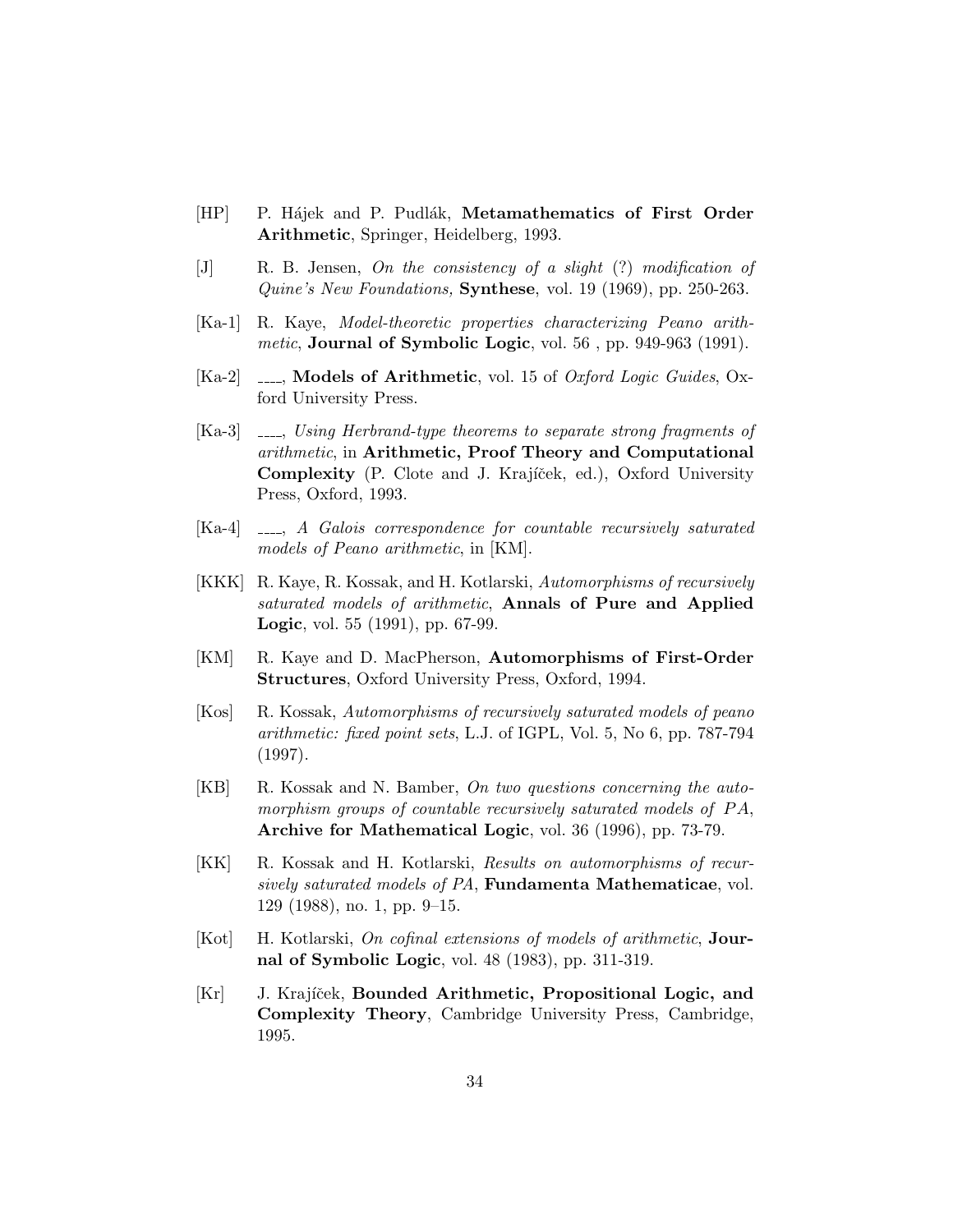- [N-1] E. Nurkhaidarov, On Automorphisms of Models of Arithmetic, Ph.D. dissertation, University of Connecticut, Storrs, 2004.
- $[N-2]$  , and all all all all all all squares of saturated models of PA of cardinality  $\aleph_1$ , to appear.
- [Pari] J. Paris, Some conservation results for fragments of arithmetic, in Lecture Notes in Mathematics, vol. 890, Springer-Verlag, 1981, pp. 251-262.
- [PM] J. Paris and G. Mills, Closure properties of countable nonstandard integers. Fundamenta. Mathematicae vol. 103 (1979), no. 3, pp. 205–215.
- [Pars] C. Parsons, On a number theoretic choice schema and its relation to induction, in Intuitionism and Proof Theory (Proc. Conf., Buffalo, N.Y., 1968) pp. 459–473 North-Holland, Amsterdam.
- $[Pu]$  P. Pudlák, A definition of exponentiation by a bounded arithmetical formula, Comm. Math. Univ. Carol. vol. 24 (1983), pp. 667-671.
- [Q] W.V.O. Quine, New foundations for mathematical logic, **American** Mathematical Monthly, vol. 44 (1937), pp. 70-80.
- [R] J. P. Ressayre, Nonstandard Universes with strong embeddings, in Contemporary Mathematics (S. Simpson, ed.), vol. 65, American Mathematical Society, 1987.
- [Sc-1] J. Schmerl, Recursively saturated rather classless models of Peano arithmetic, In Logic Year 1979-80, Lecture Notes in Mathematics, vol. 859, Springer-Verlag, Berlin and New York 1981 pp. 268-282.
- [Sc-2]  $\quad$  \_\_\_\_\_, Recursively saturated models generated by indiscernibles, Notre Dame Journal of Formal Logic, vol. 25 (1985), pp. 99- 105.
- [Sie] W. Sieg, Fragments of arithmetic, Annals of Pure and Applied Logic, vol. 28 (1985), pp. 33-72.
- [Sim] S. Simpson, Subsystems of Second Order Arithmetic, Springer, Heidelberg 1999.
- [Si-Sm] S. Simpson and R. Smith, Factorization of polynomials and  $\Sigma^0_1$ induction, Annals of Pure and Applied Logic, vol. 31 (1986), pp. 289-306.